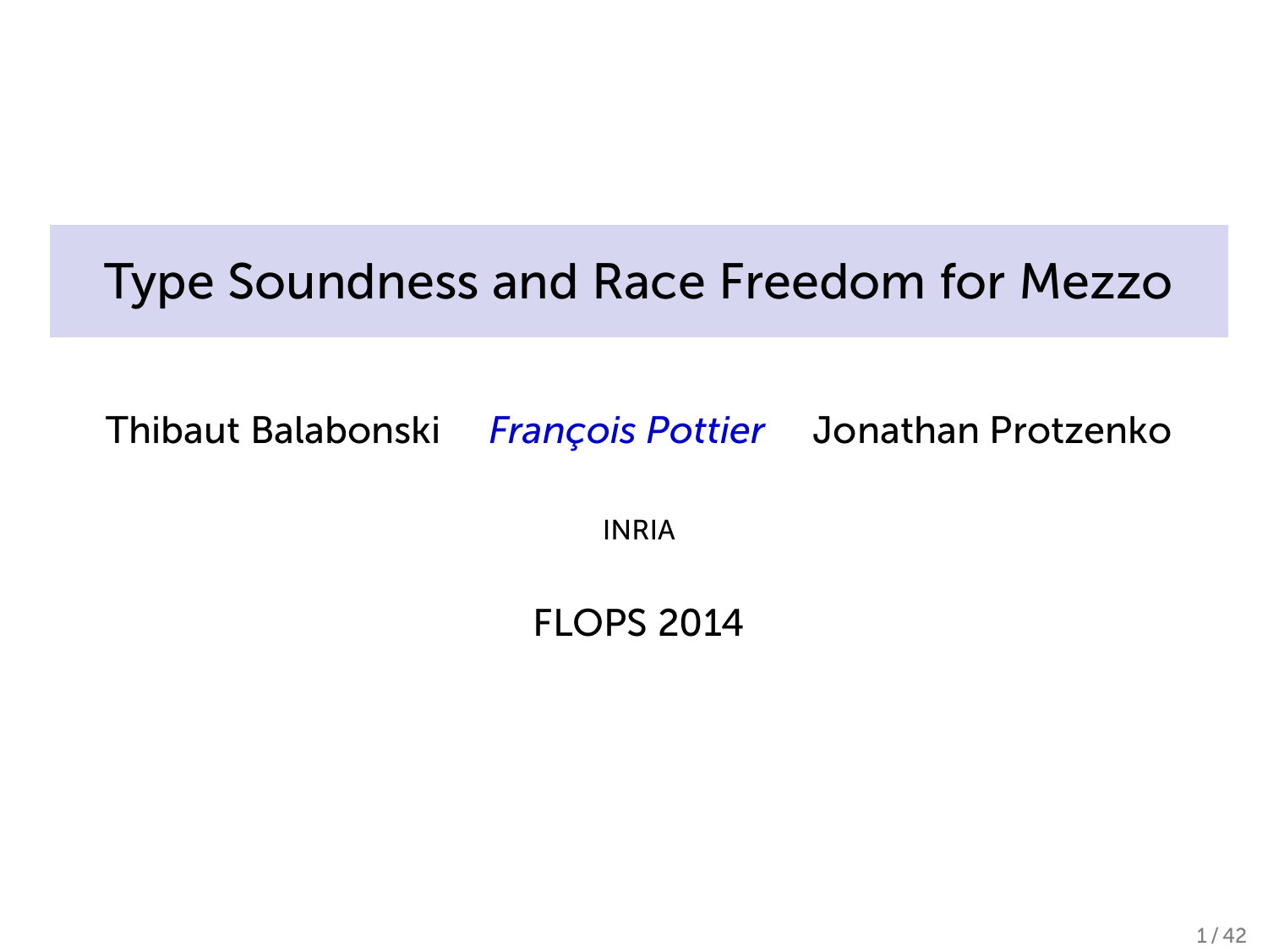Mezzo is a high-level programming language, equipped with:

- algebraic data types;
- first-class functions;
- garbage collection;
- *mutable state;*
- shared-memory *concurrency.*

Its static discipline is based on *permissions*...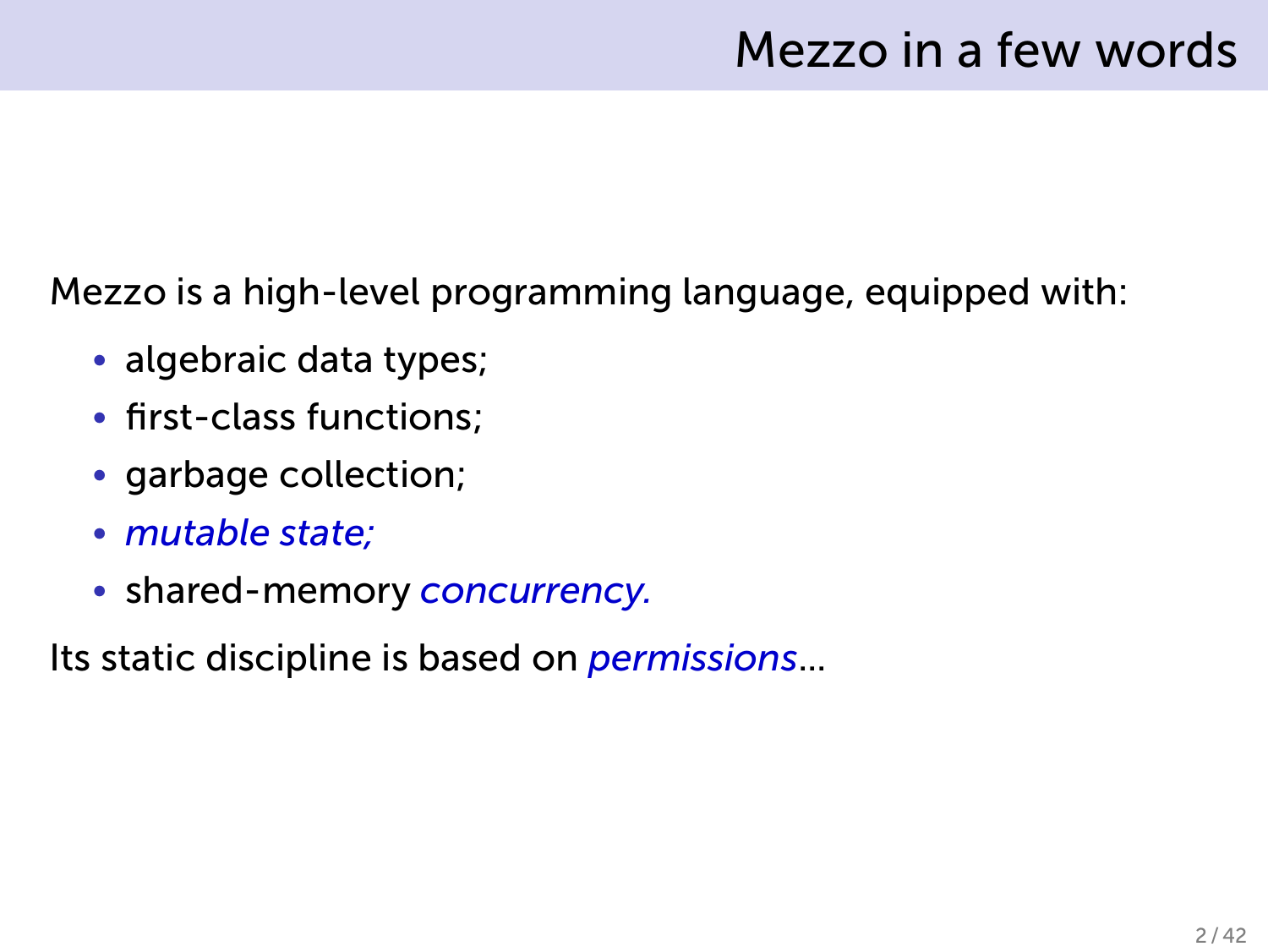```
val r1 = newref ()
(* r1 @ ref () *)
```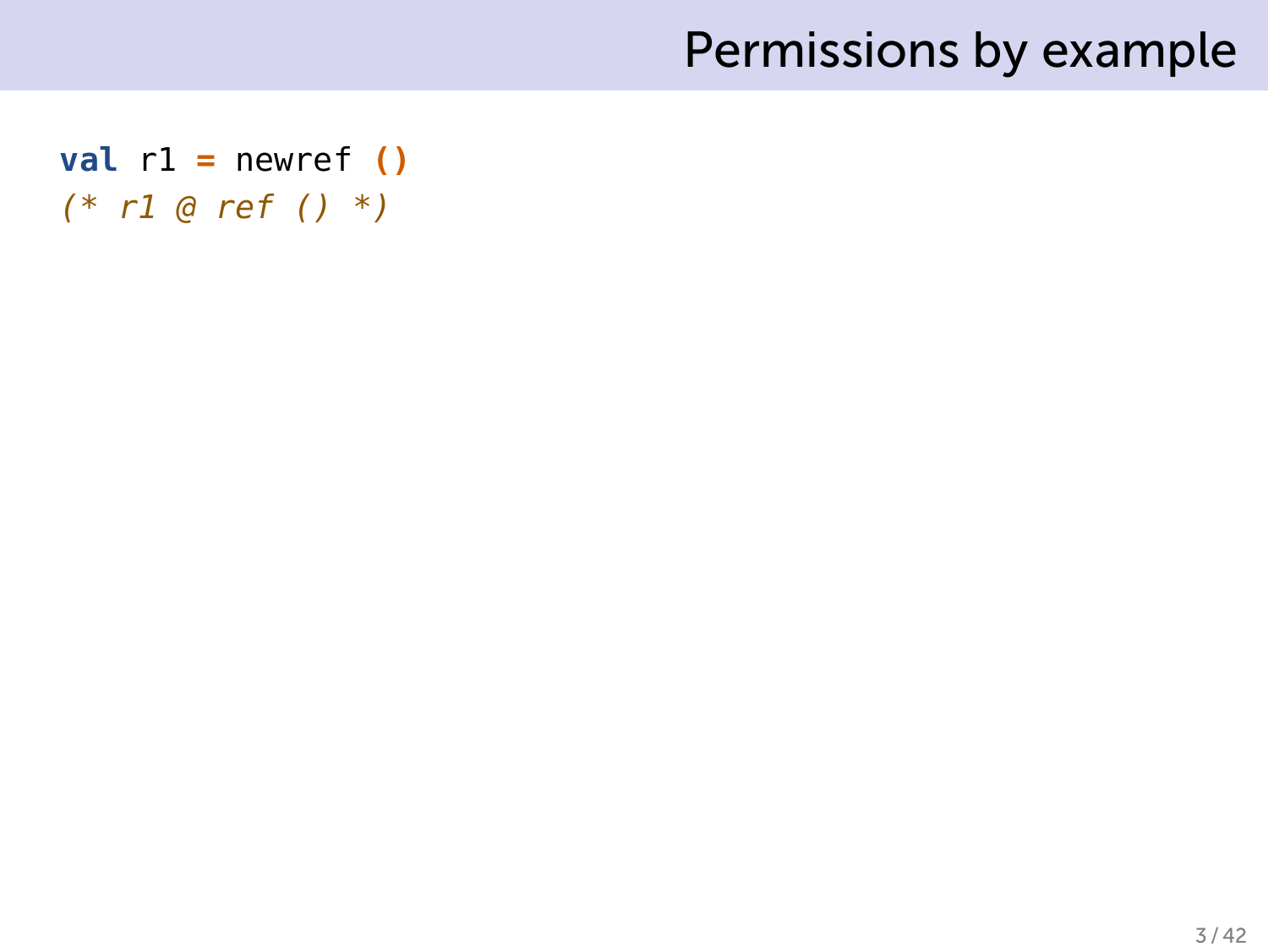```
val r1 = newref ()(* r1 @ ref () *)
val r2 = r1
(* r1 @ ref () * r2 @ =r1 *)
```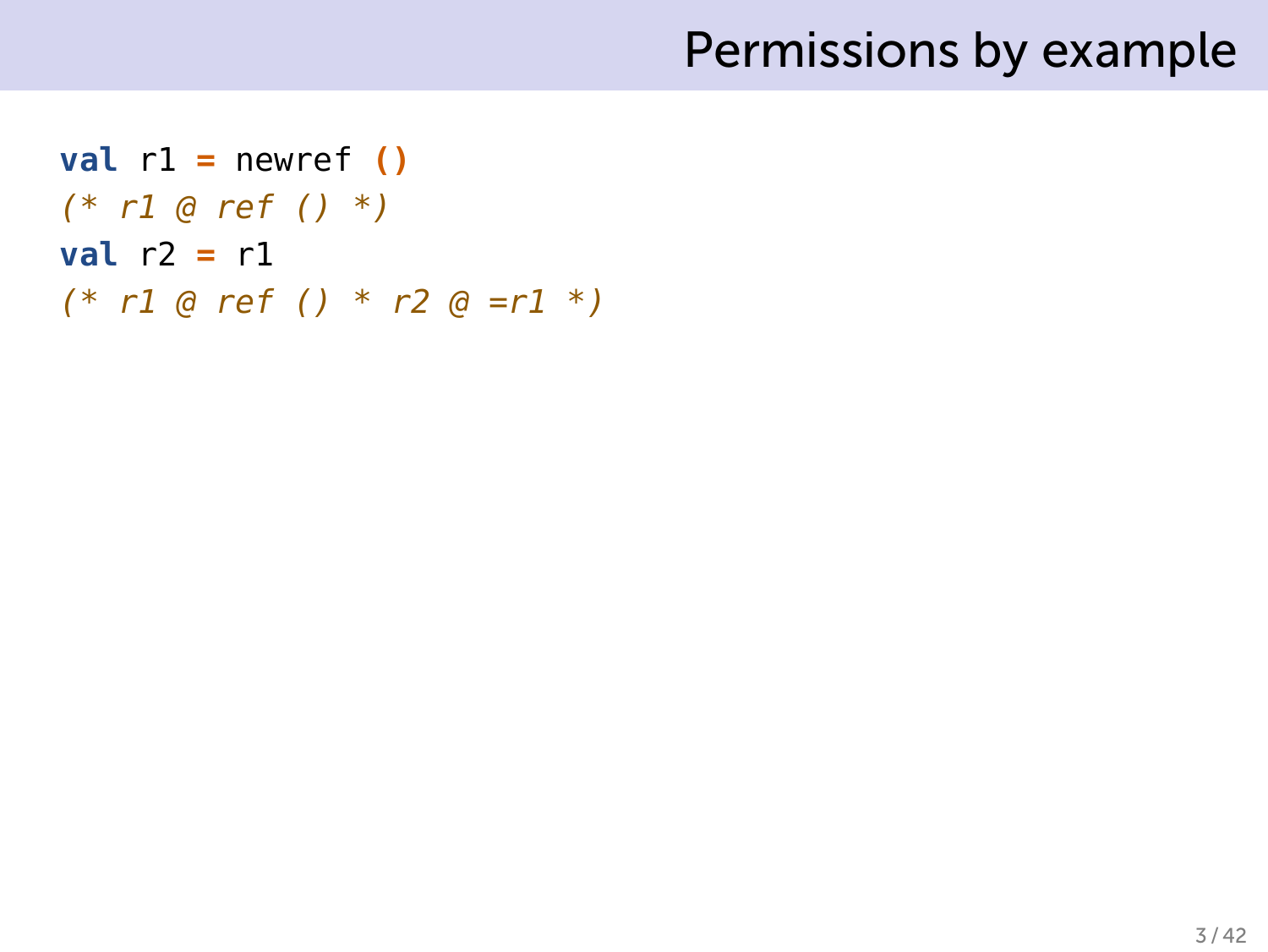```
val r1 = newref ()(* r1 @ ref () *)
val r2 = r1
(* r1 @ ref () * r2 @ =r1 *)
(* r1 @ ref () * r2 = r1 *)
```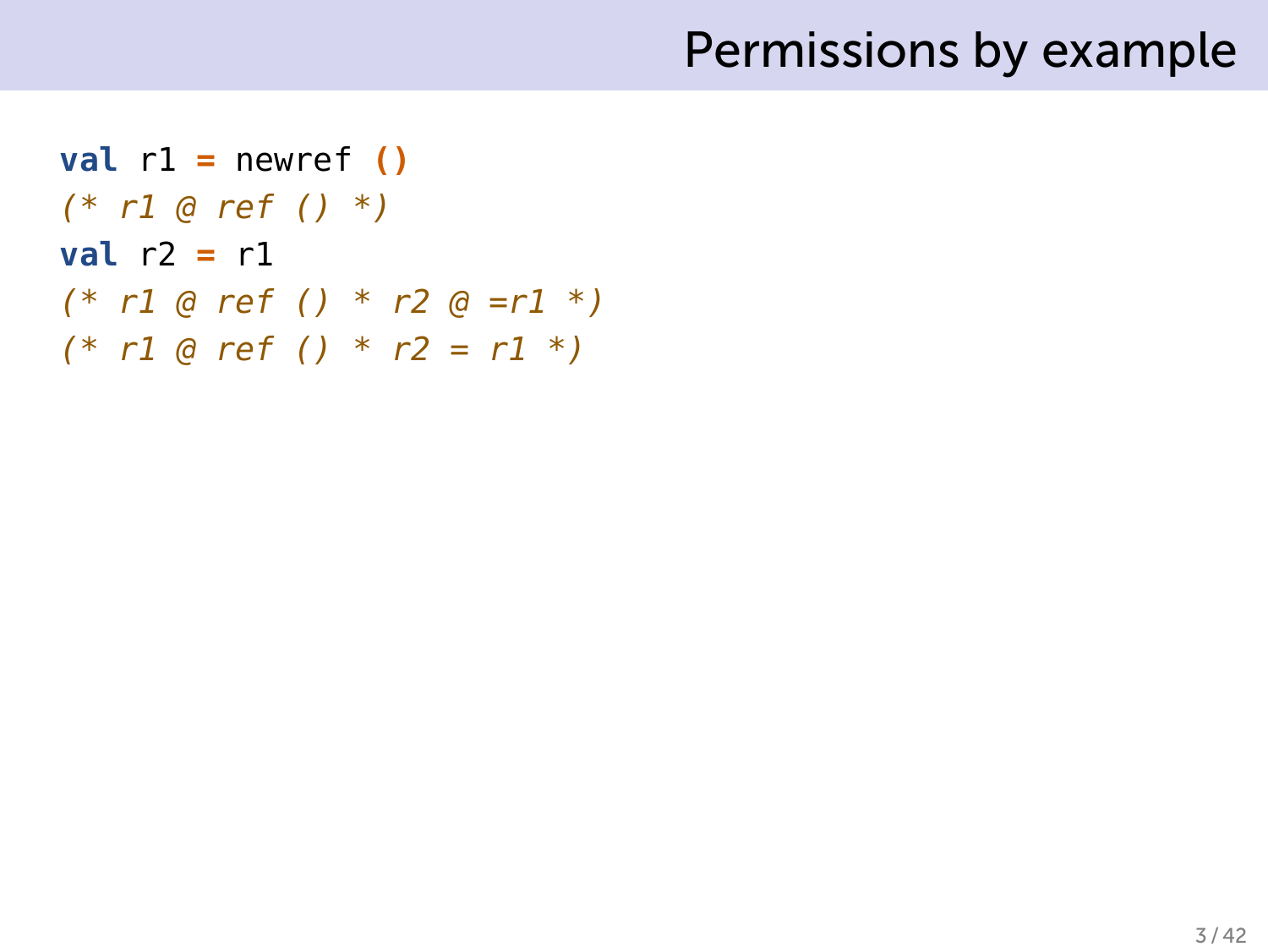```
val r1 = newref ()
(* r1 @ ref () *)
val r2 = r1
(* r1 @ ref () * r2 @ =r1 *)
(* r1 @ ref () * r2 = r1 *)
val () = r1 := 0
(* r1 @ ref int * r2 = r1 *)
```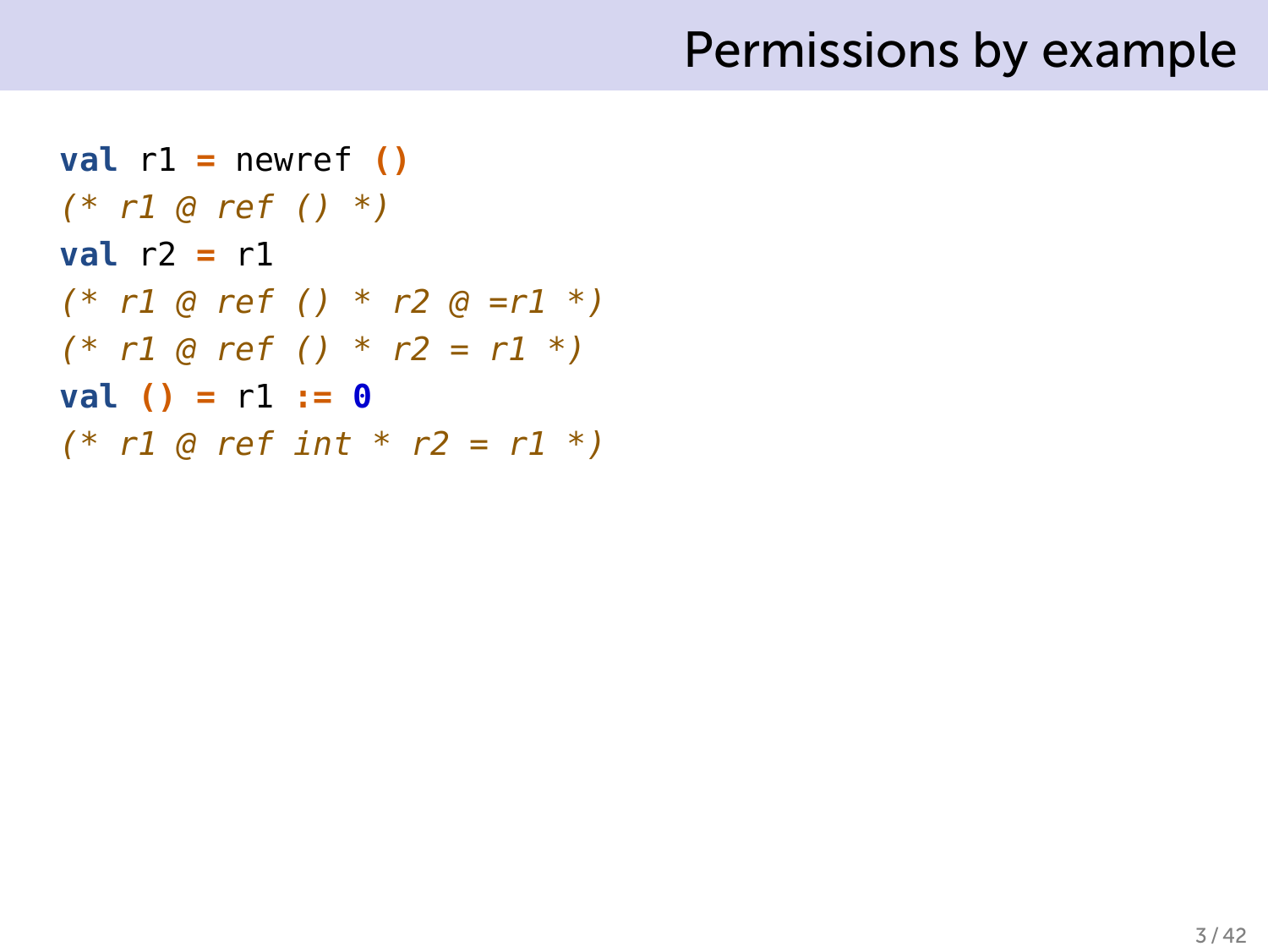```
val r1 = newref ()
(* r1 @ ref () *)
val r2 = r1
(* r1 @ ref () * r2 @ =r1 *)
(* r1 @ ref () * r2 = r1 *)
val () = r1 := 0
(* r1 @ ref int * r2 = r1 *)
val x2 = !r2 + 1
(* r1 @ ref int * r2 = r1 * x2 @ int *)
```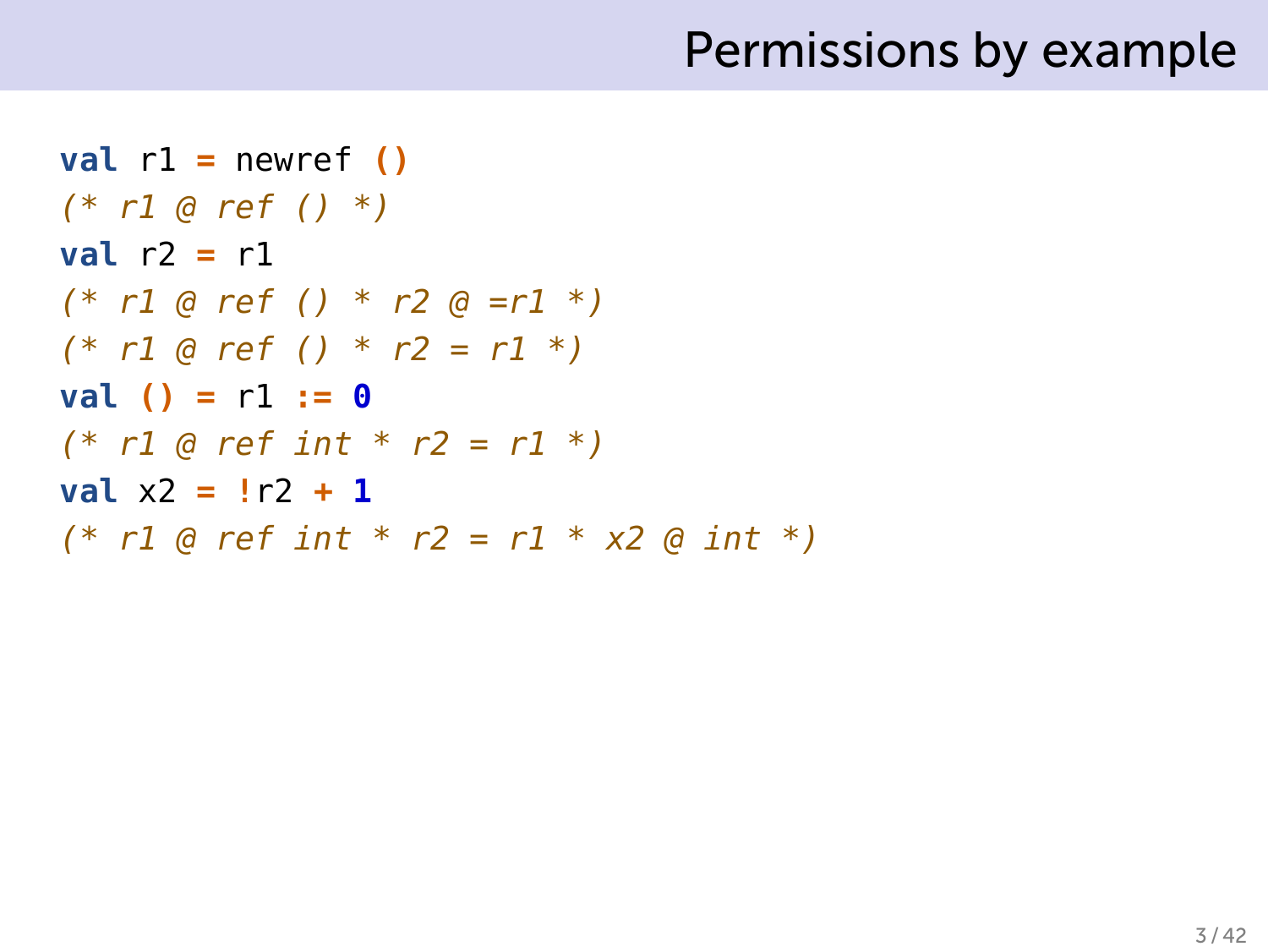```
val r1 = newref ()
(* r1 @ ref () *)
val r2 = r1
(* r1 @ ref () * r2 @ =r1 *)
(* r1 @ ref () * r2 = r1 *)
val () = r1 := 0
(* r1 @ ref int * r2 = r1 *)
val x2 = !r2 + 1
(* r1 @ ref int * r2 = r1 * x2 @ int *)
val p = (r1, r2)(* r1 @ ref int * r2 = r1 * x2 @ int * p @ (=r1, =r2) *)
```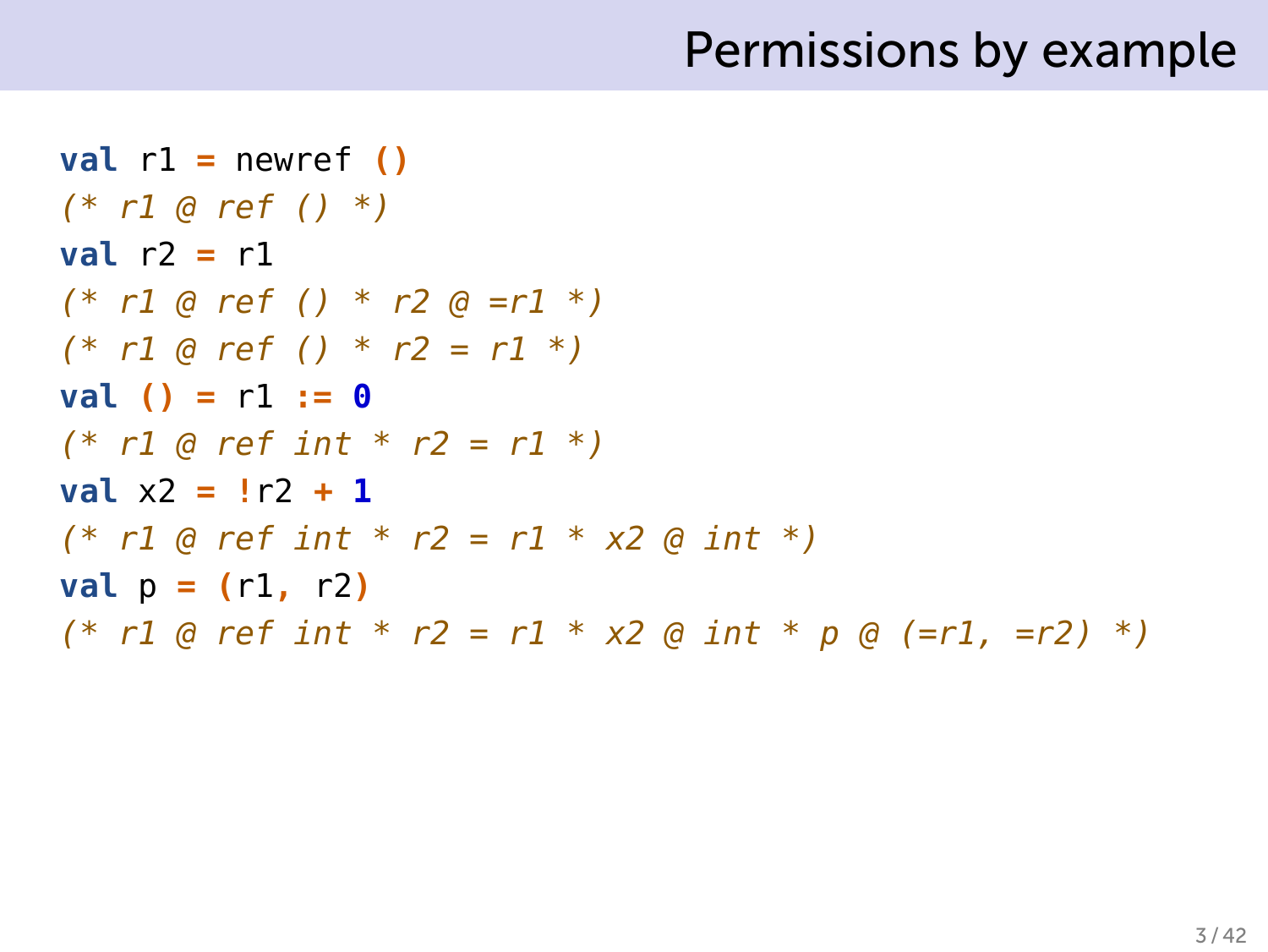```
val r1 = newref ()
(* r1 @ ref () *)
val r2 = r1
(* r1 @ ref () * r2 @ =r1 *)
(* r1 @ ref () * r2 = r1 *)
val () = r1 := 0
(* r1 @ ref int * r2 = r1 *)
val x2 = !r2 + 1
(* r1 @ ref int * r2 = r1 * x2 @ int *)
val p = (r1, r2)(* r1 @ ref int * r2 = r1 * x2 @ int * p @ (=r1, =r2) *)
val () = assert p @ (ref int, ref int) (* REJECTED *)
```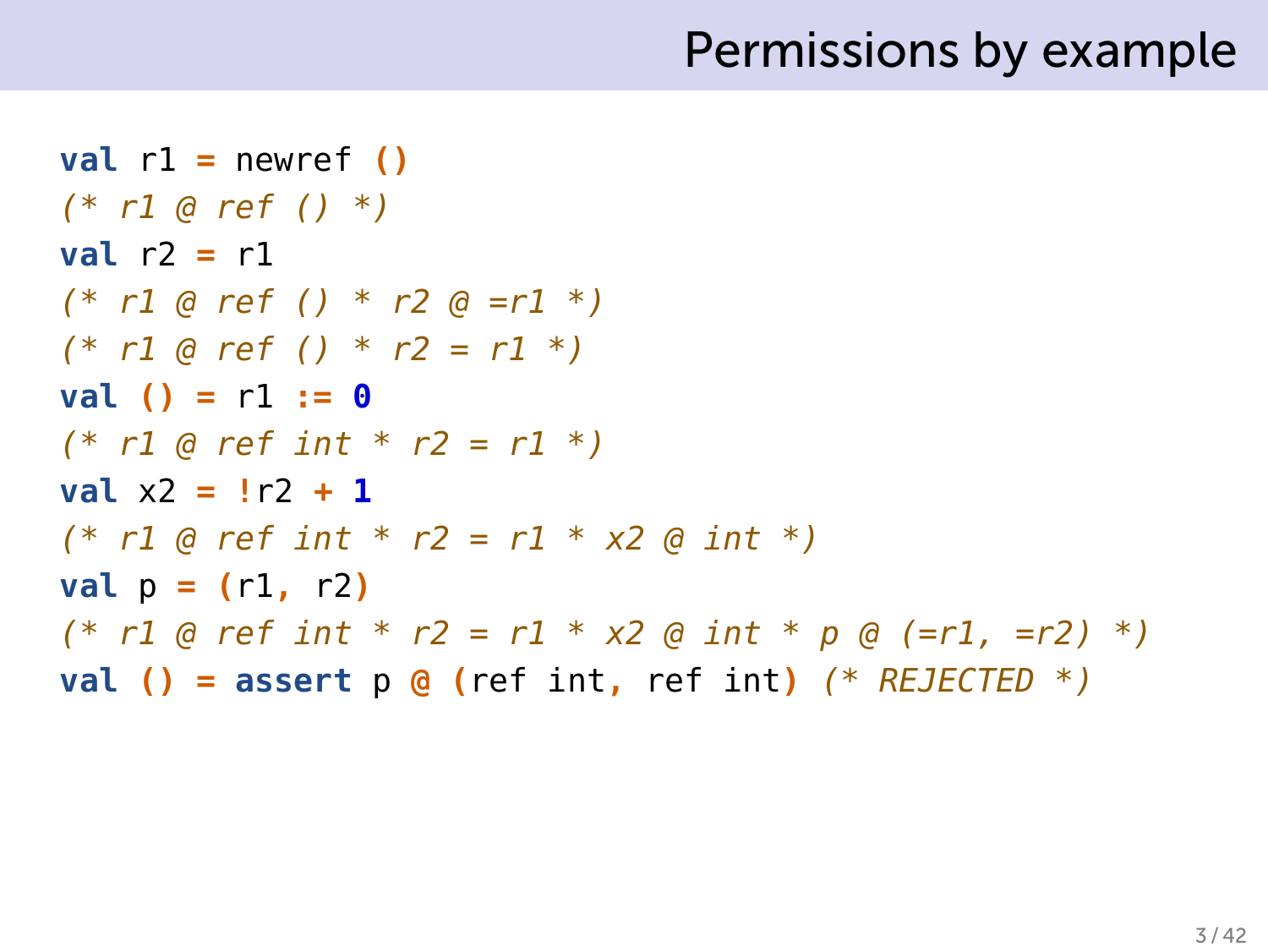```
val r1 = newref ()
(* r1 @ ref () *)
val r2 = r1
(* r1 @ ref () * r2 @ =r1 *)
(* r1 @ ref () * r2 = r1 *)
val () = r1 := 0
(* r1 @ ref int * r2 = r1 *)
val x2 = !r2 + 1
(* r1 @ ref int * r2 = r1 * x2 @ int *)
val p = (r1, r2)(* r1 @ ref int * r2 = r1 * x2 @ int * p @ (=r1, =r2) *)
val () = assert p @ (ref int, ref int) (* REJECTED *)
val () = assert p @ (r: ref int, =r) (* ACCEPTED *)
```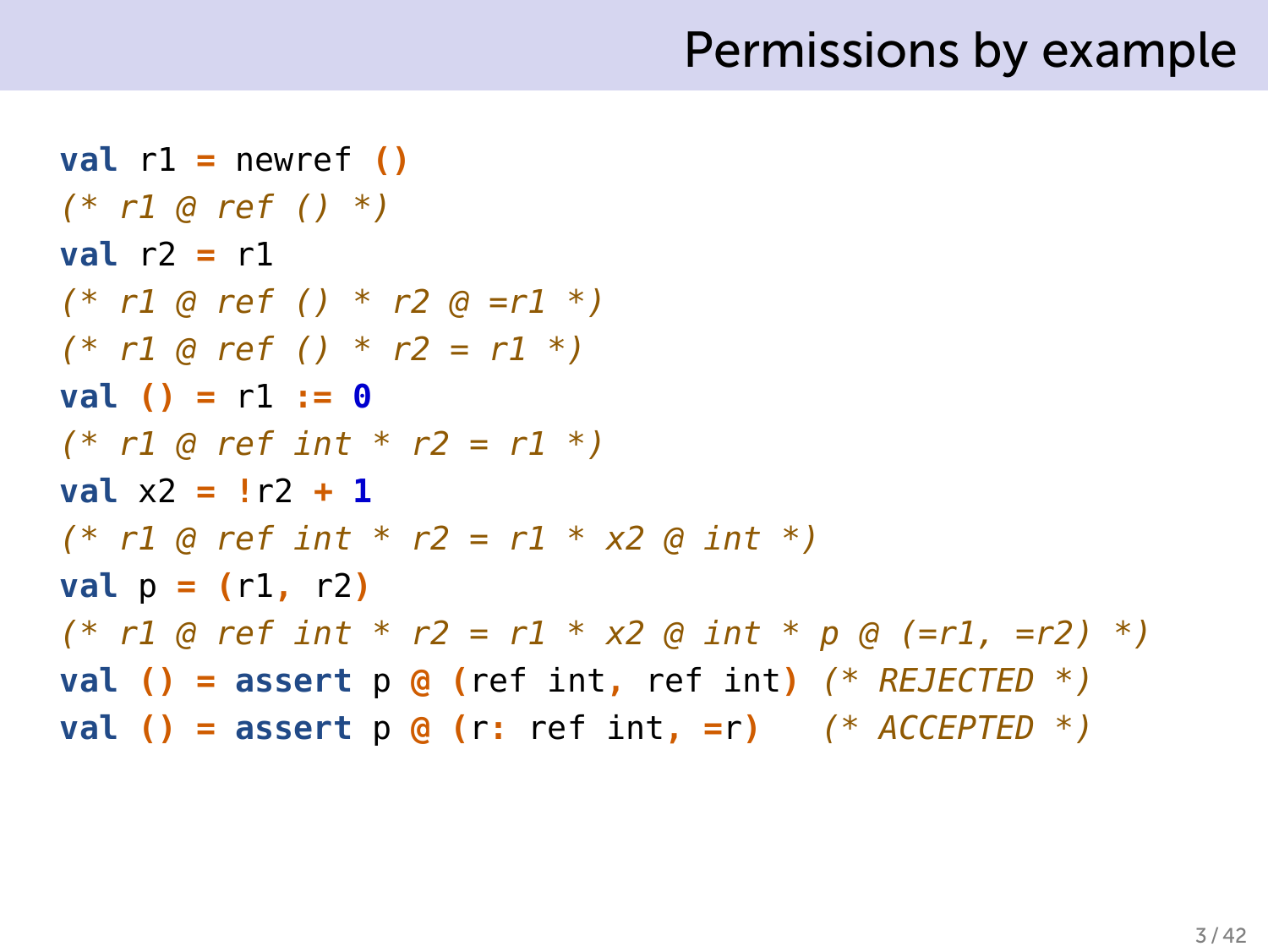```
val r1 = newref ()
(* r1 @ ref () *)
val r2 = r1
(* r1 @ ref () * r2 @ =r1 *)
(* r1 @ ref () * r2 = r1 *)
val () = r1 := 0
(* r1 @ ref int * r2 = r1 *)
val x2 = !r2 + 1
(* r1 @ ref int * r2 = r1 * x2 @ int *)
val p = (r1, r2)(* r1 @ ref int * r2 = r1 * x2 @ int * p @ (=r1, =r2) *)
val () = assert p @ (ref int, ref int) (* REJECTED *)
val () = assert p @ (r: ref int, =r) (* ACCEPTED *)
val () = assert p @ (=r, r: ref int) (* ACCEPTED *)
```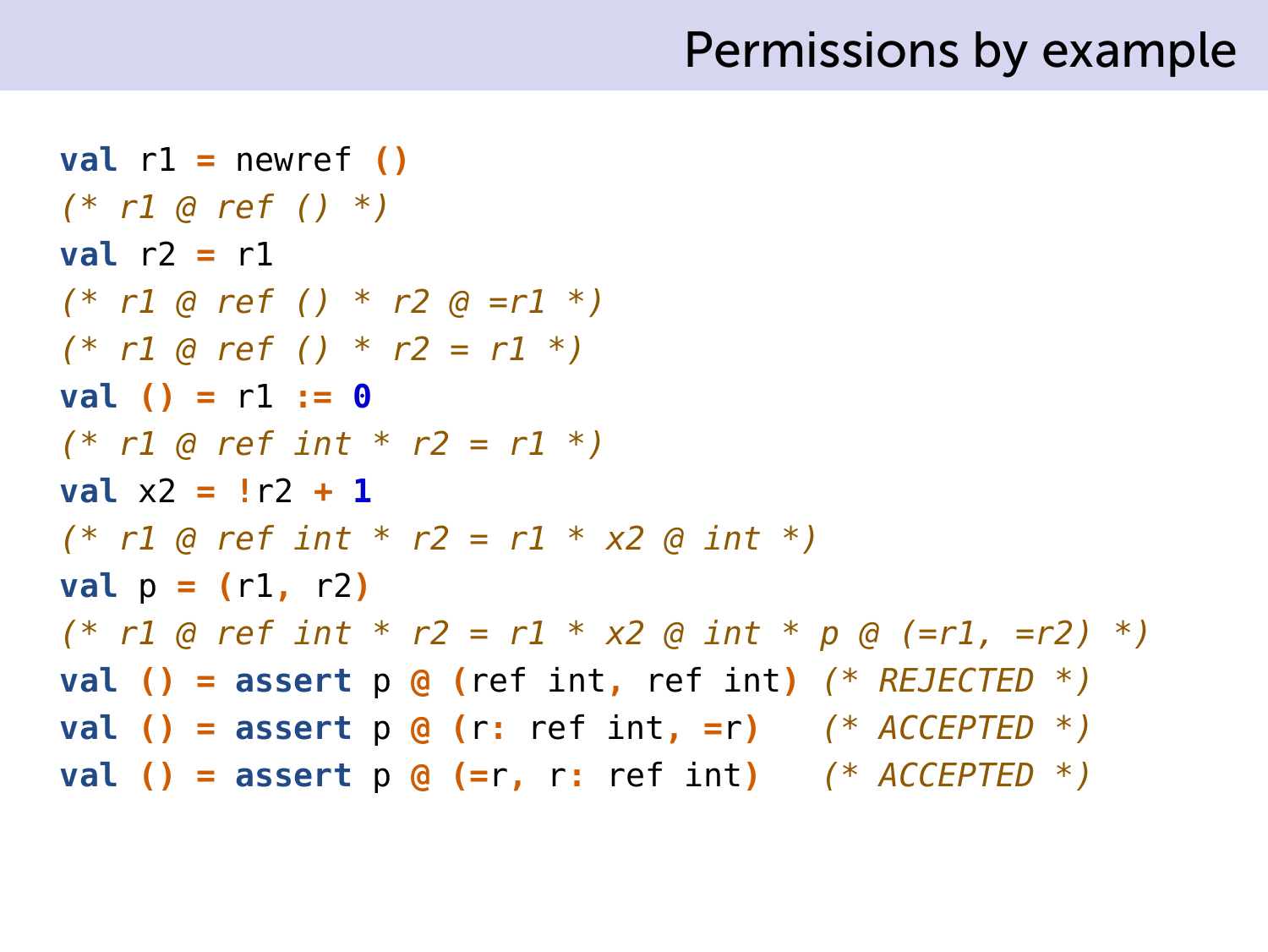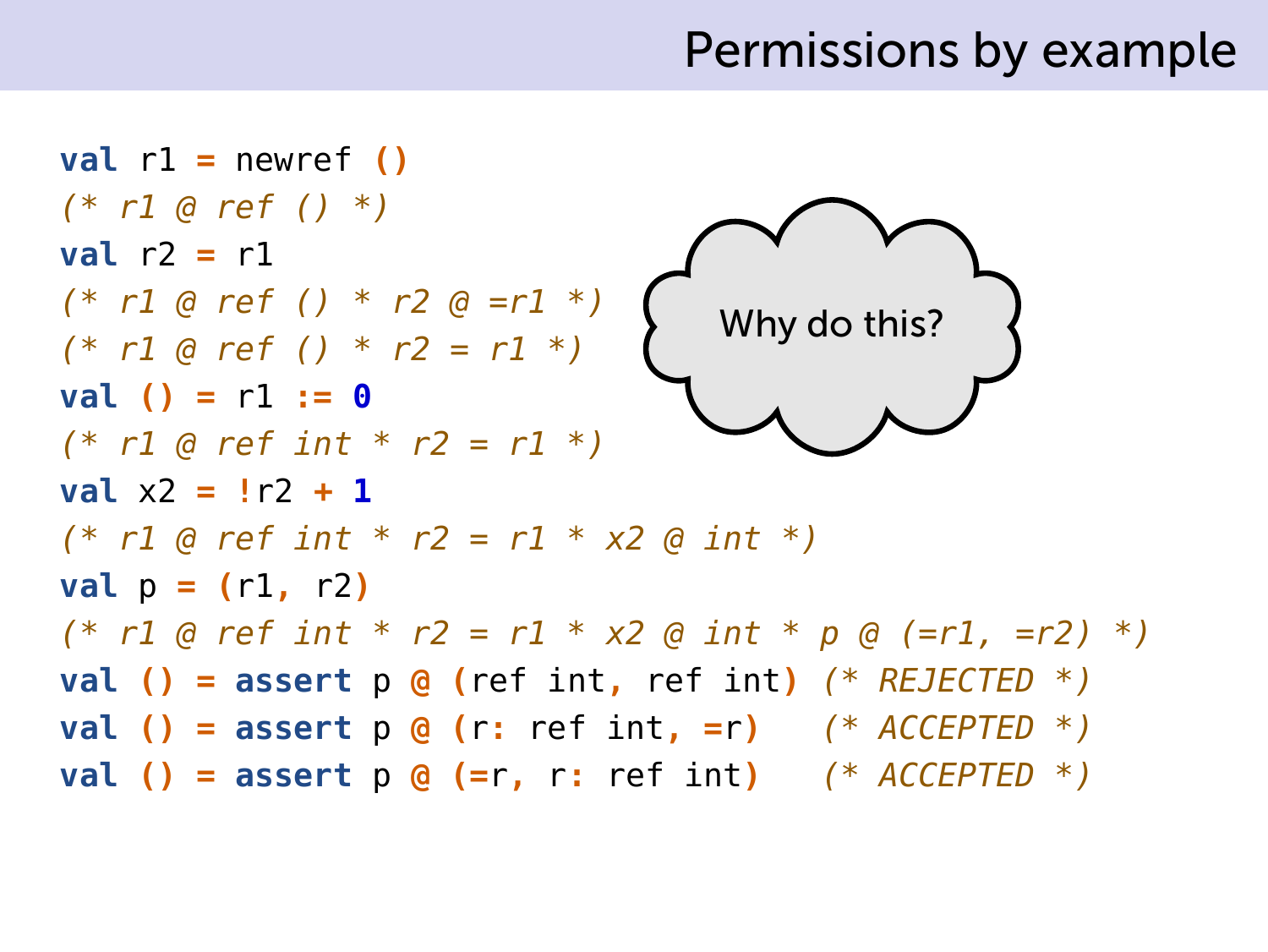$val$   $r1 = newref$  () *(\* r1 @ ref () \*)* **val** r2 **=** r1 *(\* r1 @ ref () \* r2 @ =r1 \*) (\* r1 @ ref () \* r2 = r1 \*)* **val () =** r1 **:= 0** *(\* r1 @ ref int \* r2 = r1 \*)* **val** x2 **= !**r2 **+ 1** *(\* r1 @ ref int \* r2 = r1 \* x2 @ int \*)*  $val p = (r1, r2)$ *(\* r1 @ ref int \* r2 = r1 \* x2 @ int \* p @ (=r1, =r2) \*)* **val () = assert** p **@ (**ref int**,** ref int**)** *(\* REJECTED \*)* **val () = assert** p **@ (**r**:** ref int**, =**r**)** *(\* ACCEPTED \*)* **val () = assert** p **@ (=**r**,** r**:** ref int**)** *(\* ACCEPTED \*)*  $\blacktriangle$  do the this do the this do the this do the this do the this do the this do the this do the this do the this do the this do the this do the this do the this do the this do the this do the this do the this do the this For fun and *profit,* of course!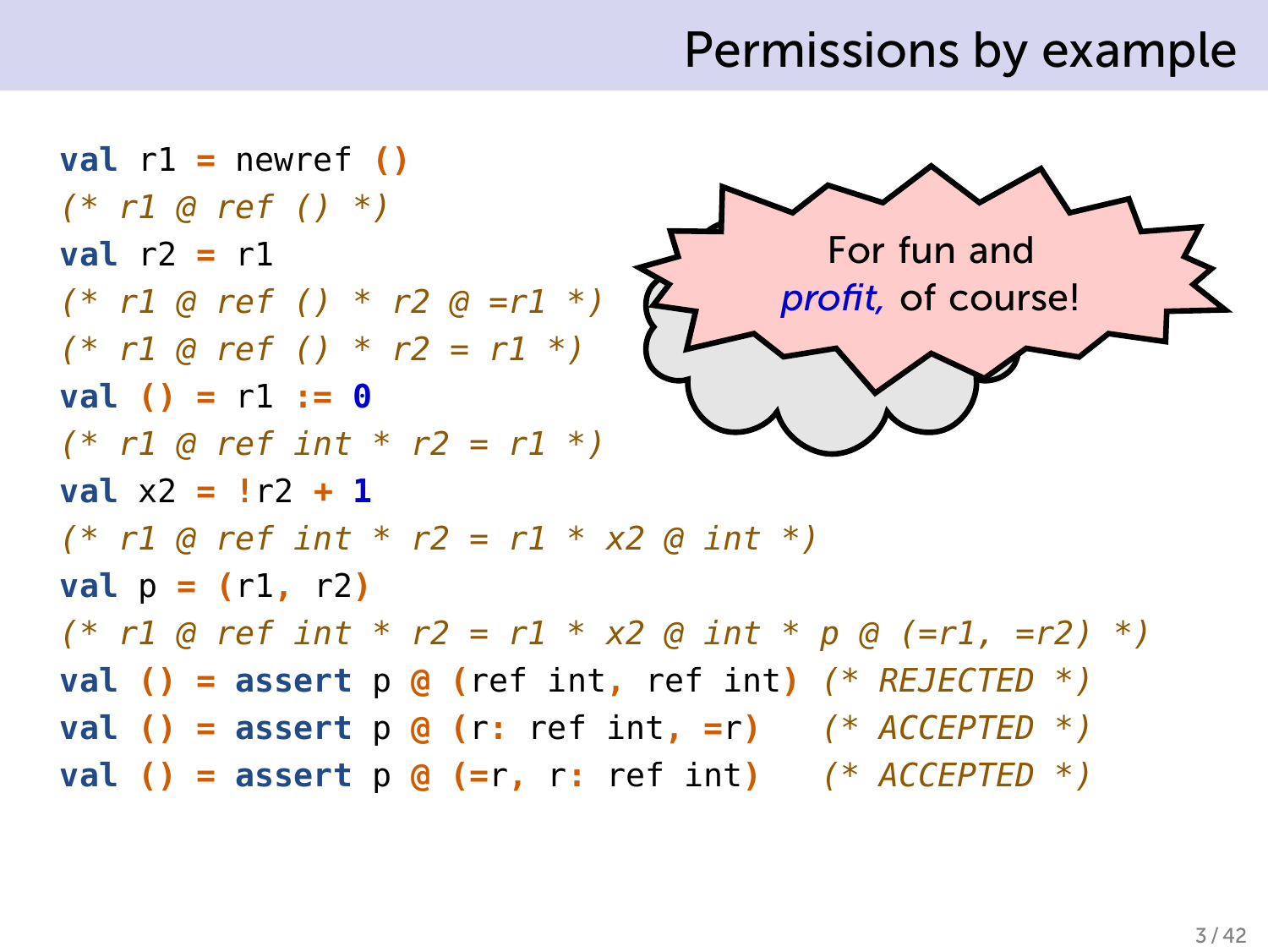

```
val make: [a] () -> set a
val insert: [a] (set a, consumes a) -> ()
val merge: [a] (set a, consumes set a) -> ()
```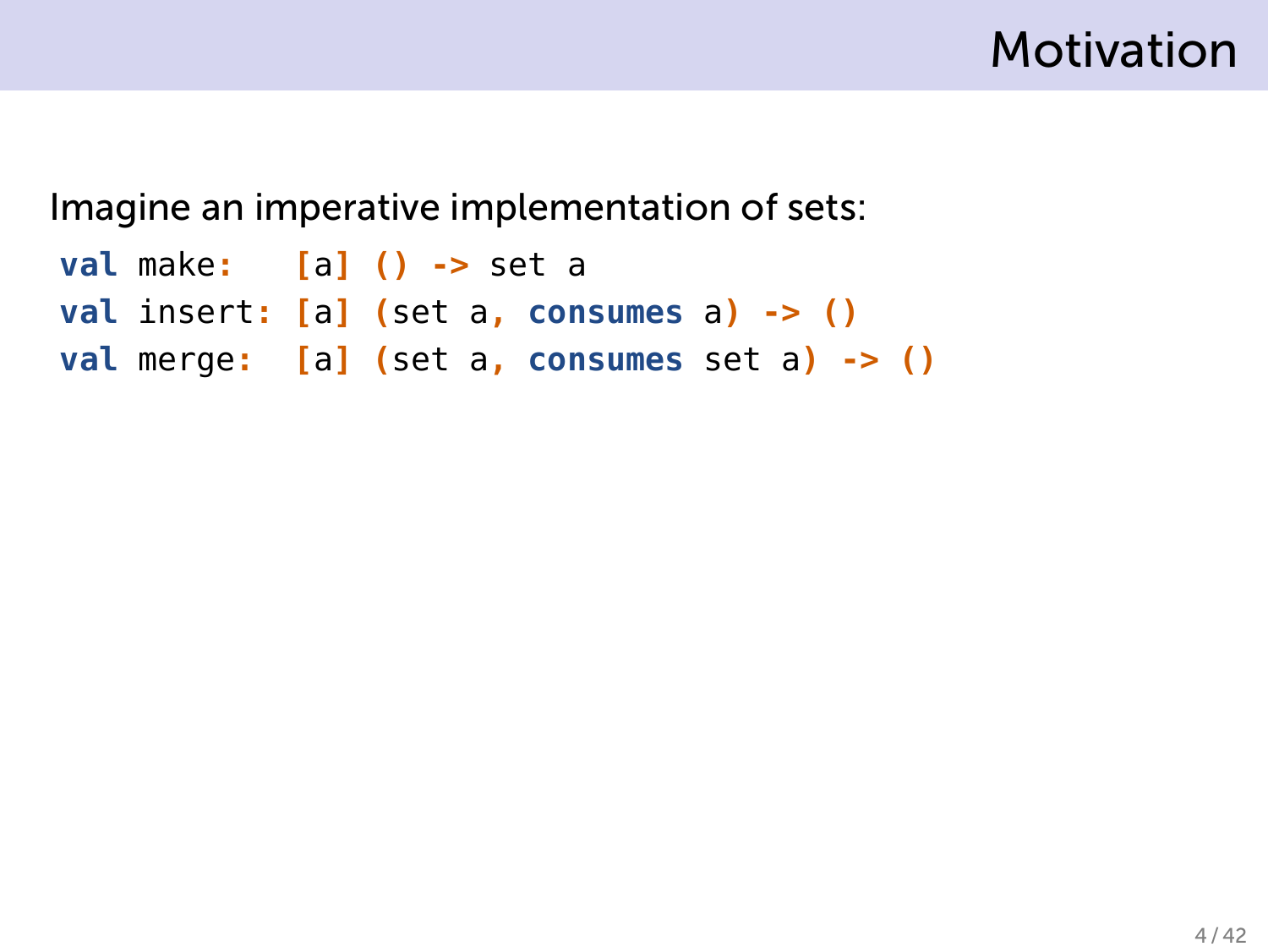

```
val make: [a] () -> set a
val insert: [a] (set a, consumes a) -> ()
val merge: [a] (set a, consumes set a) -> ()
```
Then,

• **let** s **=** make**() in ...** produces s **@** set t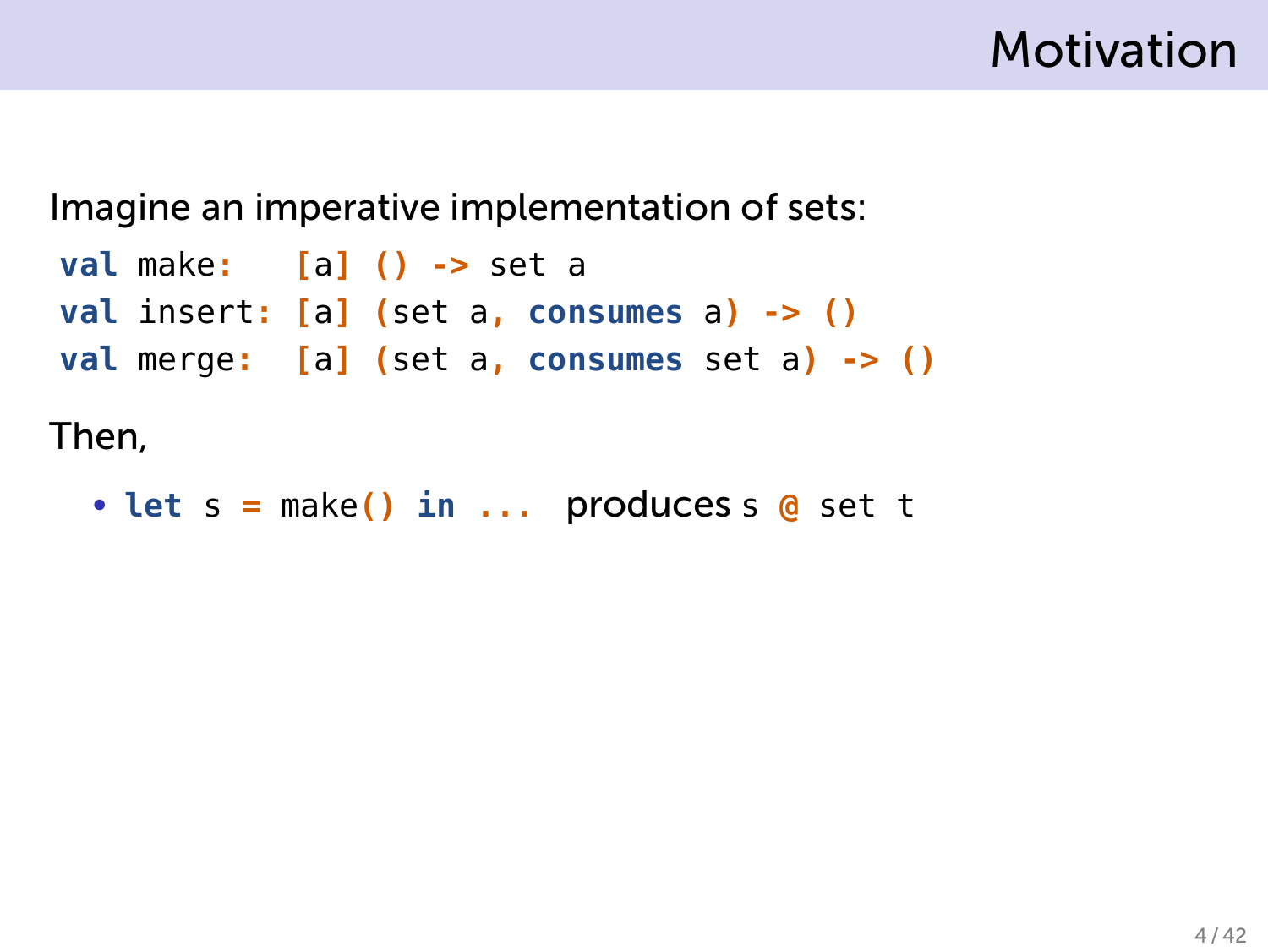

```
val make: [a] () -> set a
val insert: [a] (set a, consumes a) -> ()
val merge: [a] (set a, consumes set a) -> ()
```
- **let** s **=** make**() in ...** produces s **@** set t
- cannot do merge**(**s**,** s**);**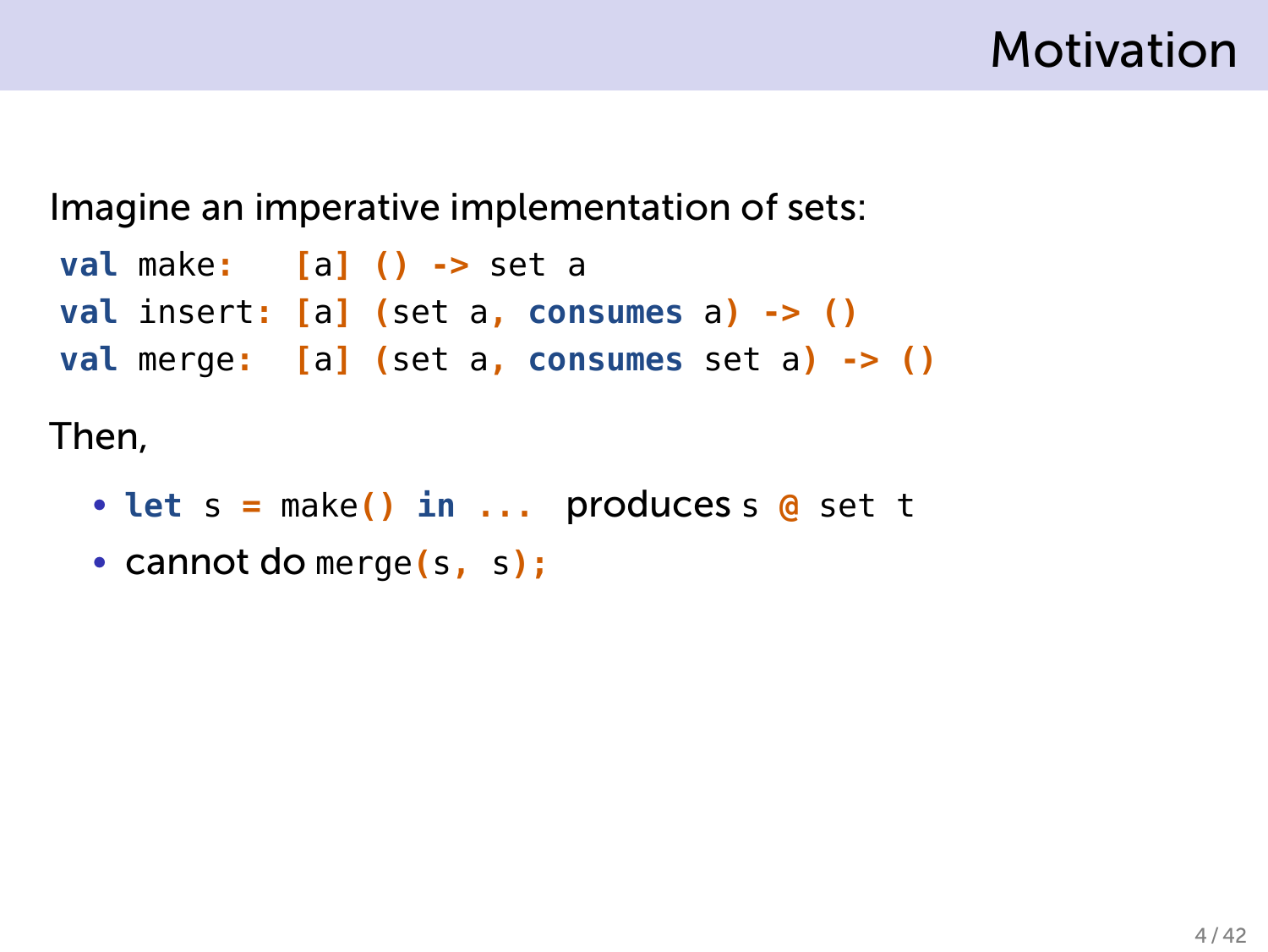

```
val make: [a] () -> set a
val insert: [a] (set a, consumes a) -> ()
val merge: [a] (set a, consumes set a) -> ()
```
- **let** s **=** make**() in ...** produces s **@** set t
- cannot do merge**(**s**,** s**);**
- cannot do merge**(**s1**,** s2**);** insert**(**s2**,** x**);**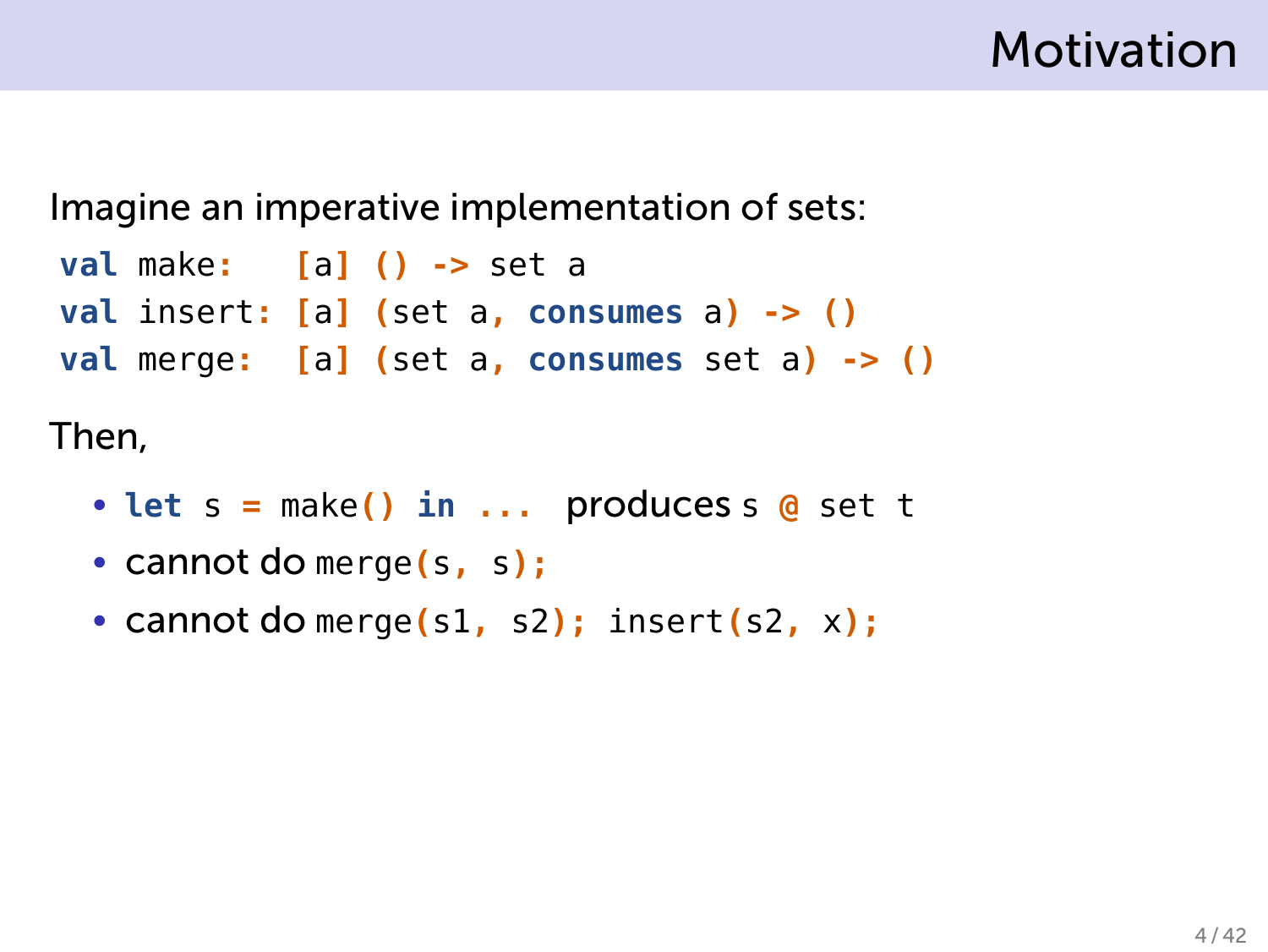

```
val make: [a] () -> set a
val insert: [a] (set a, consumes a) -> ()
val merge: [a] (set a, consumes set a) -> ()
```
- **let** s **=** make**() in ...** produces s **@** set t
- cannot do merge**(**s**,** s**);**
- cannot do merge**(**s1**,** s2**);** insert**(**s2**,** <sup>x</sup>**);** .
- cannot do insert**(**s**,** x1**)** and insert**(**s**,** x2**)** in independent threads. .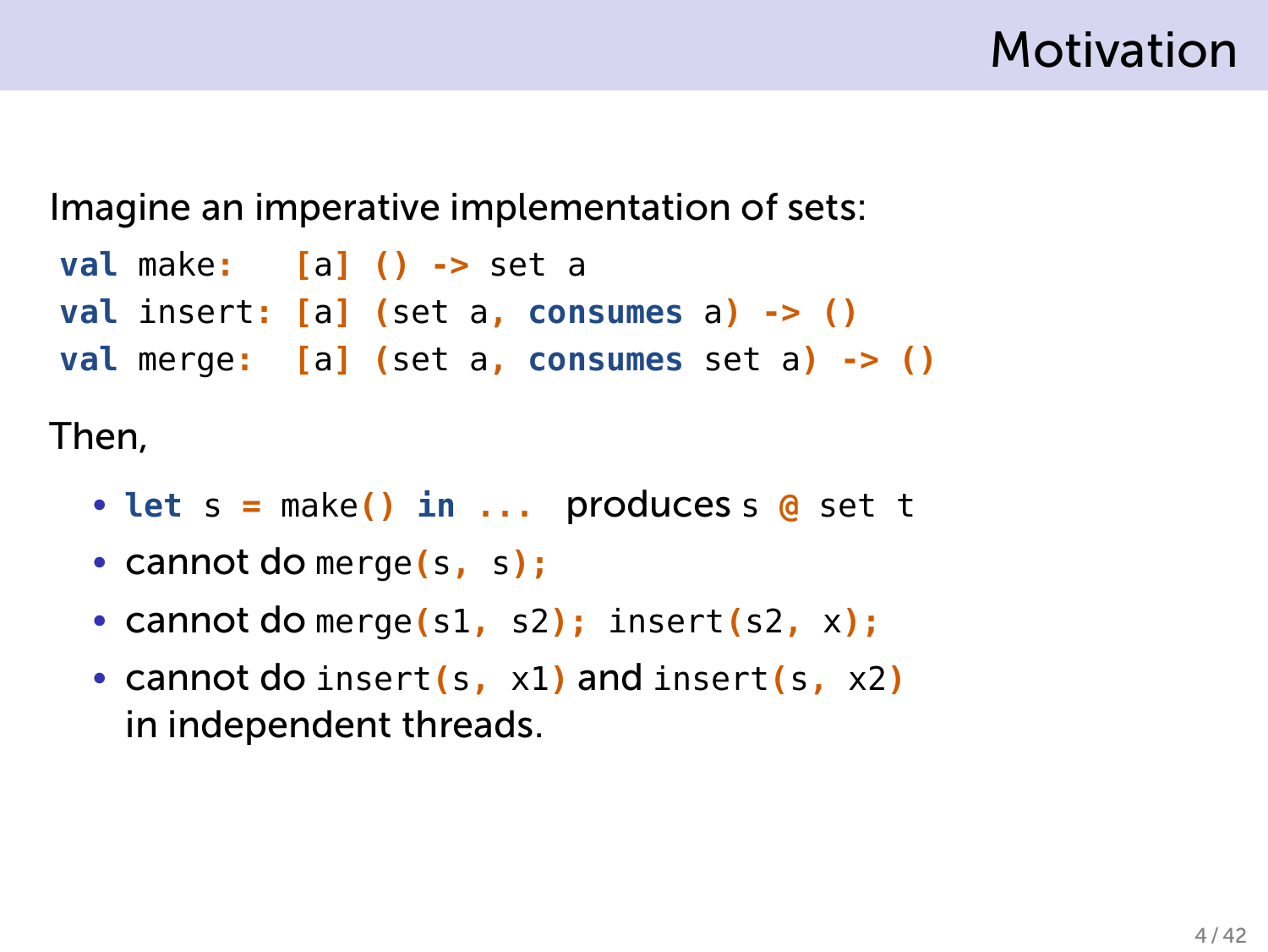

```
val make: [a] () -> set a
val insert: [a] (set a, consumes a) -> ()
val merge: [a] (set a, consumes set a) -> ()
```
- $\cdot$  **let** s = make() in  $\ldots$  product error in sequential code: protocol violation
- cannot do merge**(**s**,** s**);**
- cannot do merge**(**s1**,** s2**);** insert**(**s2**,** <sup>x</sup>**);** .
- cannot do insert**(**s**,** x1**)** and insert**(**s**,** x2**)** in independent threads. .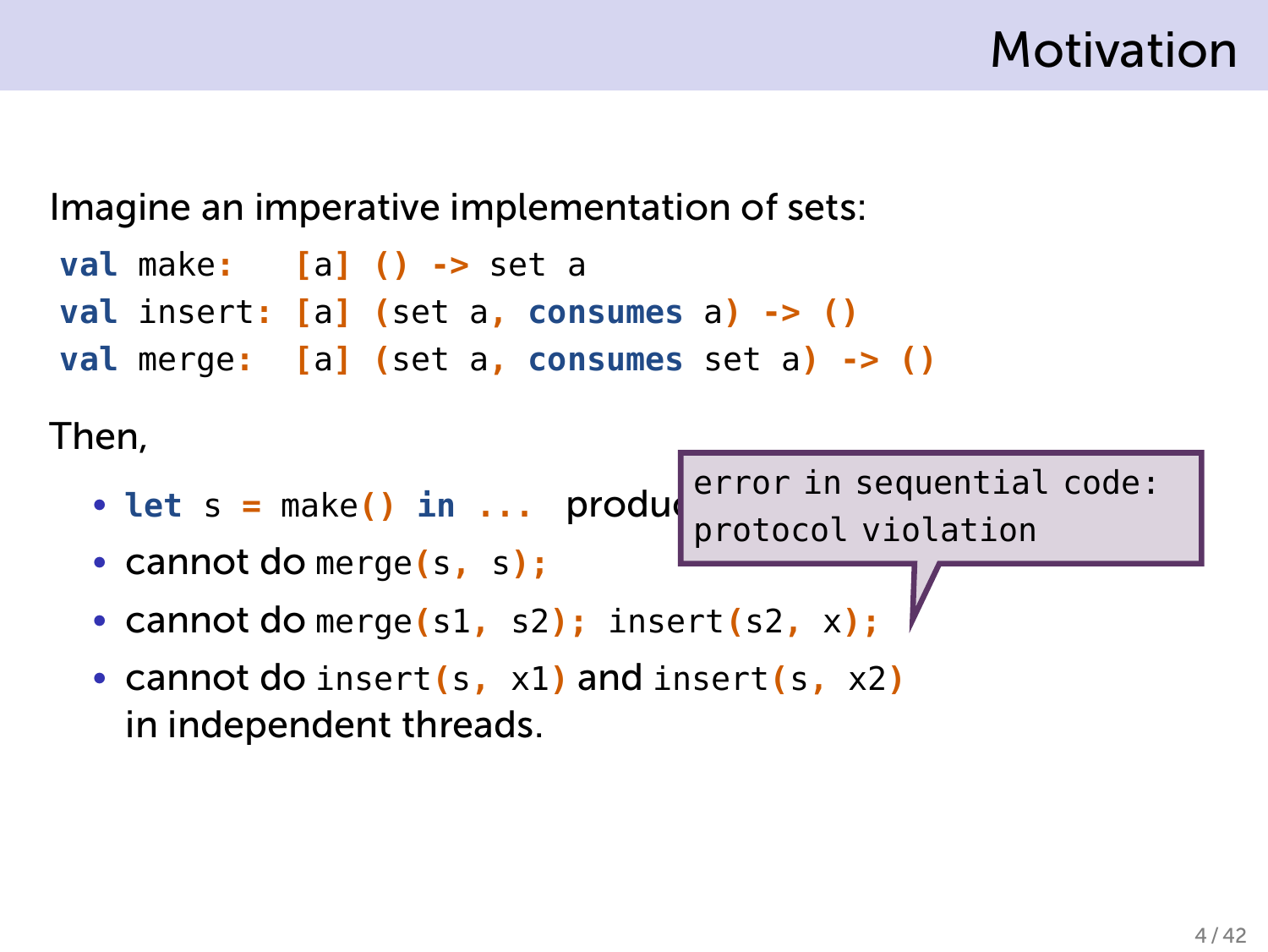

```
val make: [a] () -> set a
val insert: [a] (set a, consumes a) -> ()
val merge: [a] (set a, consumes set a) -> ()
```
- $\cdot$  **let** s = make() in  $\ldots$  produ error in concurrent code: data race
- cannot do merge**(**s**,** s**);**
- **cannot do merge(s1, s2); insert**
- cannot do insert**(**s**,** x1**)** and insert**(**s**,** x2**)** in independent threads.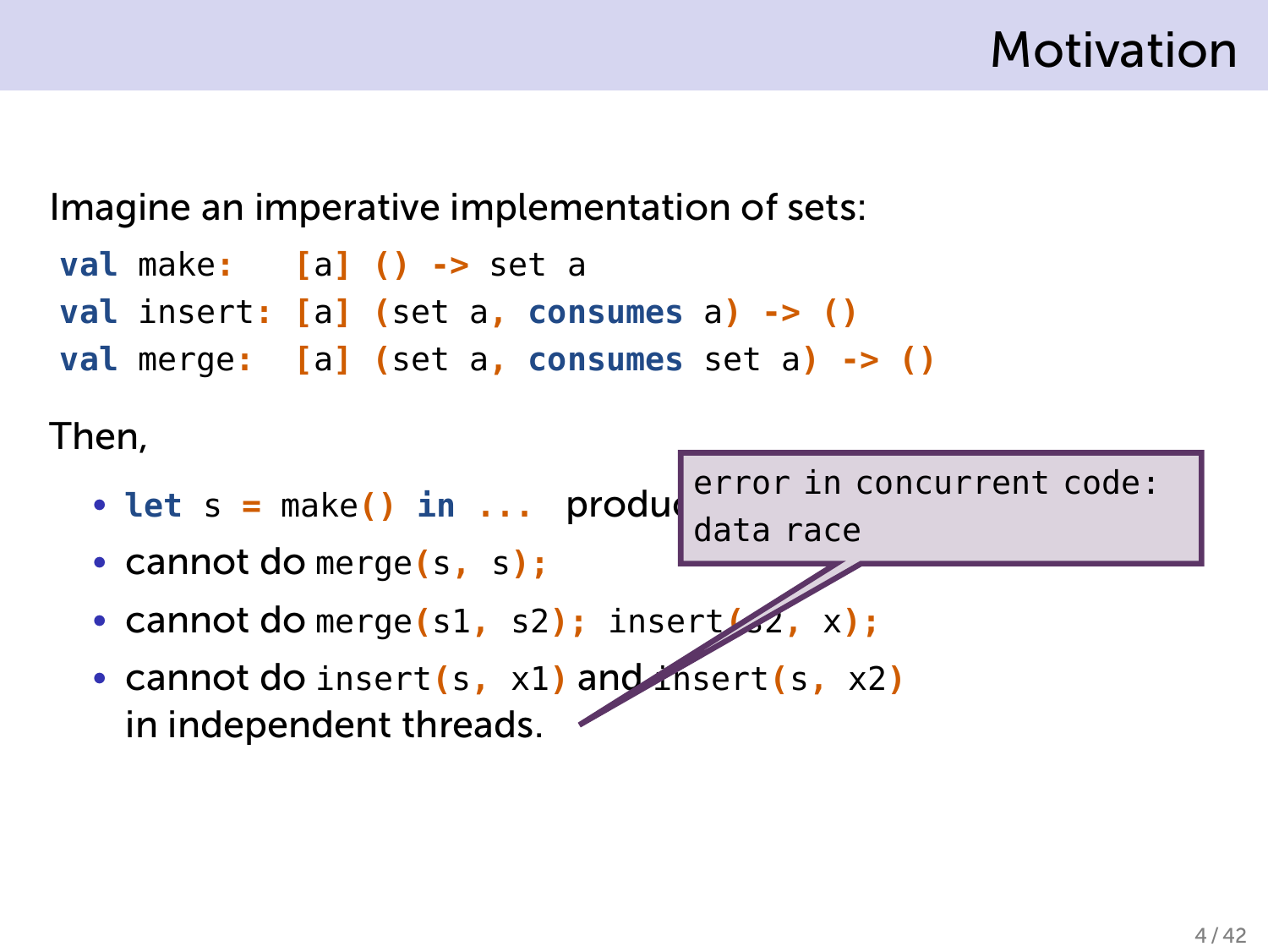Like a program logic, Mezzo's *static* discipline is flow-sensitive.

- A *current* (set of) *permission*(s) exists *at each program point*.
- *Different* permissions exist at different points.
- There is no such thing as *the* type of a variable.
- A permission has *layout* and *ownership* readings.

A permission is either *duplicable* or *affine*.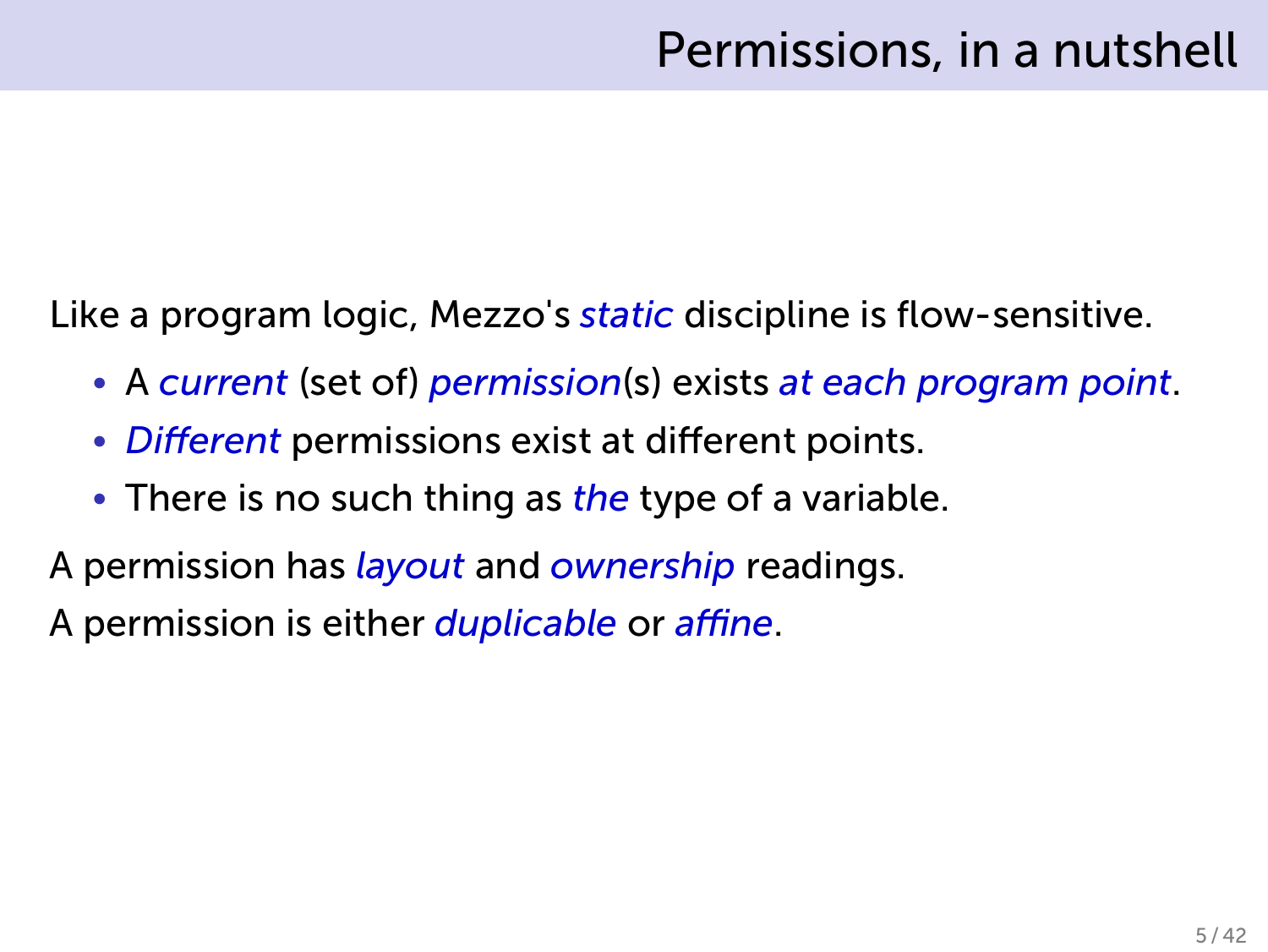The paper and talk do *not* discuss:

- algebraic data types, which describe *tree-shaped* data,
- (static) regions, which can describe *non-tree-shaped* data,
- adoption & abandon, a *dynamic* alternative to regions,

and much more (ICFP 2013).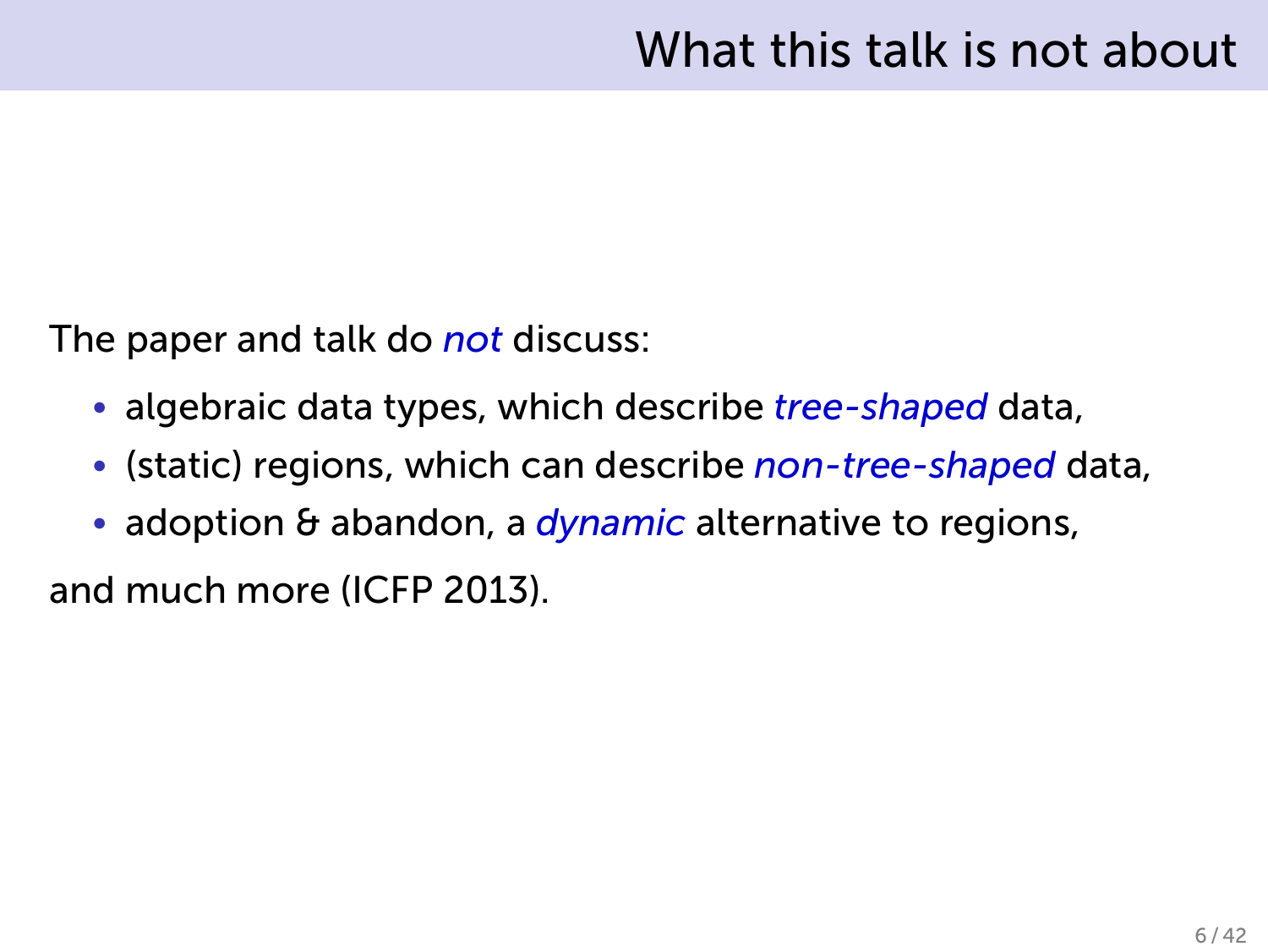#### Algebraic data types

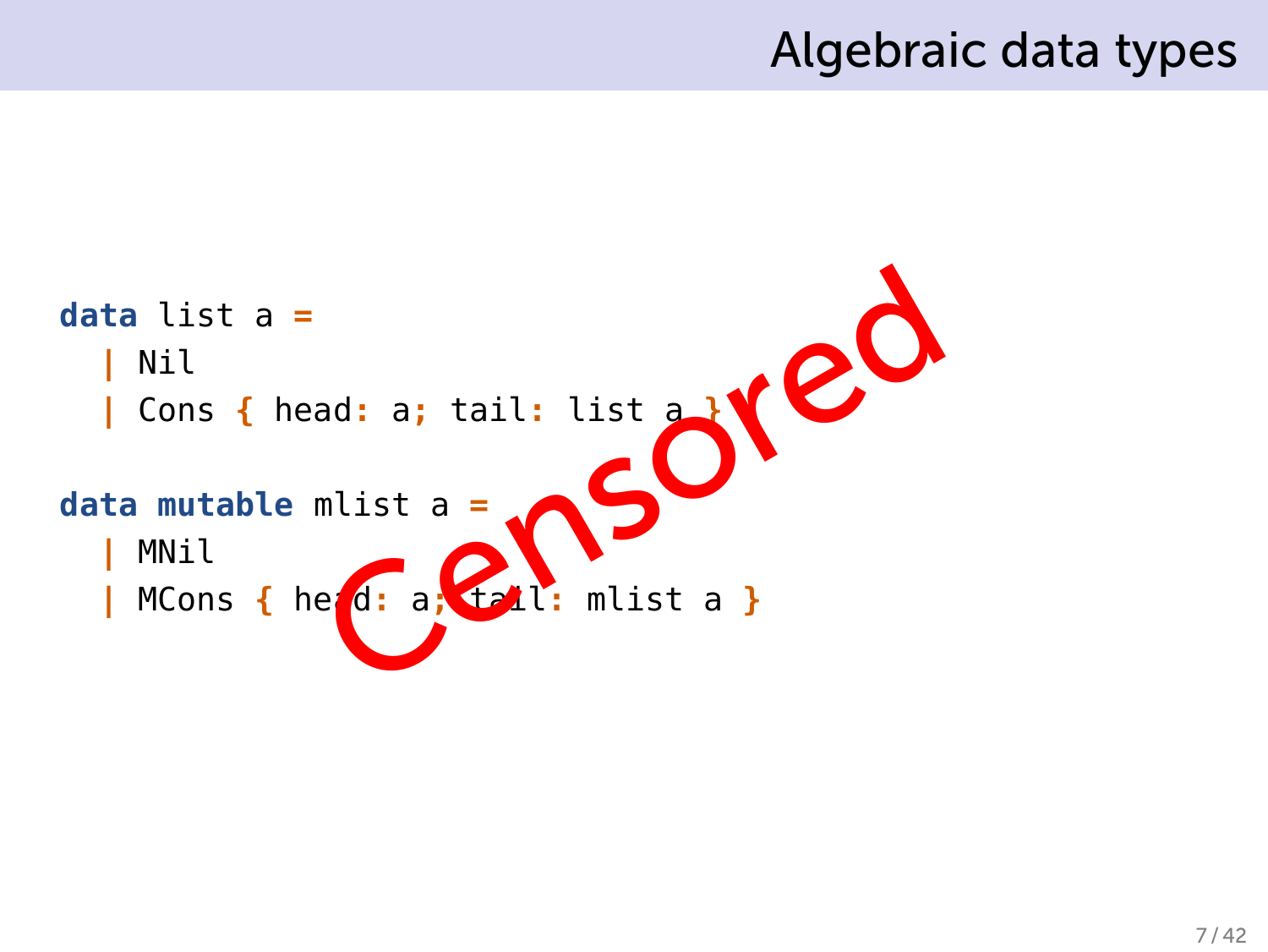#### Melding mutable lists

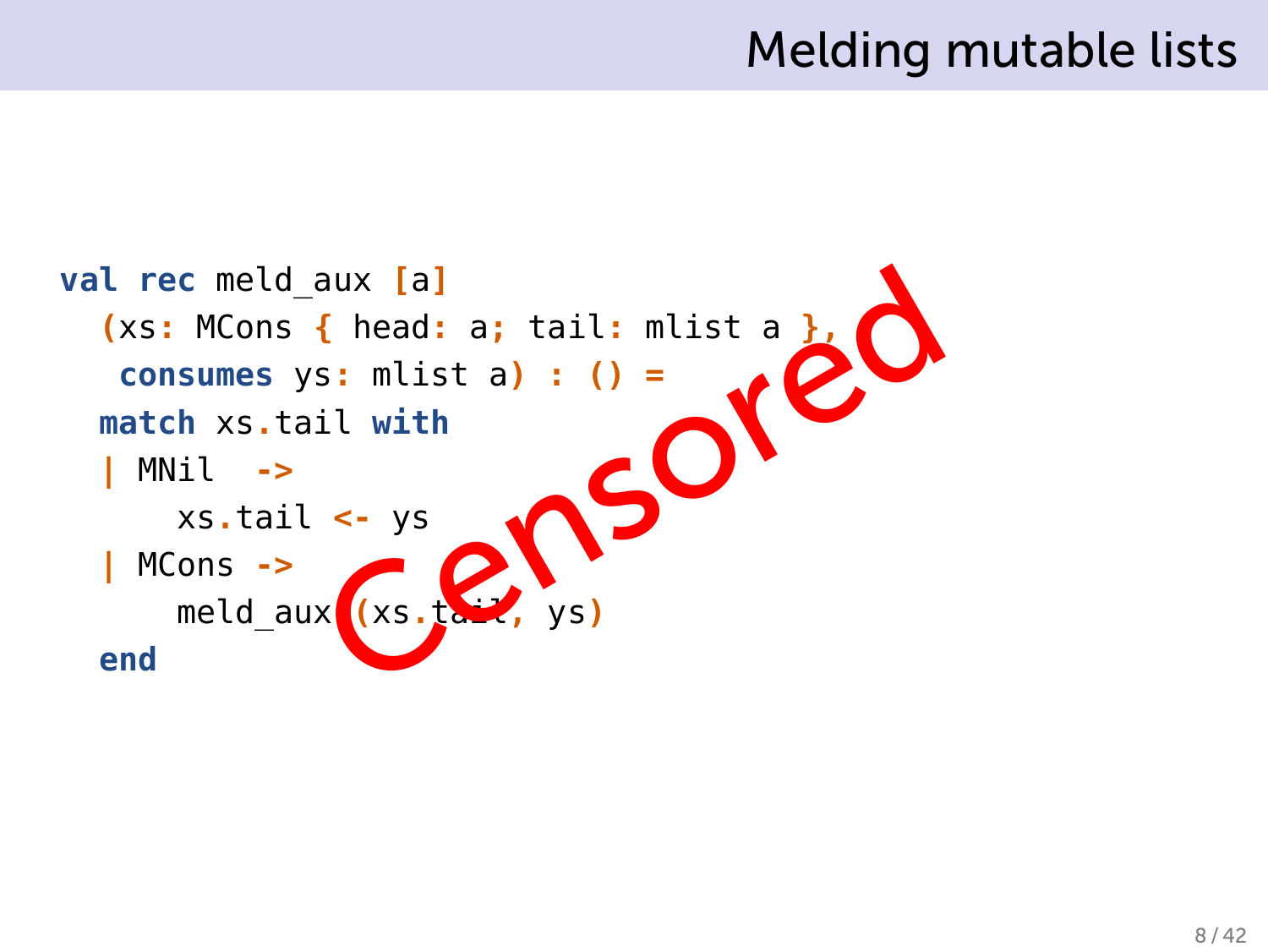#### Concatenating immutable lists

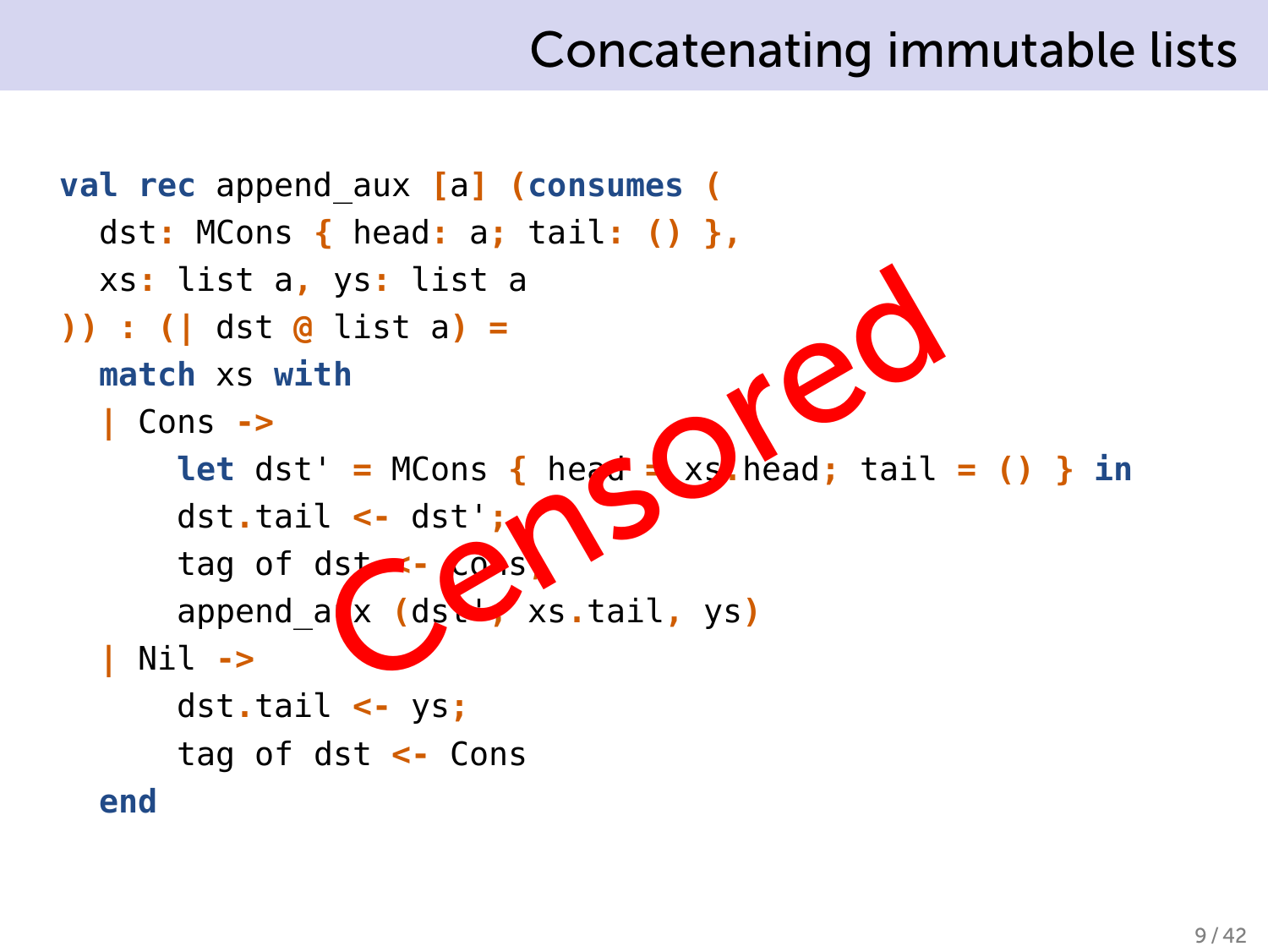### Regions

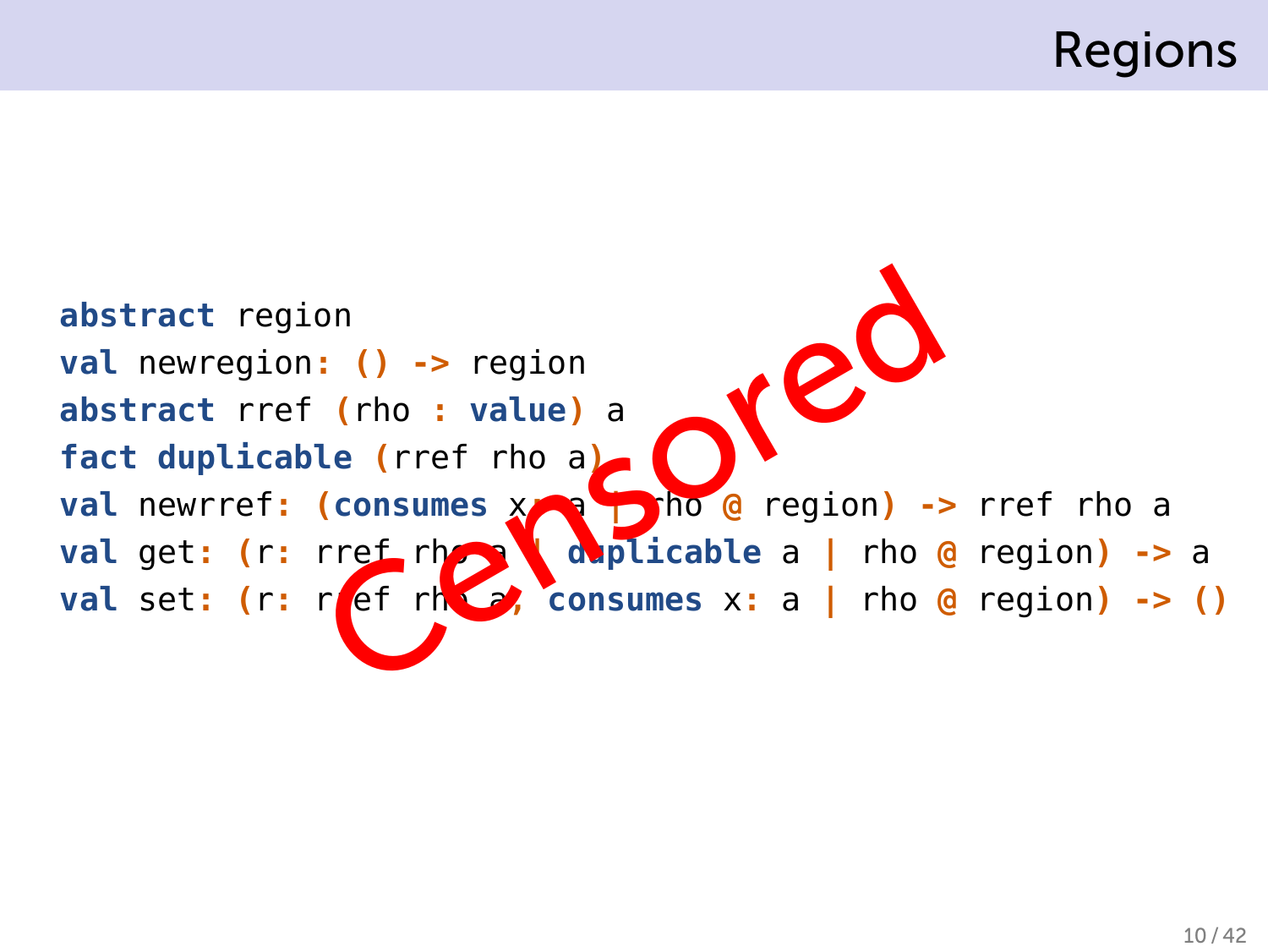#### Adoption and abandon

```
val dfs [a] (g: graph a, f: a -> ()) : () =
  let s = stack::new g.roots in
  stack::work (s, fun (n: dynamic
                    | g @ graph a * s @ stack dynamic) : () =
     take n from g;
     if not n.visited then begin
       n.visited <- true;
       f n.content;
       stack::push (n.neighbors, s)
     end;
     give n to g
  )
                 CK:: new g.roots in<br>
(s, fun (n: dynamic<br>
| g @ graph a * s @ s<br>
om g;<br>
visited then begain
```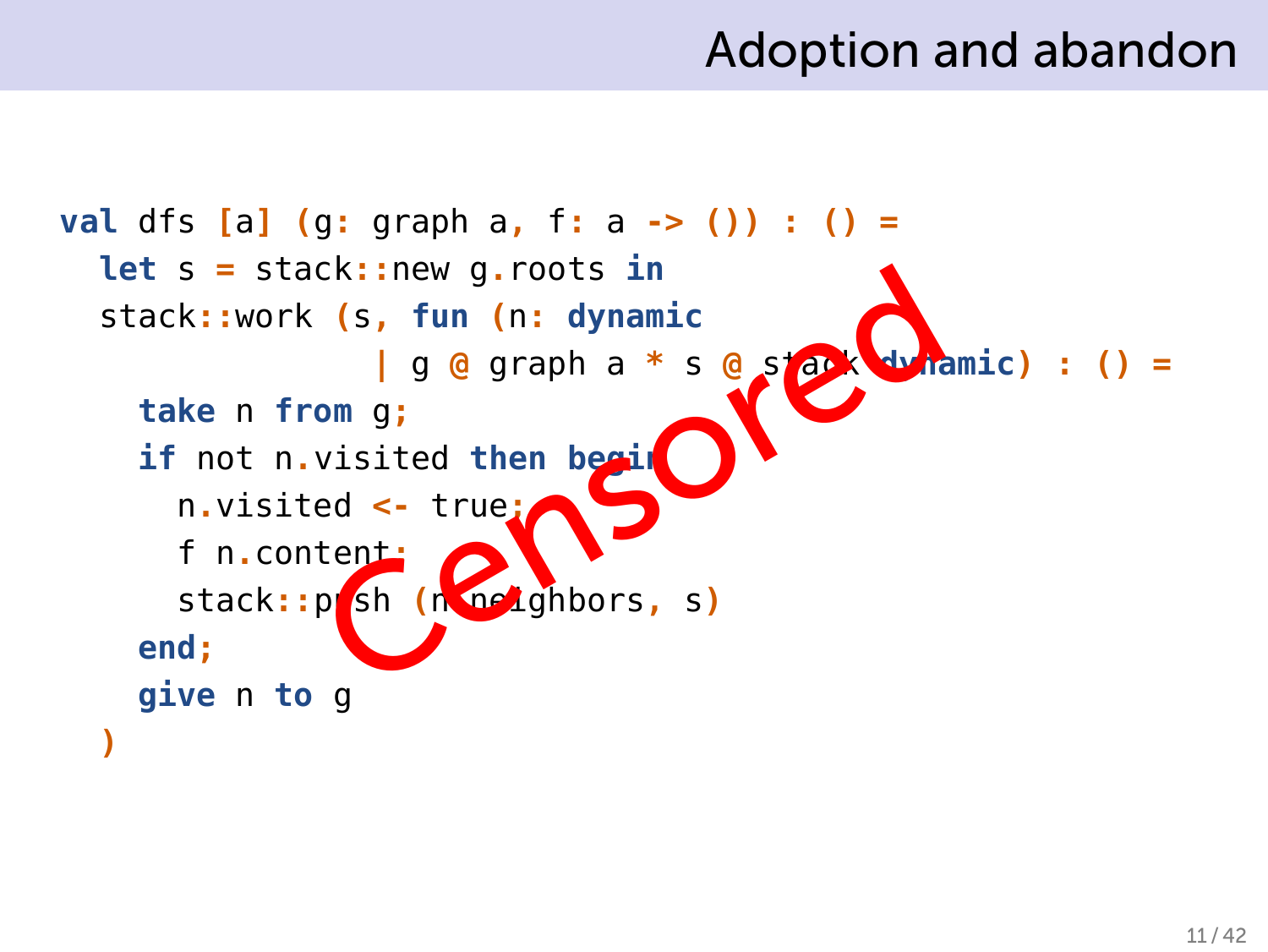#### What this talk is about

So, what *are* the paper and talk about?

- extend Mezzo with *threads* and *locks;*
- describe a *modular*, *machine-checked* proof of
	- type soundness;
	- data race freedom.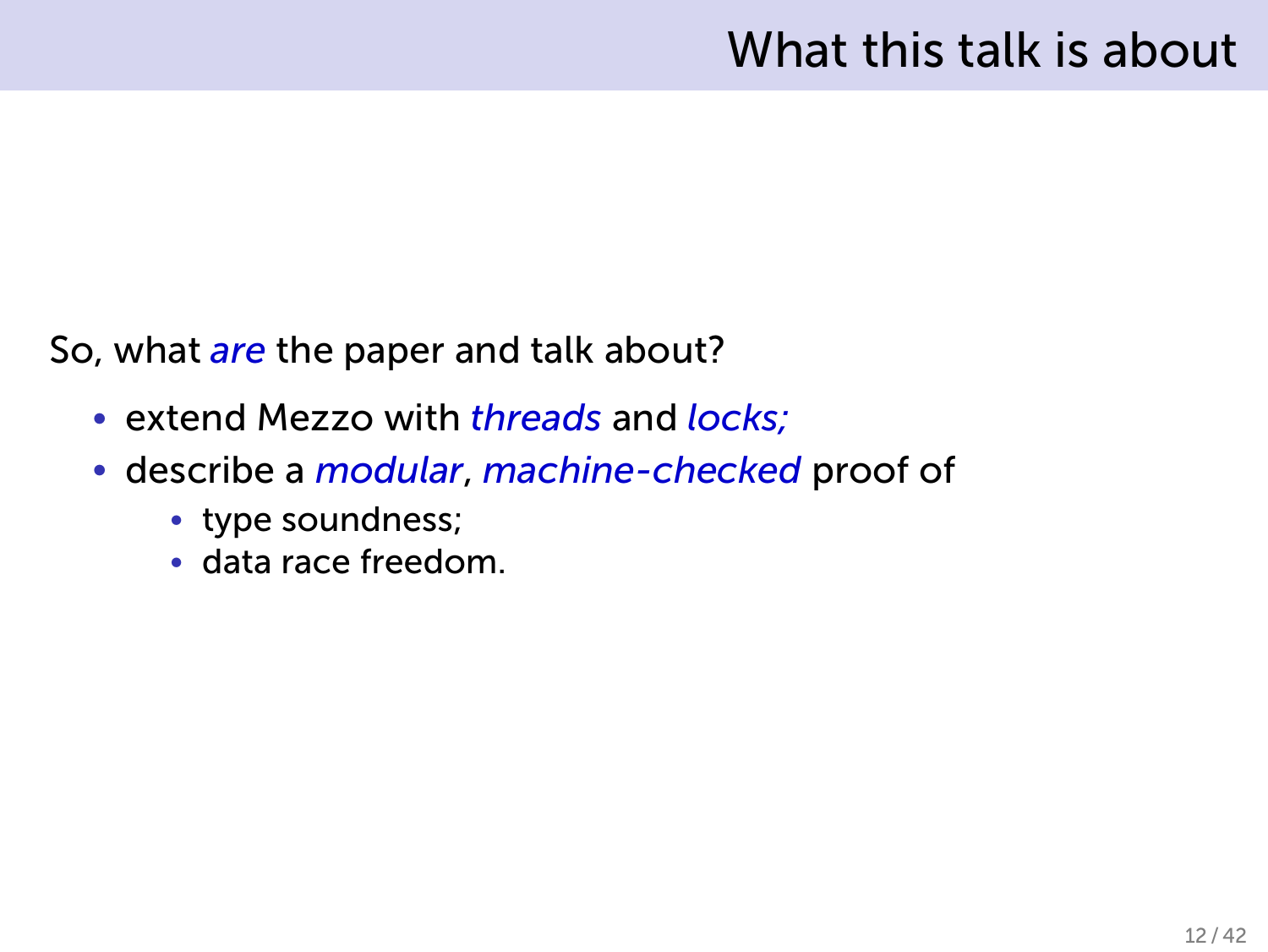# Outline

- Threads, data races, and locks (by example)
- **•** Mezzo's architecture
- The kernel and its proof (glimpses)
- **•** Conclusion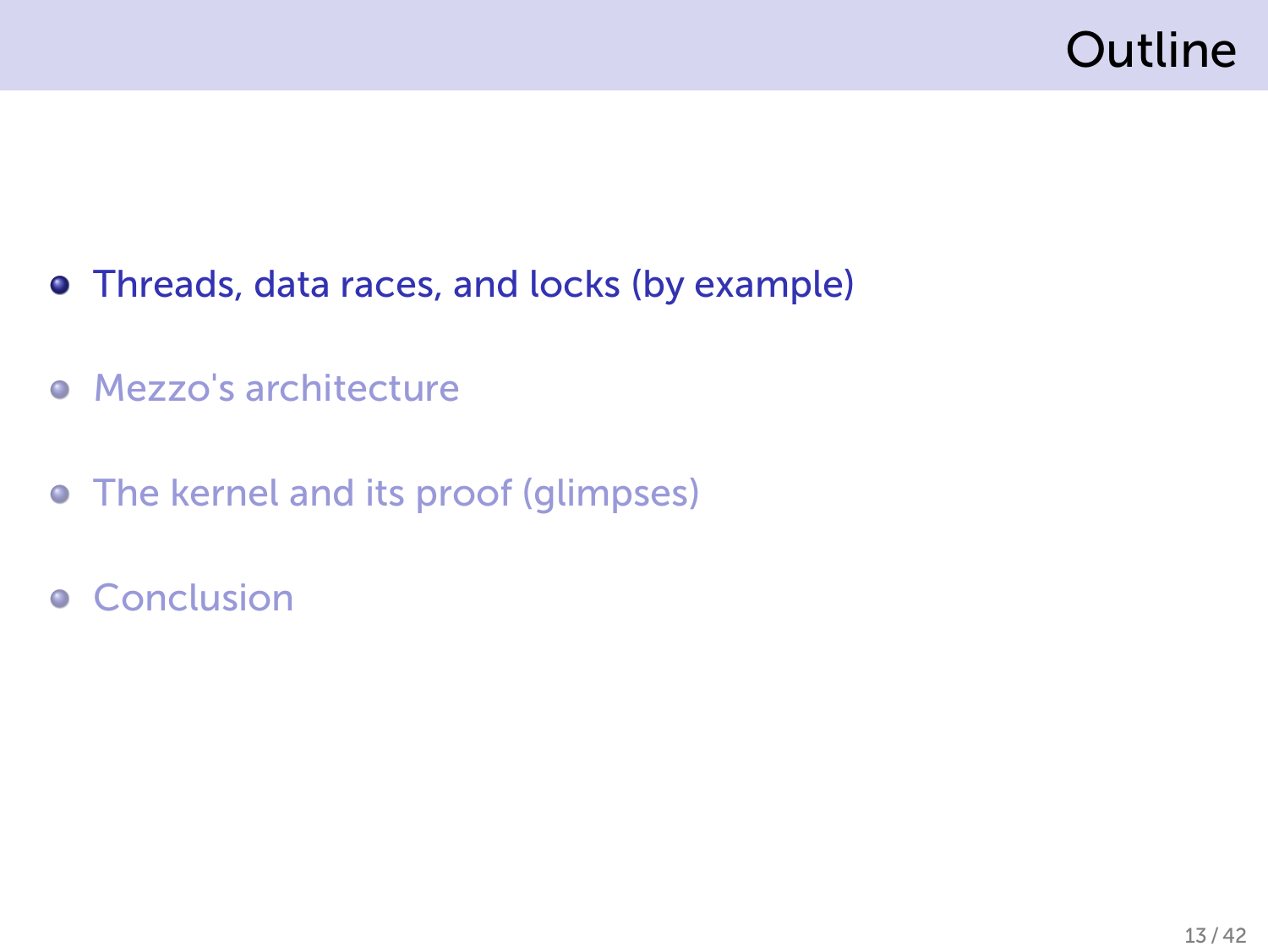```
open thread
val r = newref \thetaval f (| r @ ref int .) : () =
  r := !r + 1
val () =
  spawn f
.;
  spawn f
```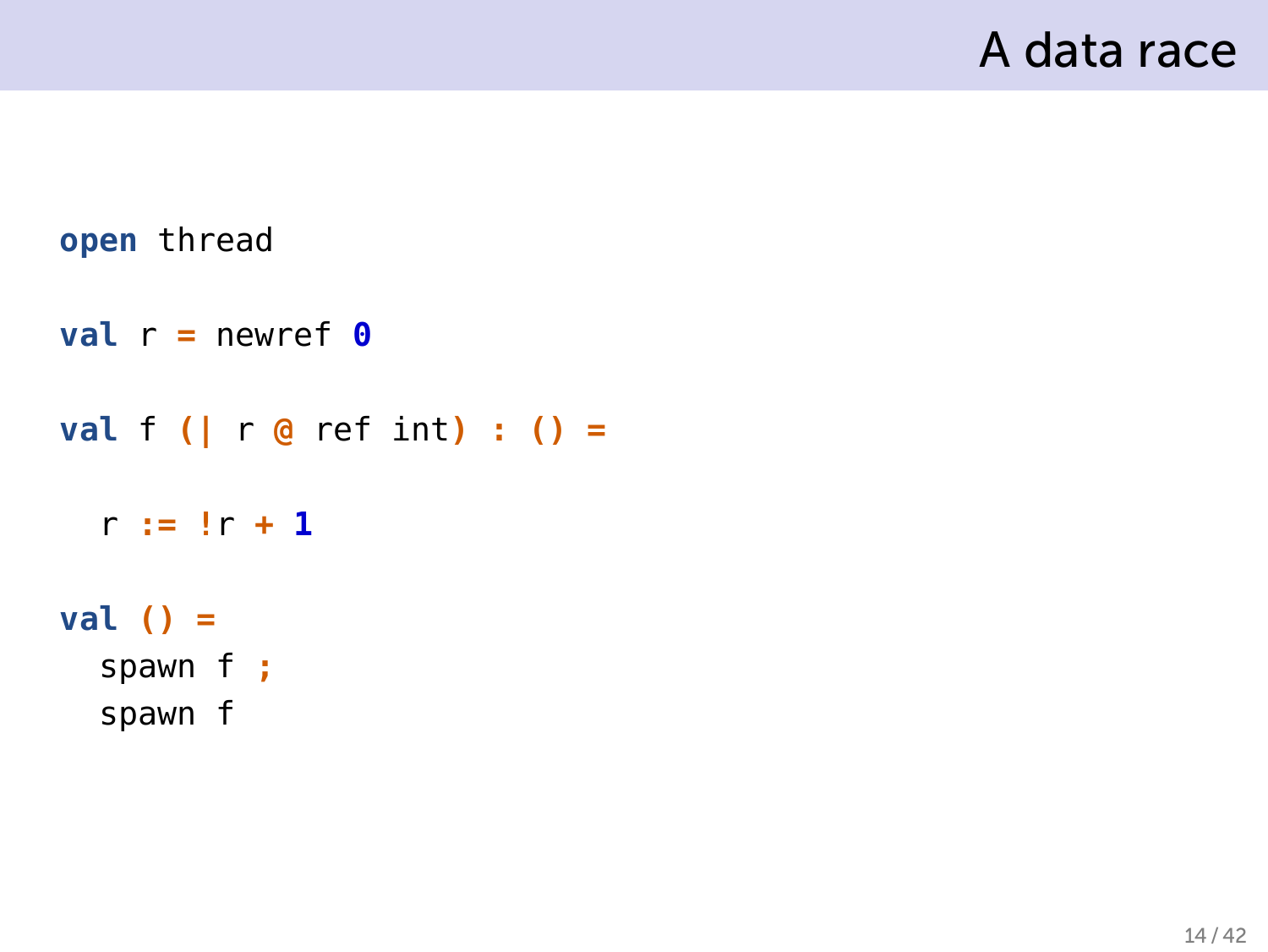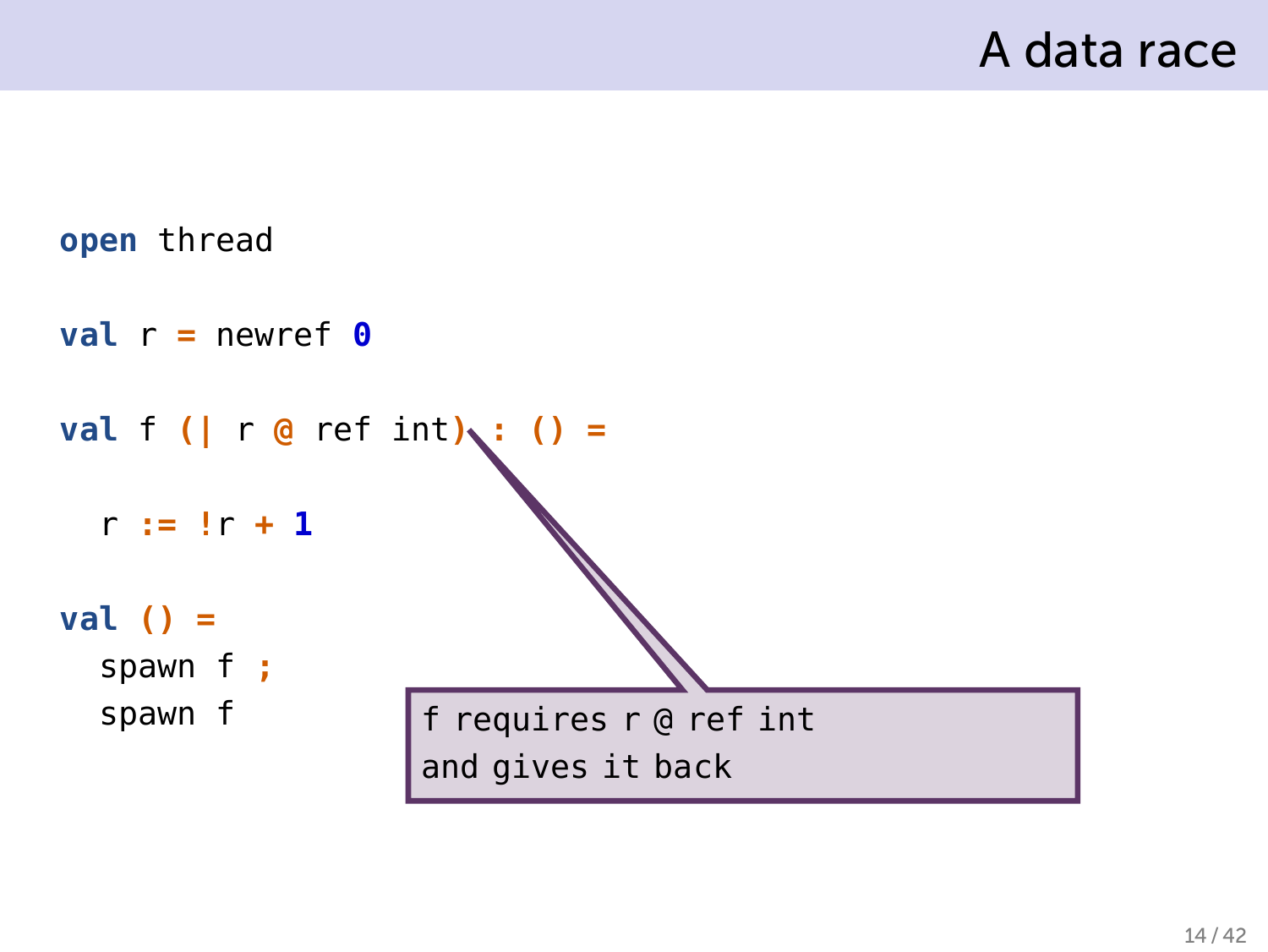```
open thread
val r = newref \thetaval f (| r @ ref int .) : () =
  r := !r + 1
val () =
  spawn f
.;
  spawn f
                    spawn f requires r @ ref int
                    and does NOT give it back
```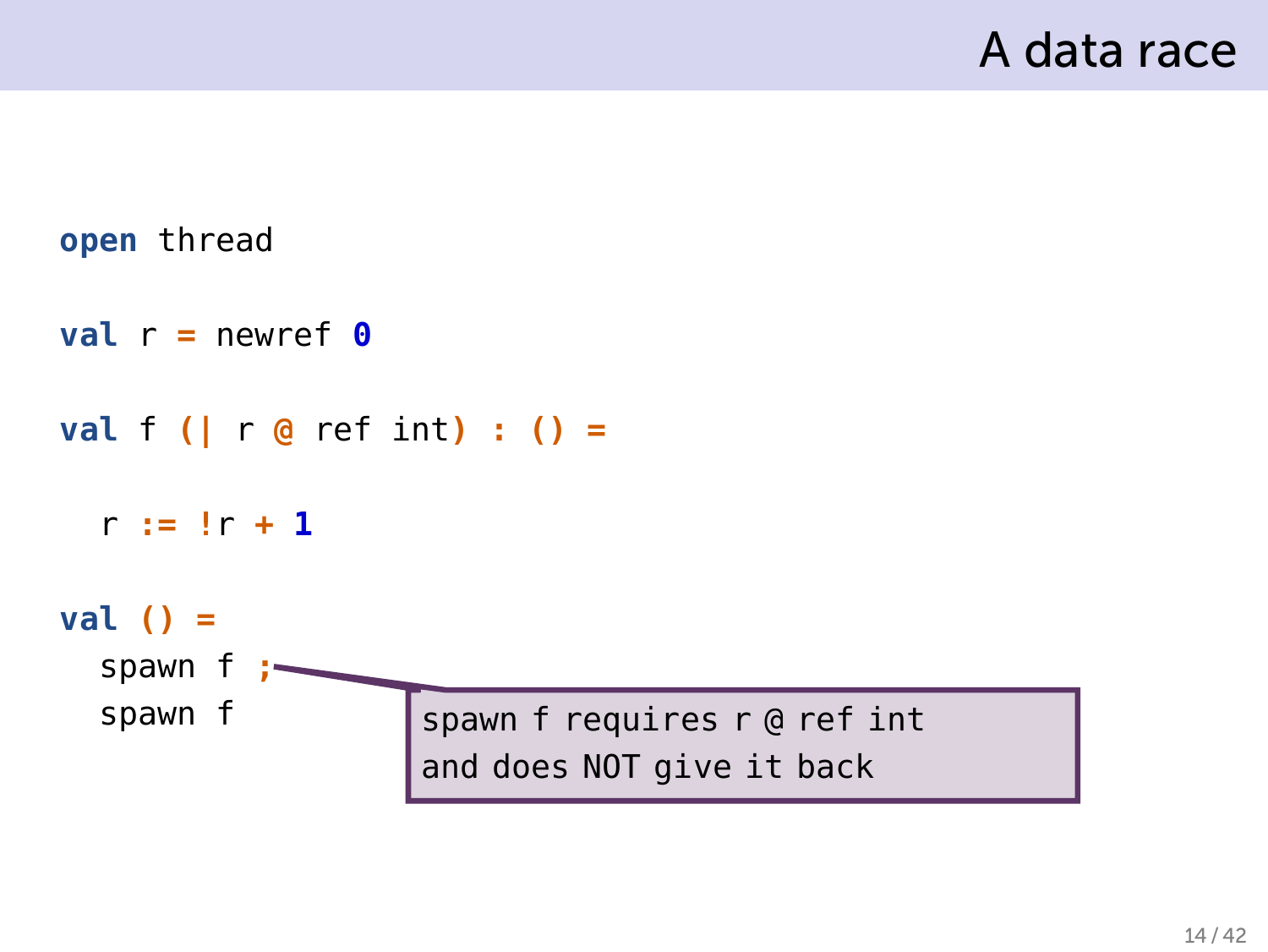```
open thread
val r = newref \thetaval f (| r @ ref int .) : () =
  r := !r + 1
val () =
  spawn f
.;
  spawn f
                    TYPE ERROR!
                     (in fact, this code is racy)
```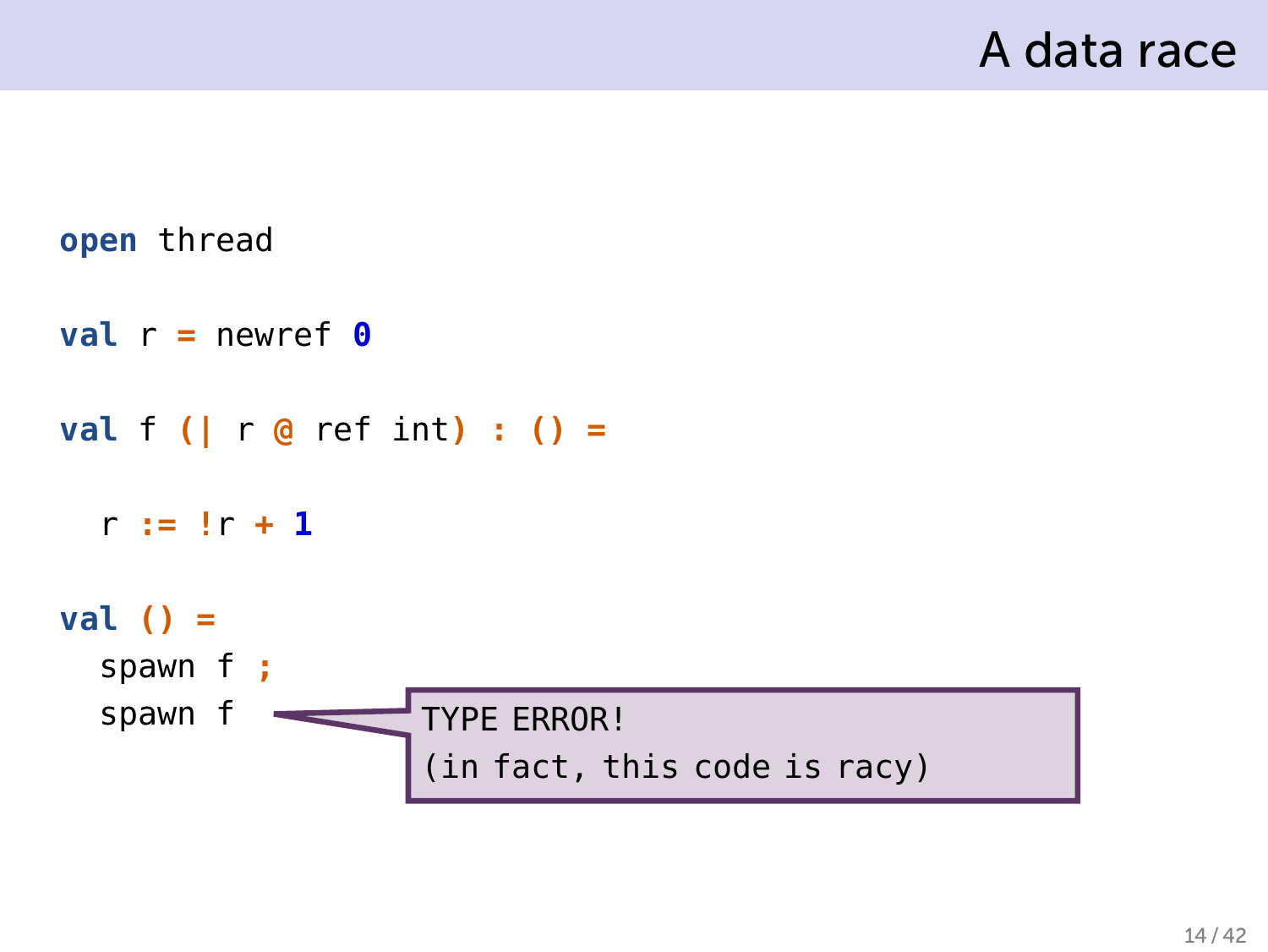# Introducing synchronization

```
open thread
open lock
val r = newref \thetaval l : \text{lock} (r \geq r ref int) = new()
val f (
.) : () =
  acquire l;
  r := !r + 1;
  release l
val () =
  spawn f ;
  spawn f
```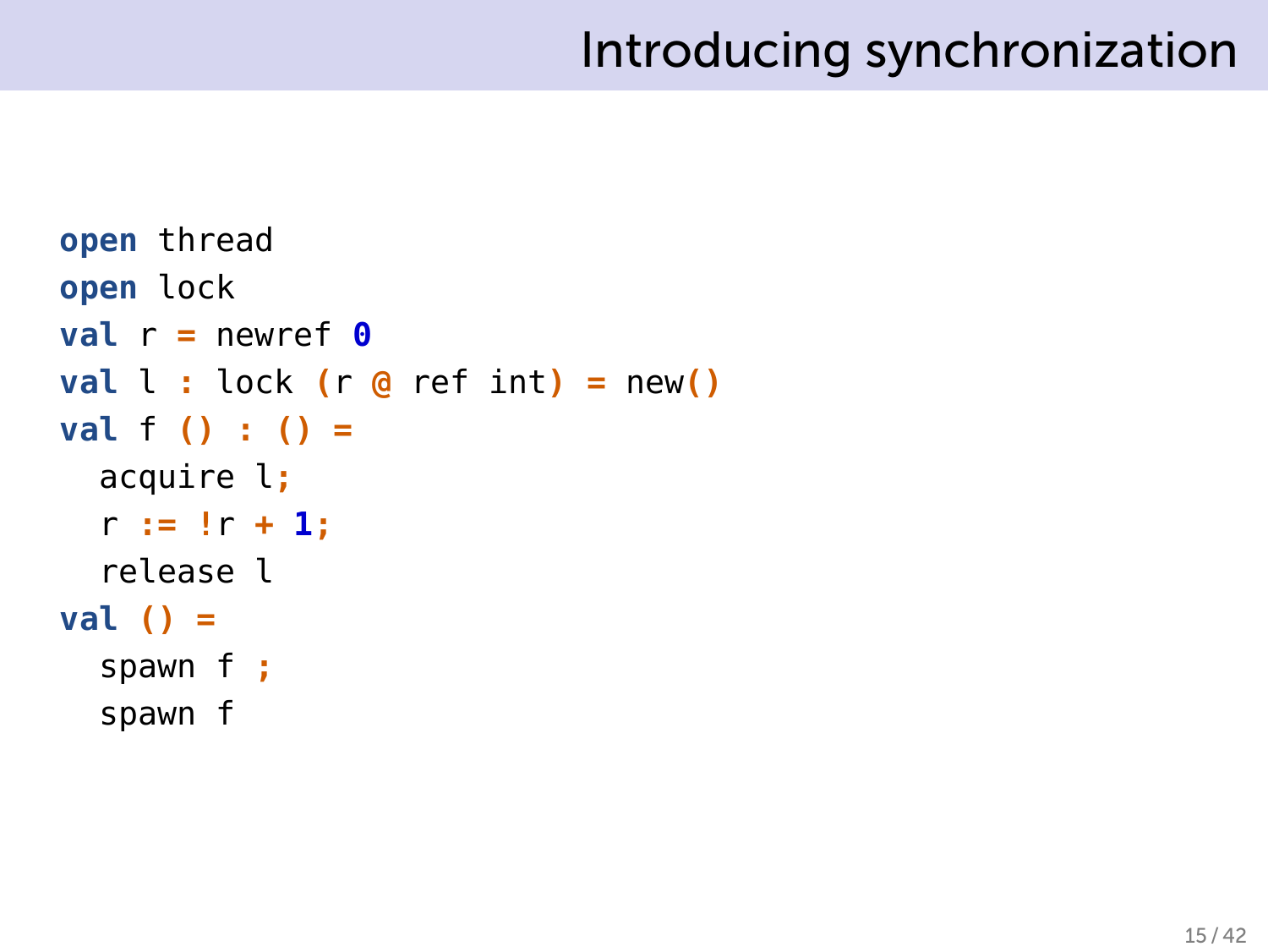# Introducing synchronization

```
open thread
open lock
val r = newref \thetaval l : \text{lock} (r \phi ref \text{int}) = new()
val f (
.) : () =
  acquire l;
  r := !r + 1;
  release l
val () =
  spawn f ;
  spawn f
                     this consumes r @ ref int
                     the lock now mediates access to it
```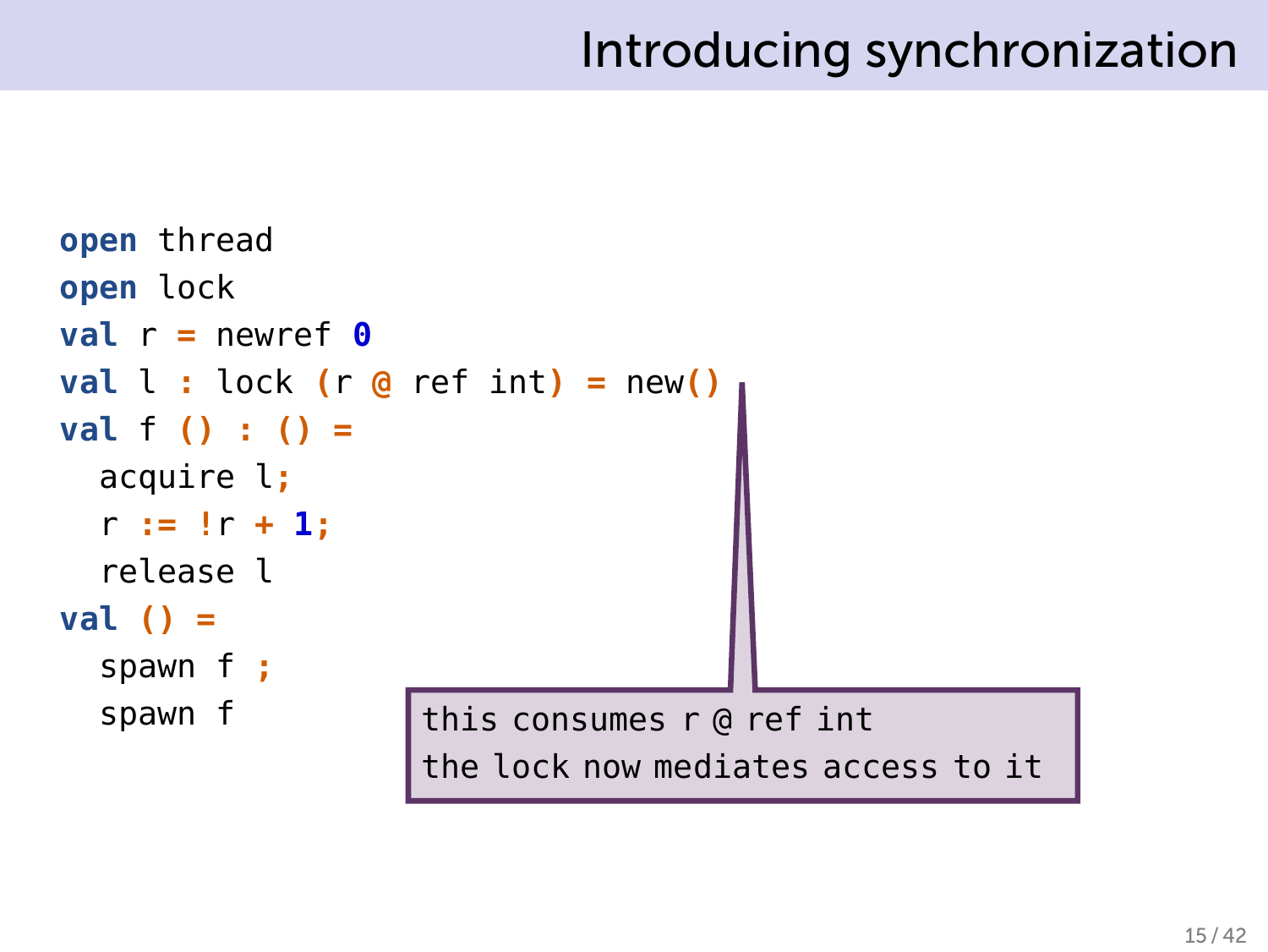# Introducing synchronization

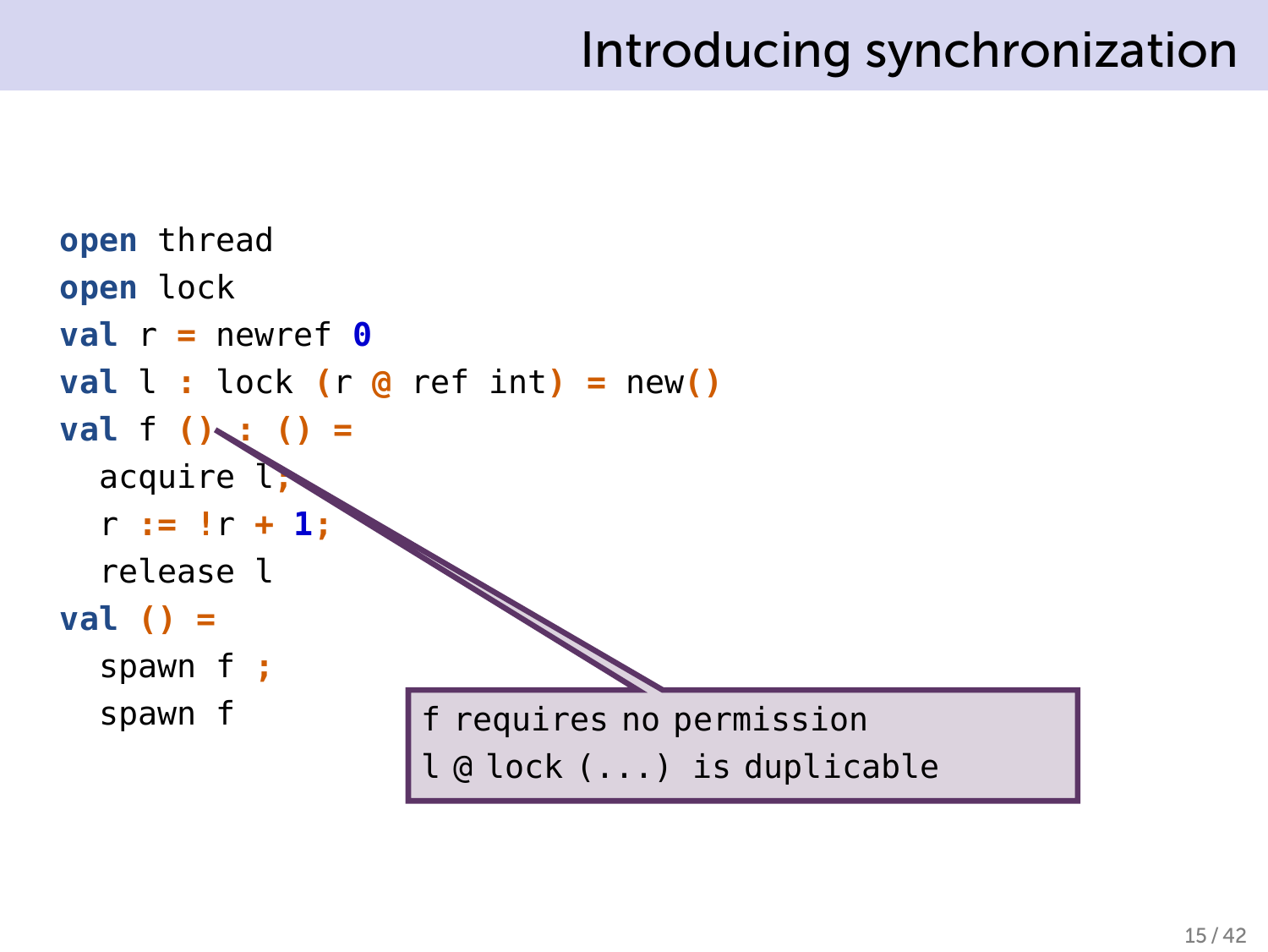```
open thread
open lock
val r = newref \thetaval l : \text{lock} (r \phi ref \text{int}) = new()
val f (
.) : () =
  acquire l;
  r := !r + 1;
                  .
  release l
val () =
  spawn f ;
  spawn f
                      acquiring the lock
                      produces r @ ref int
```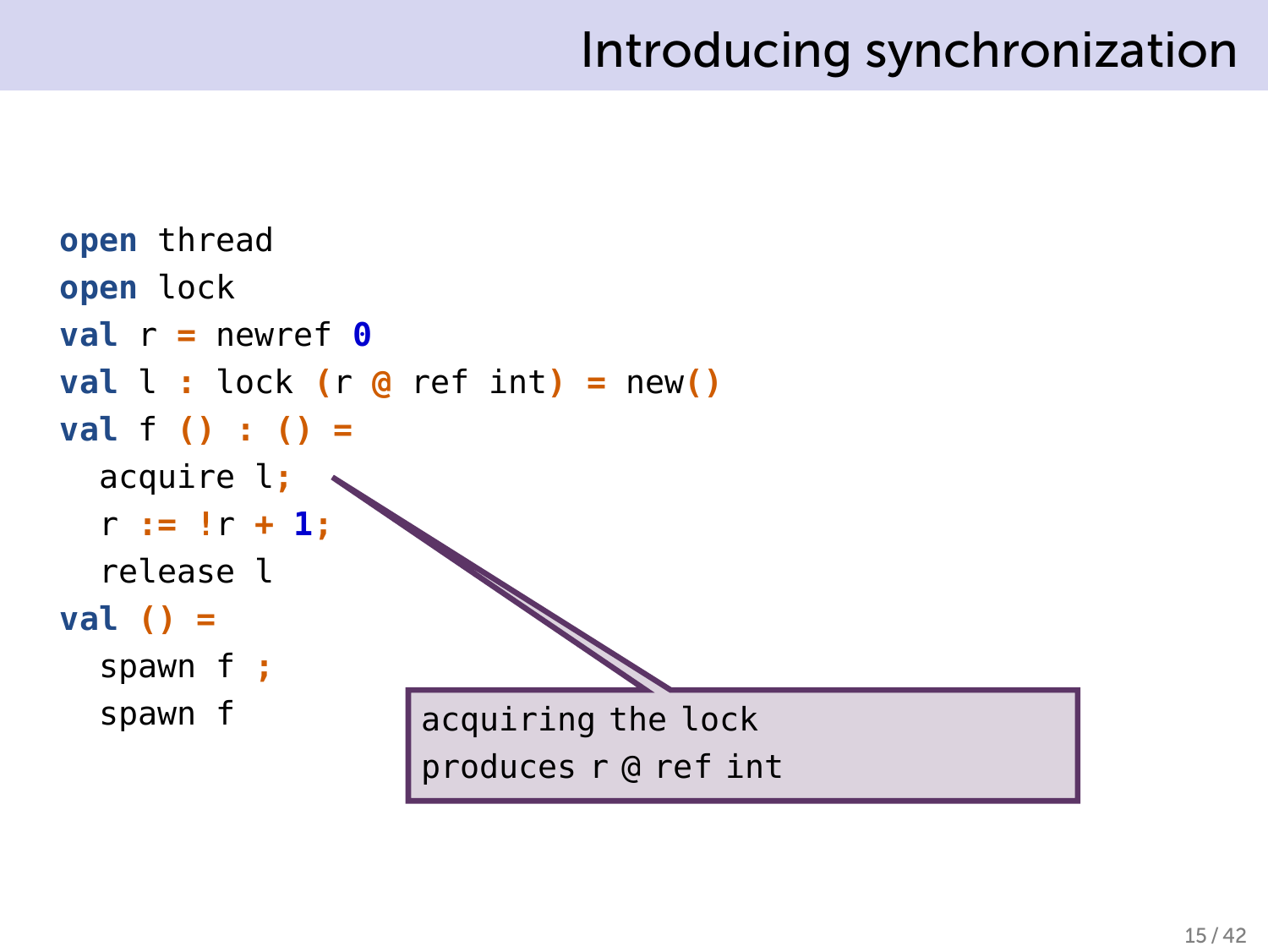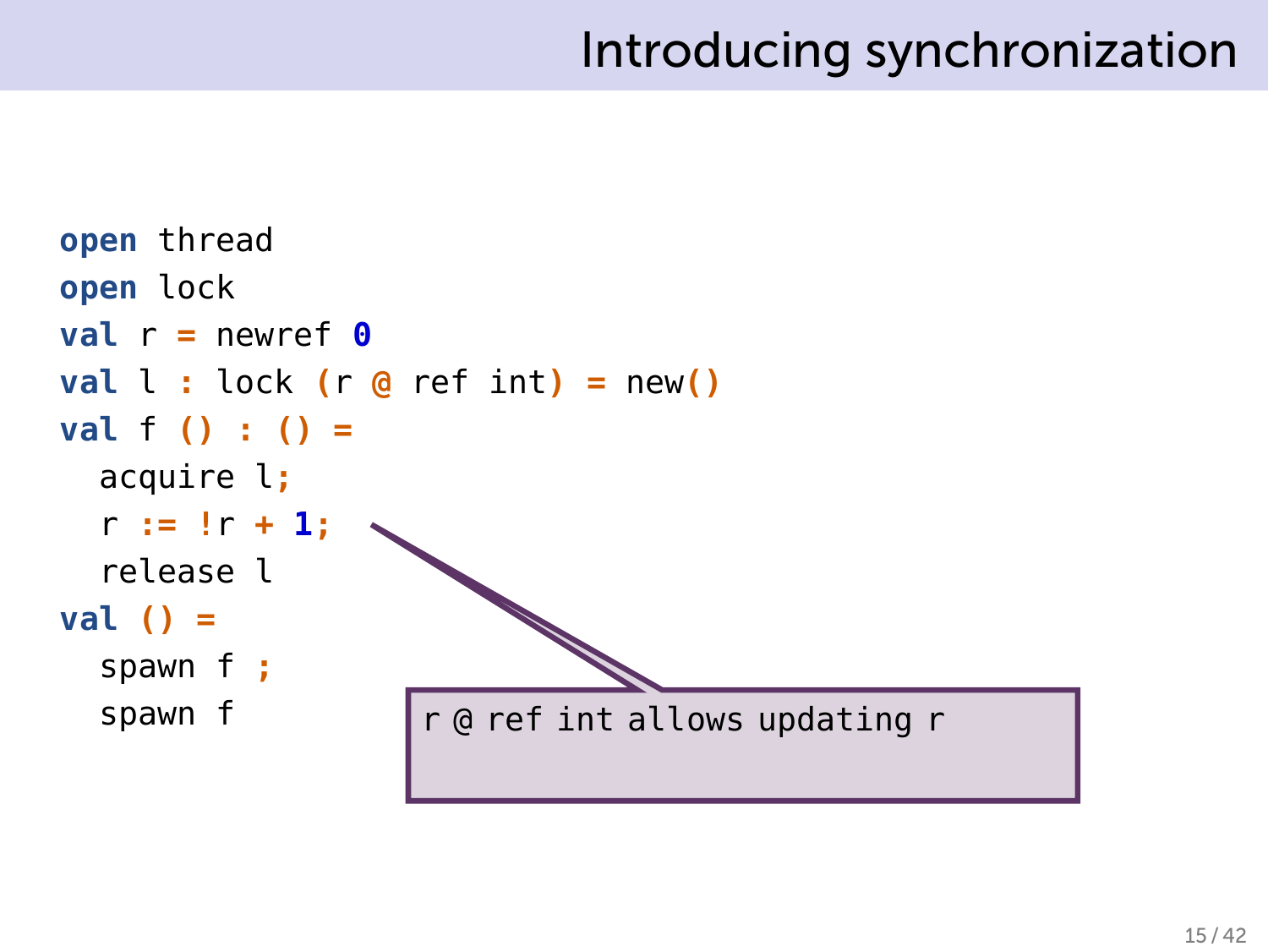```
open thread
open lock
val r = newref \thetaval l : \text{lock} (r \phi ref \text{int}) = new()
val f (
.) : () =
  acquire l;
  r := !r + 1;
  release l
val () =
  spawn f ;
  spawn f
                     releasing the lock
                      consumes r @ ref int
```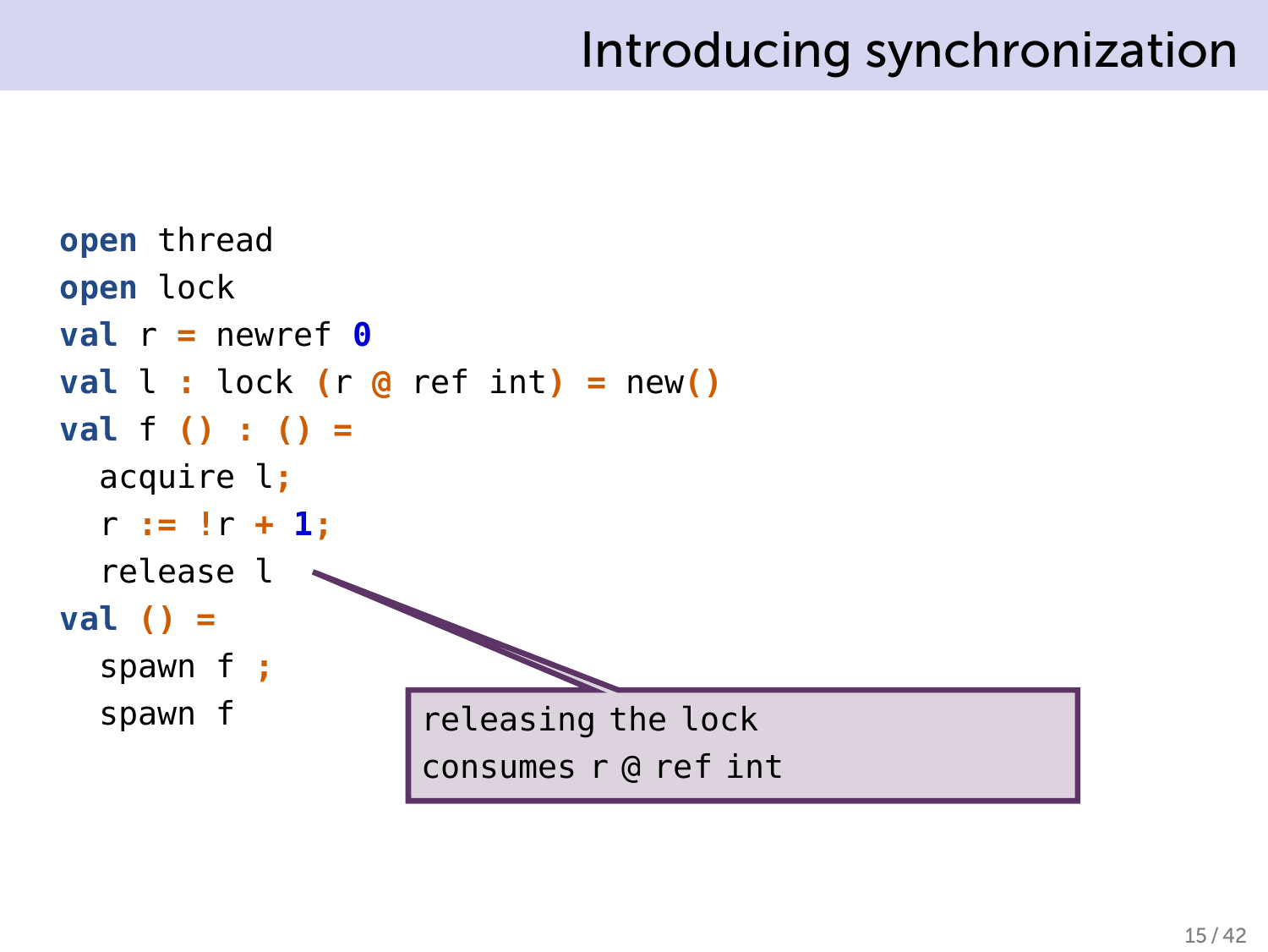```
open thread
open lock
val r = newref \thetaval l : \text{lock} (r \phi ref \text{int}) = new()
val f (
.) : () =
  acquire l;
  r := !r + 1;
  release l
val () =
  spawn f ;
  spawn f
                      WFII-TYPFD!
                      (yup, this code is race free)
```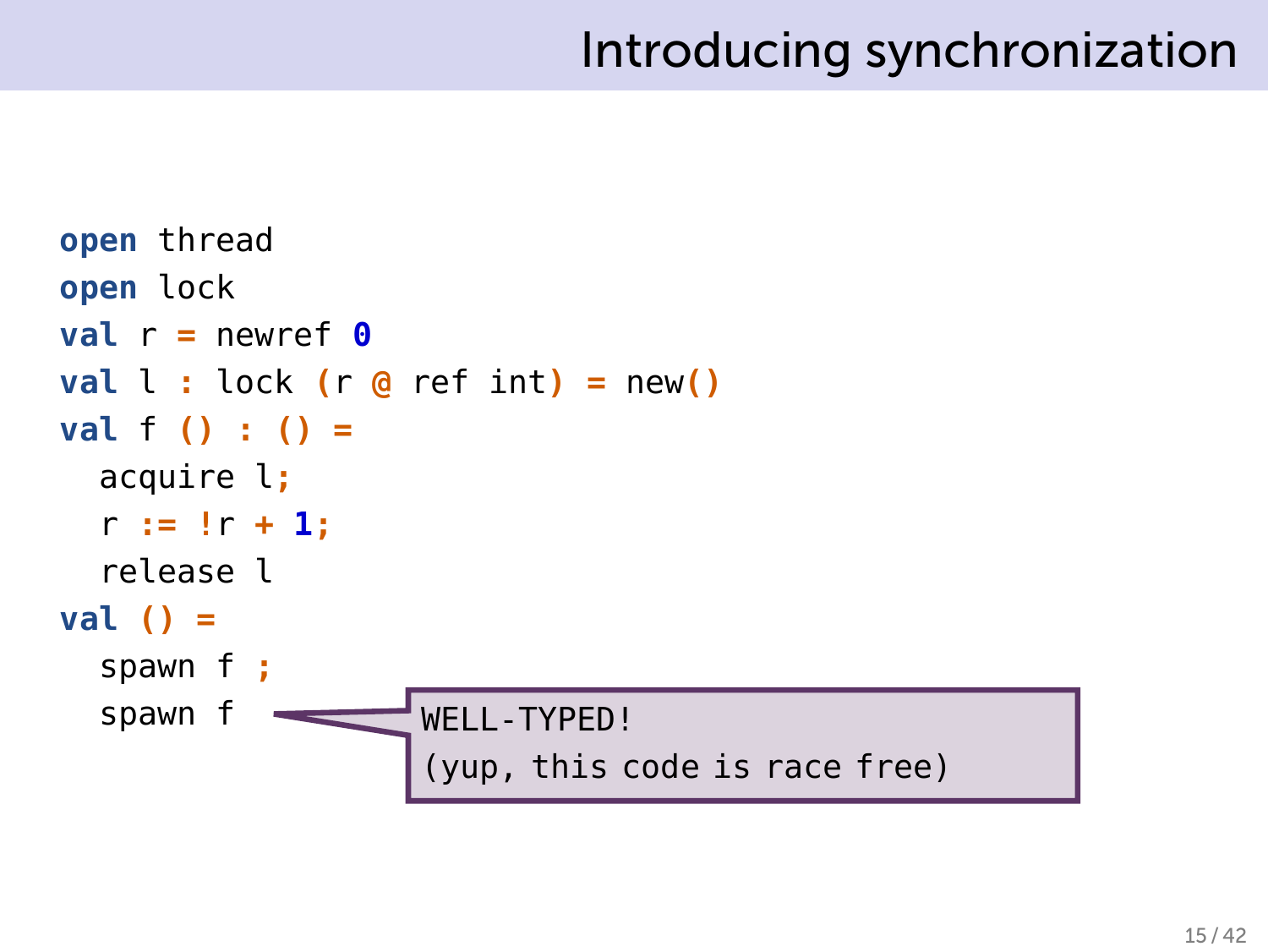*(\* A second-order function. \*)*

```
val hide : [a, b, s : perm .] (
  f : (consumes a | s) -> b
.|
  consumes s
) -> (consumes a) -> b
```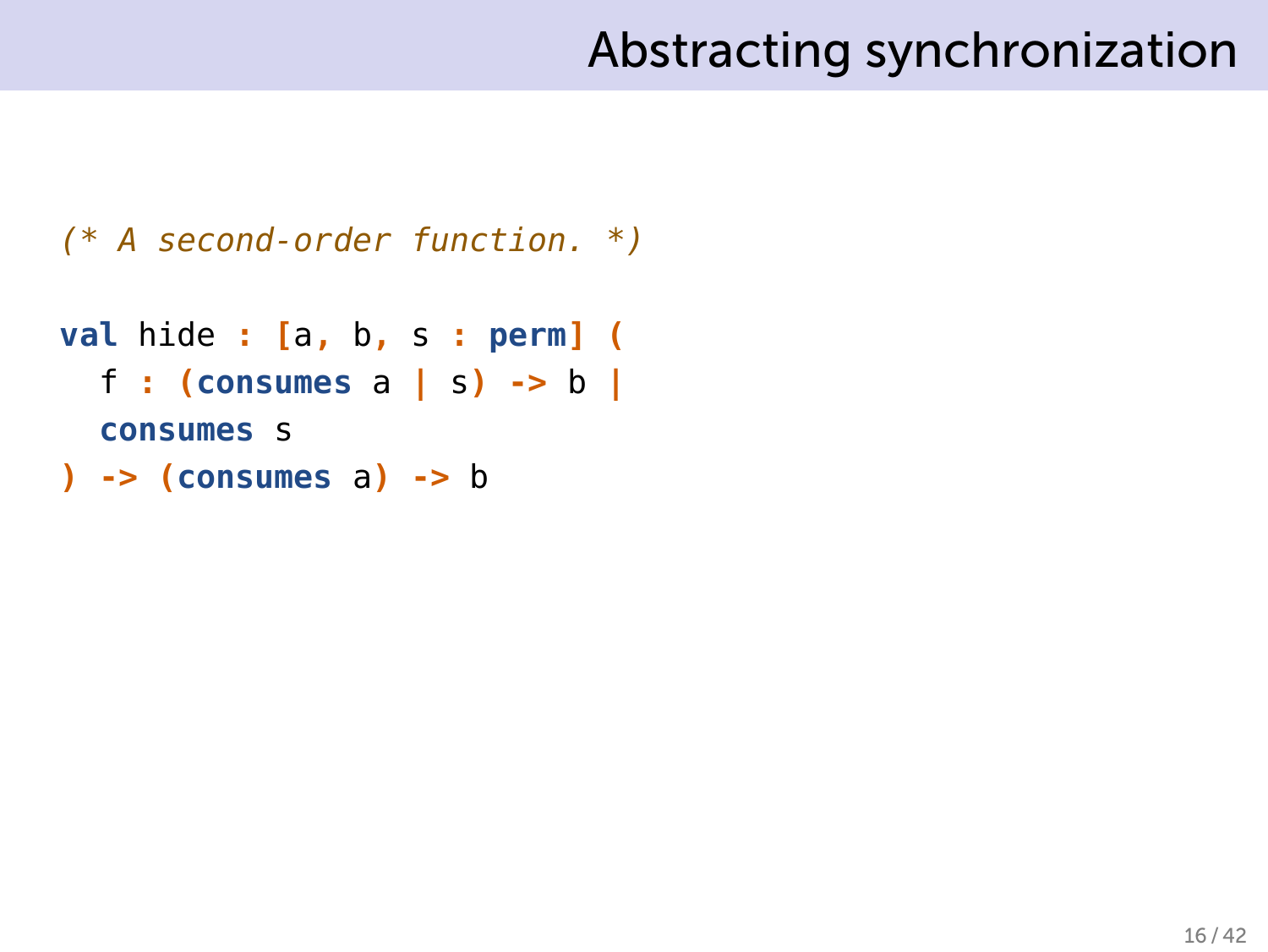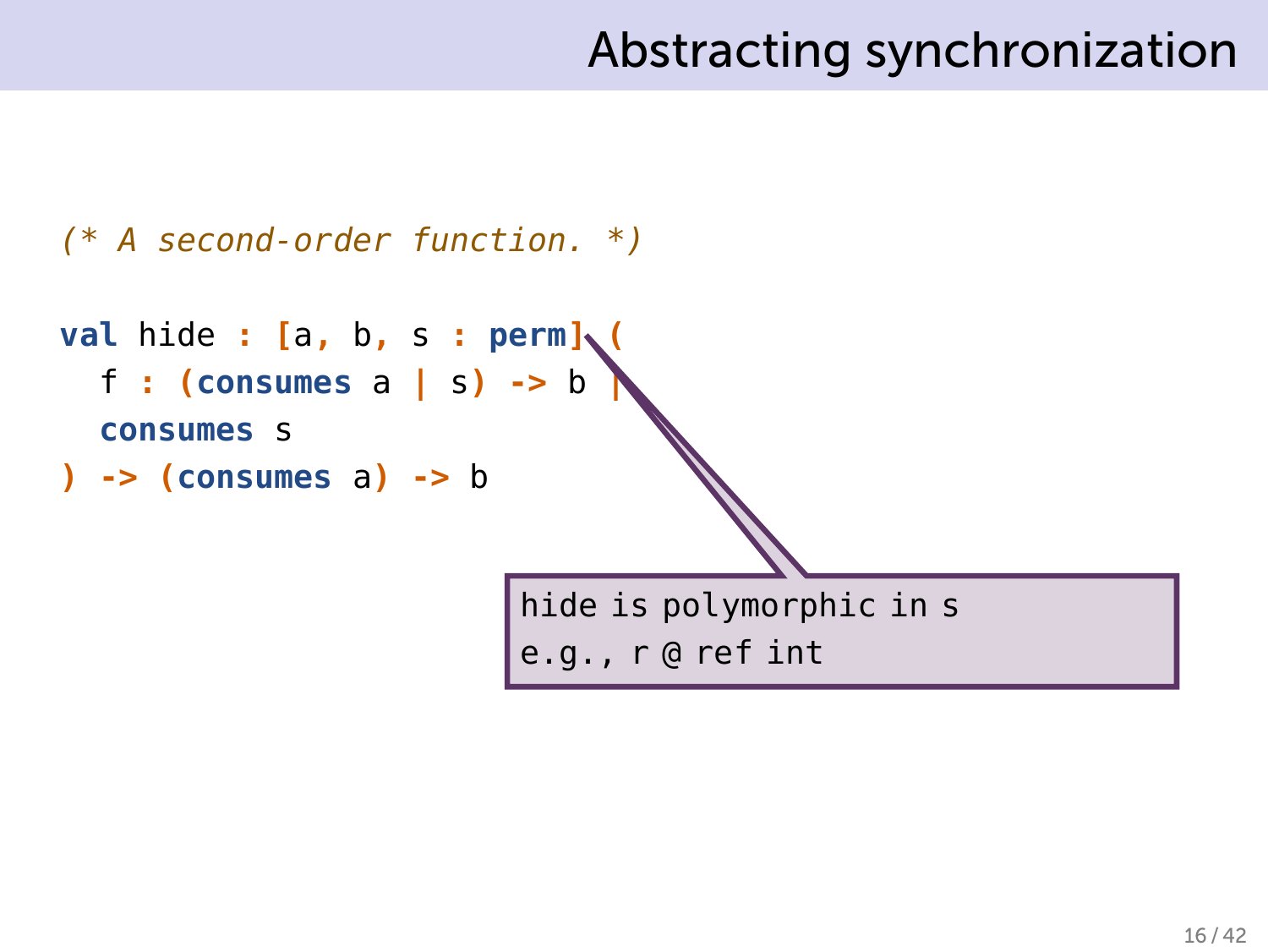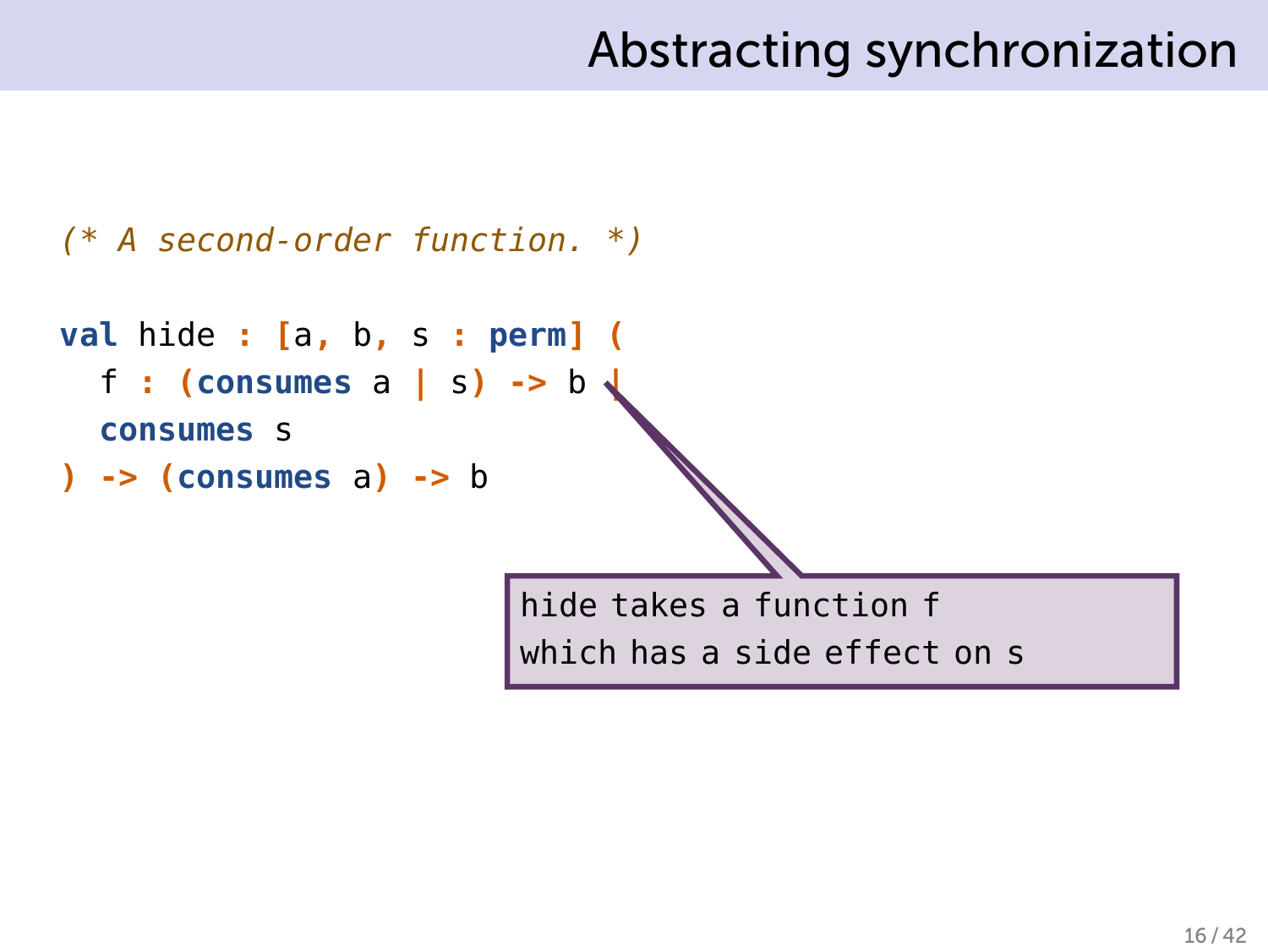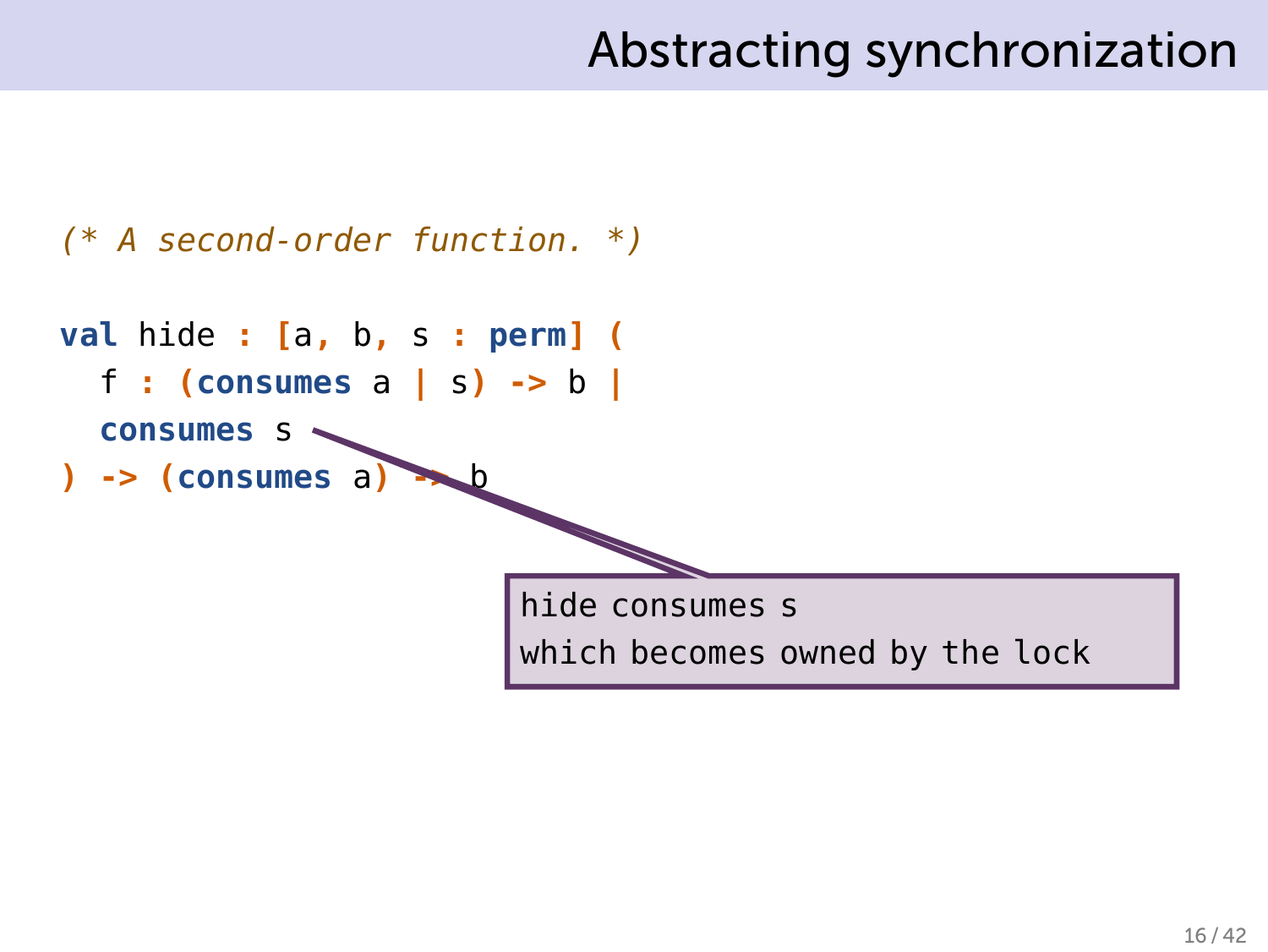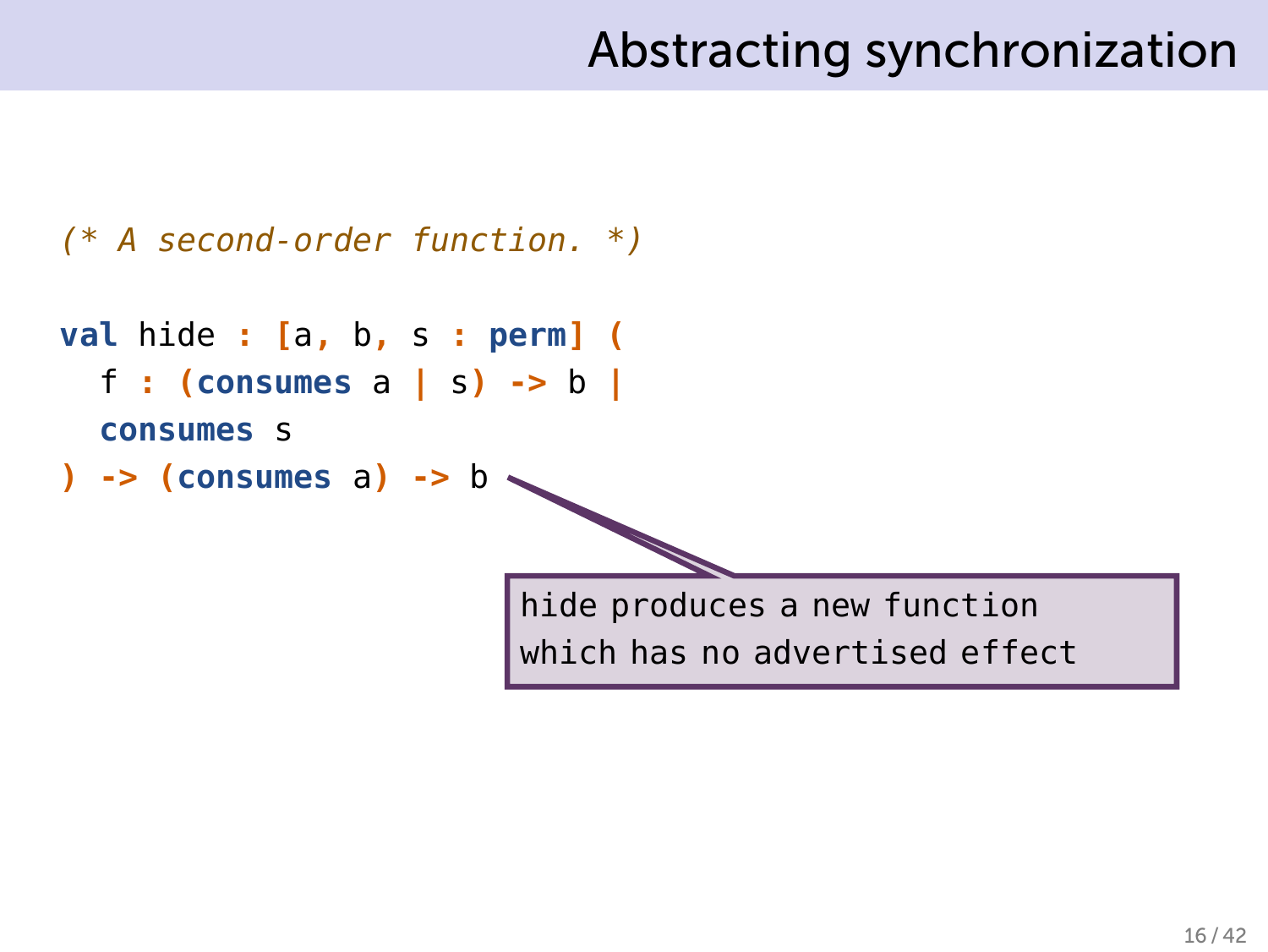### A synchronization pattern

#### **open** lock

```
val hide [a, b, s : perm] (
  f : (consumes a | s) -> b |
  consumes s
) : (consumes a) -> b =
  let l : \text{lock } s = \text{new} () in
  fun (consumes x : a) : b =
    acquire l;
    let y = f \times \mathbf{in}release l;
    y
```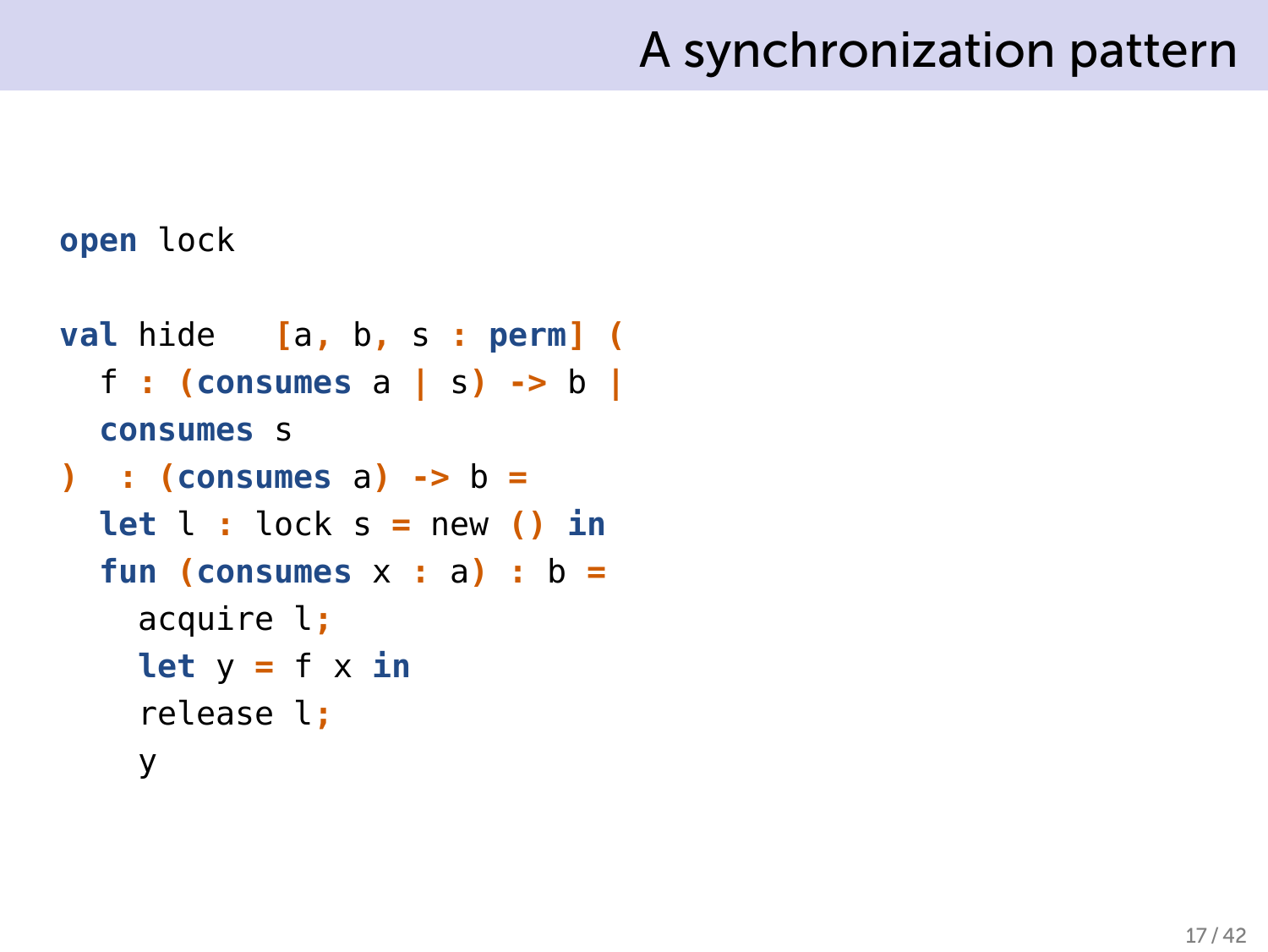```
open thread
open hide
val r = newref \thetaval f (| r @ ref int) : () =
  r := !r + 1
val f = hide f
val () =
  spawn f;
  spawn f
```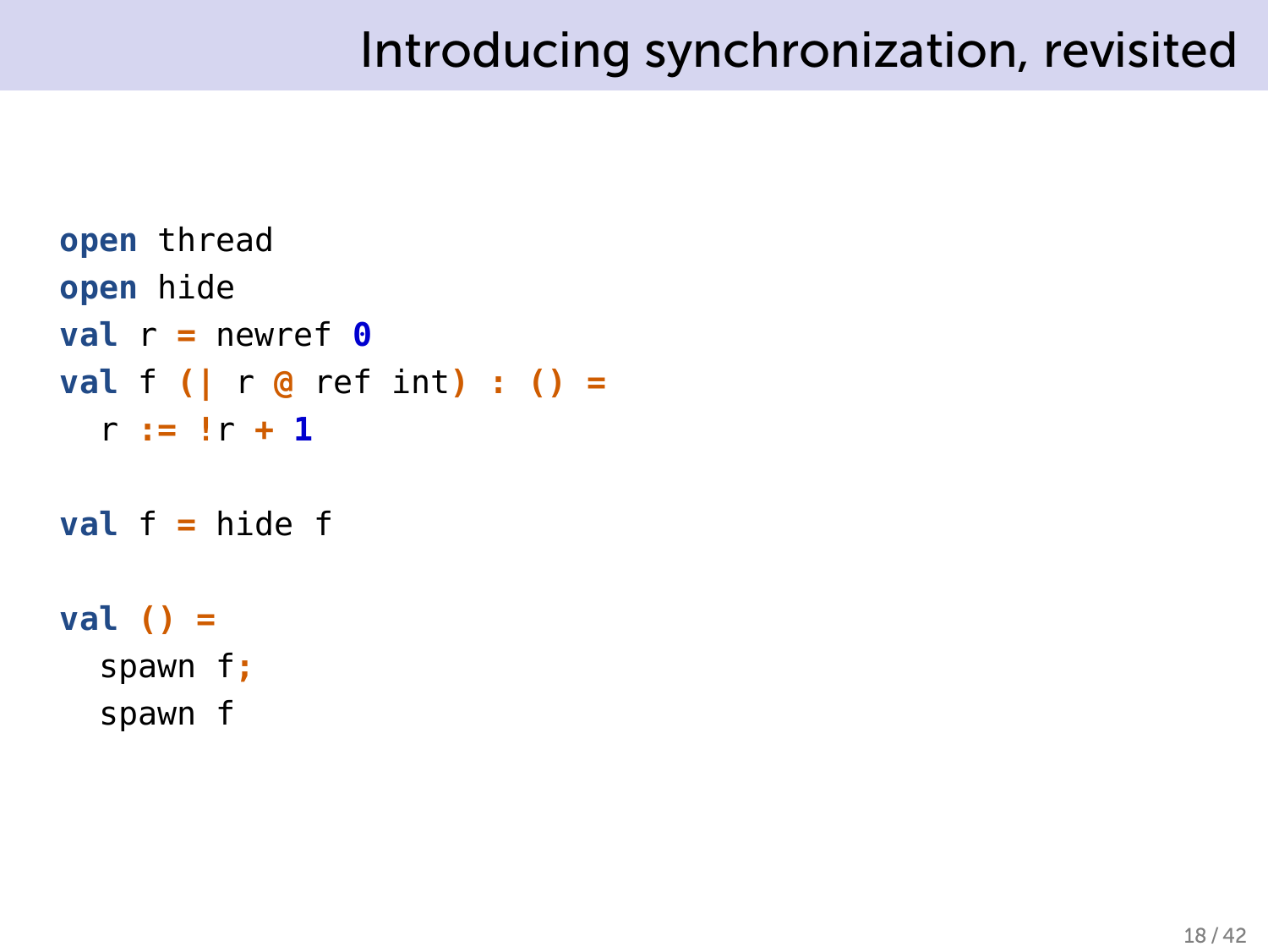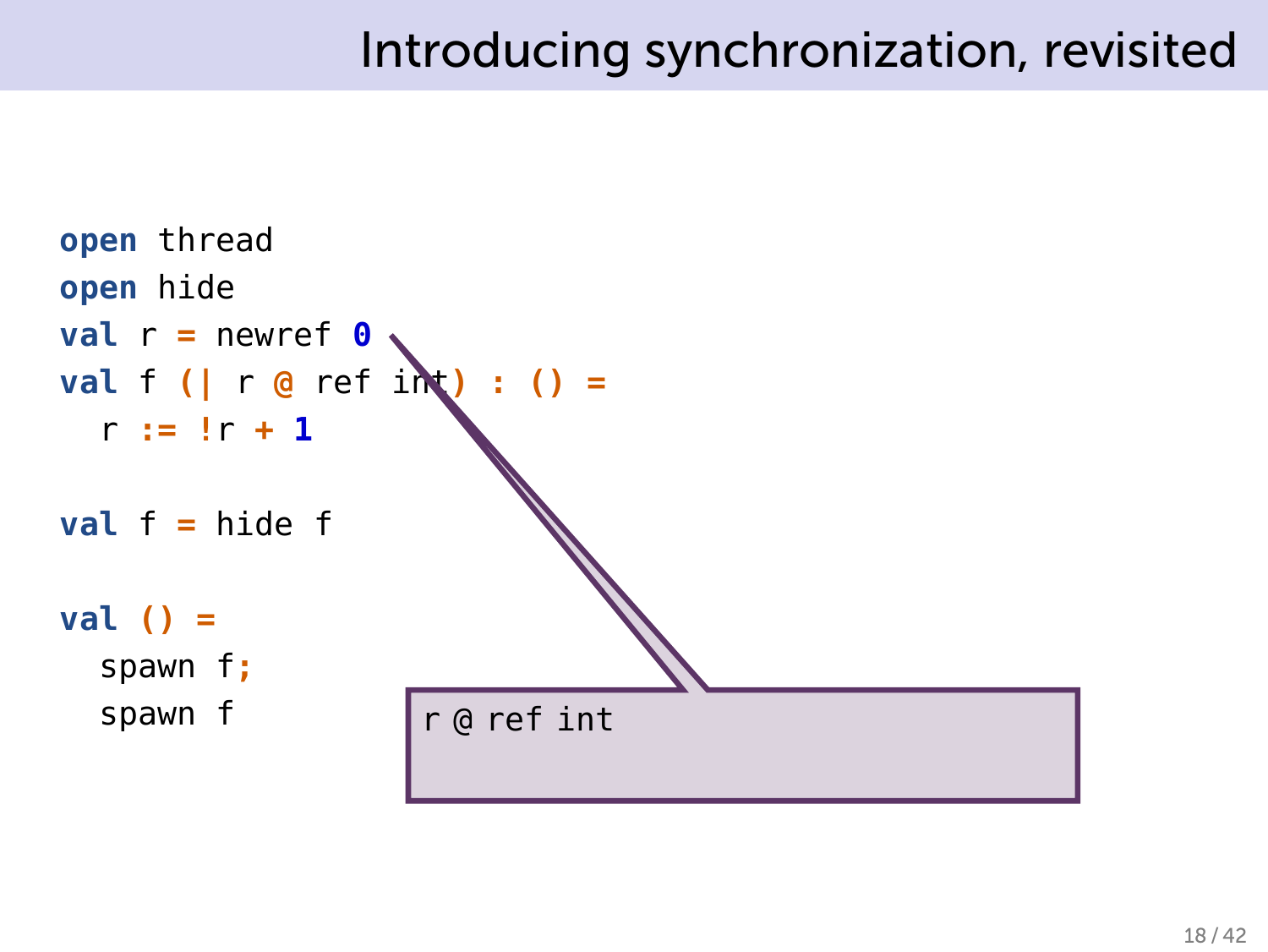```
open thread
open hide
val r = newref \thetaval f (| r @ ref int) : () =
                               .
  r := !r + 1
val f = hide f
val () =
  spawn f;
  spawn f
                    r @ ref int
                    f @ (| r @ ref int) -> ()
```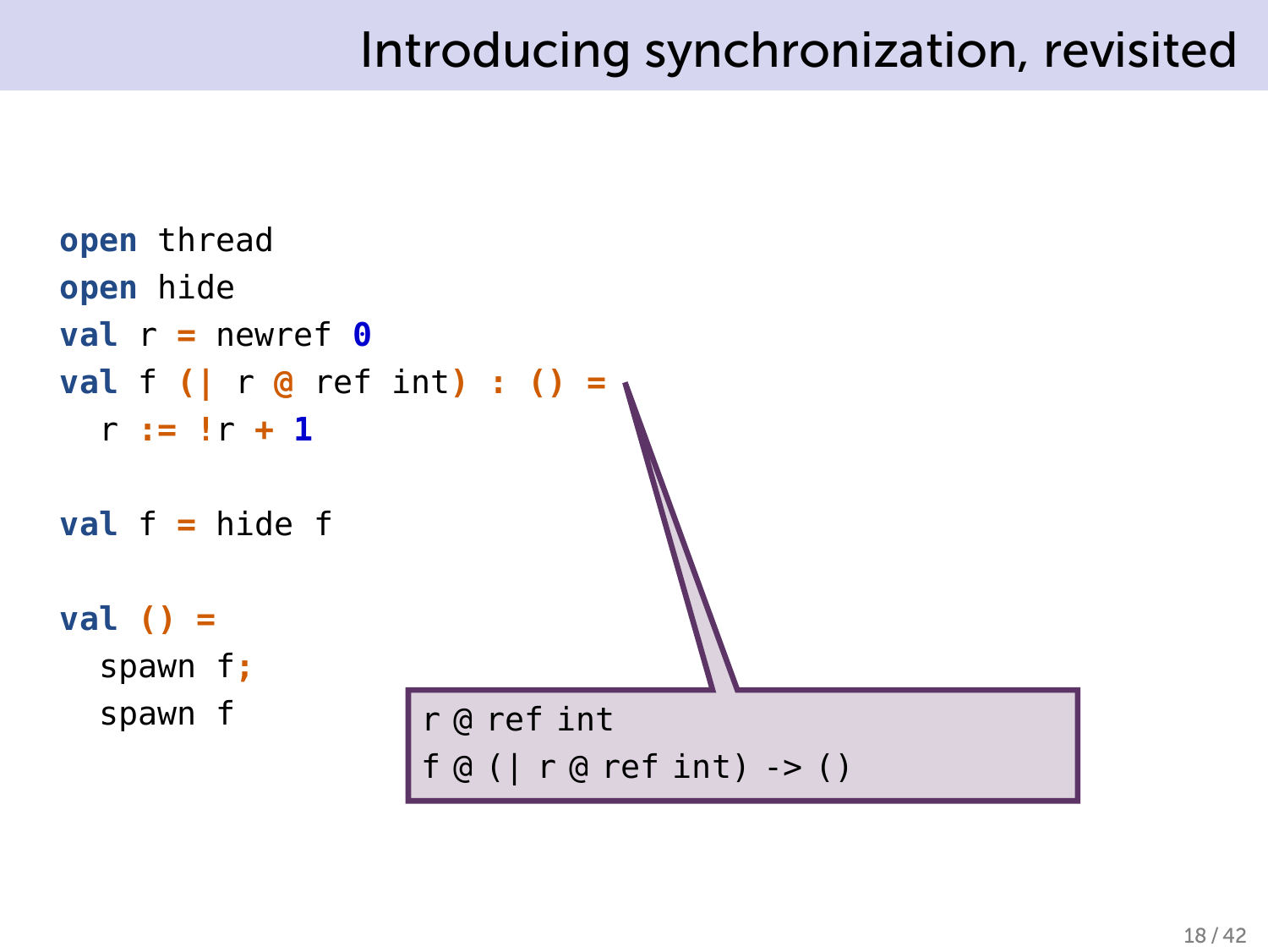```
open thread
open hide
\mathbf{val} \mathbf{r} = newref \mathbf{0}val f (| r @ ref int) : () =
  r := !r + 1
val f = hide f
val () =
  spawn f;
  spawn f
                        f (0() \rightarrow ()
```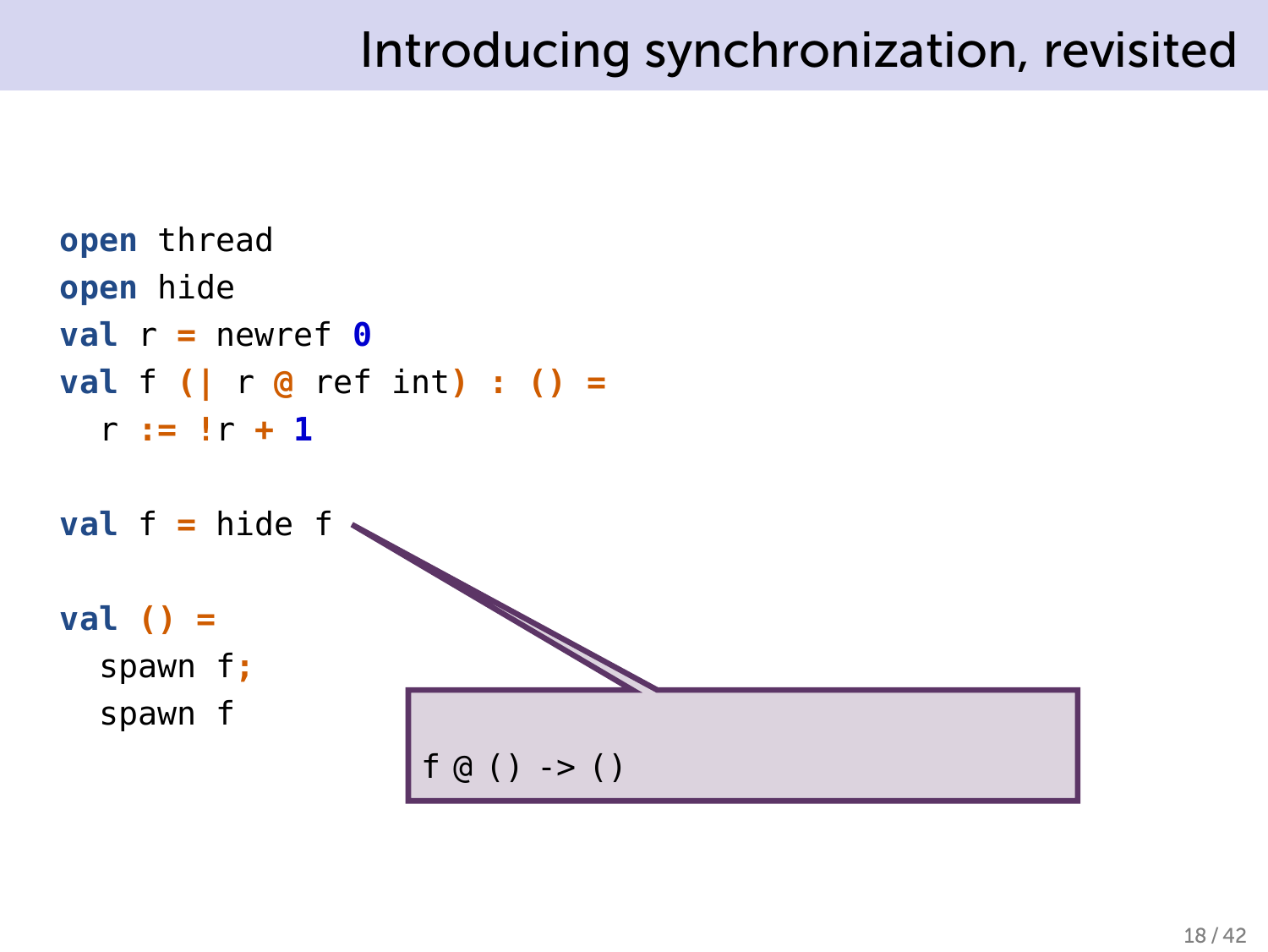```
open thread
open hide
val r = newref \thetaval f (| r @ ref int) : () =
  r := !r + 1
val f = hide f
val () =
  spawn f;
  spawn f
                    WFII-TYPFD!
                    (yup, this code is race free)
```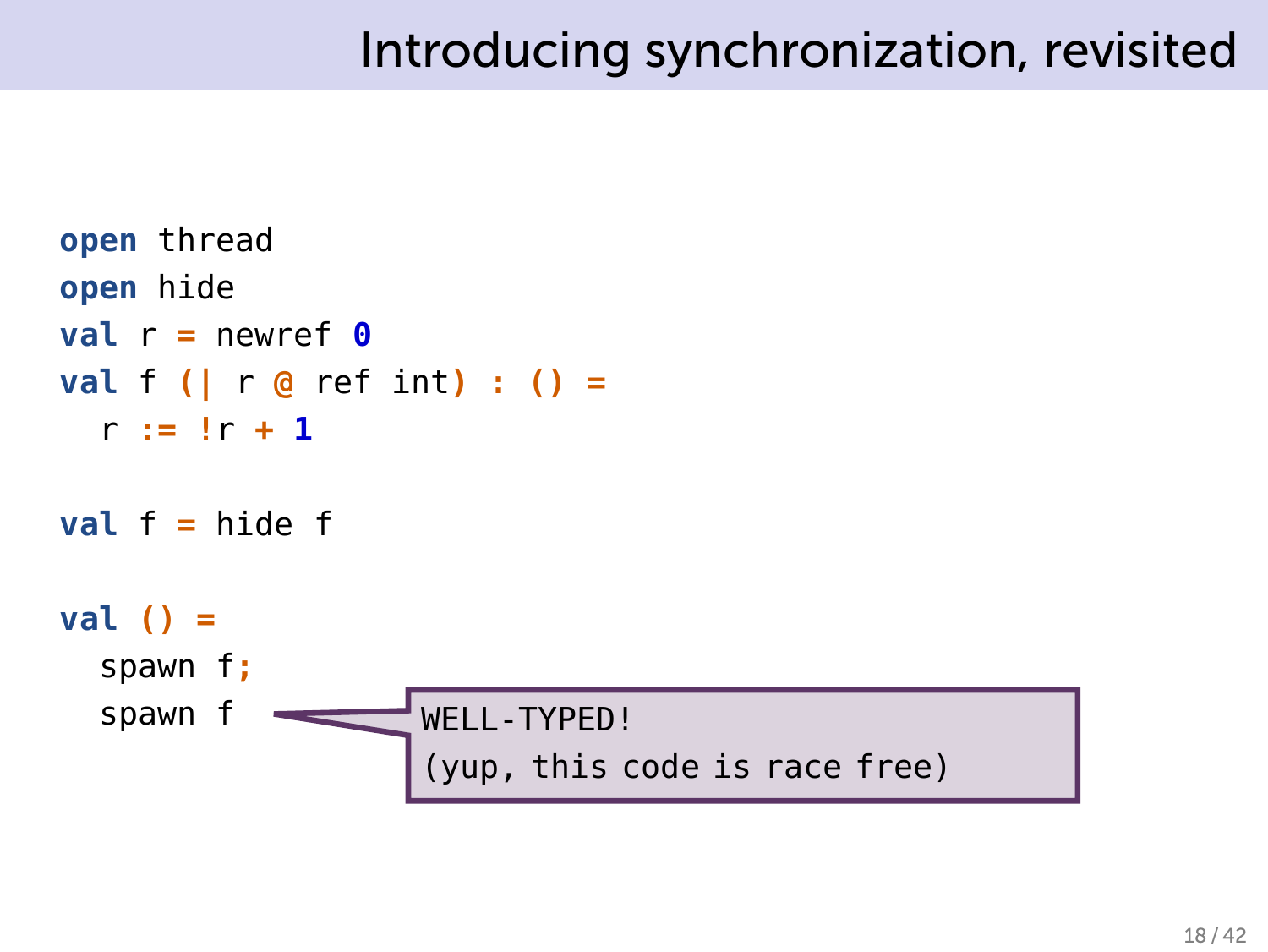## Outline

- Threads, data races, and locks (by example)
- Mezzo's architecture
- The kernel and its proof (glimpses)
- **•** Conclusion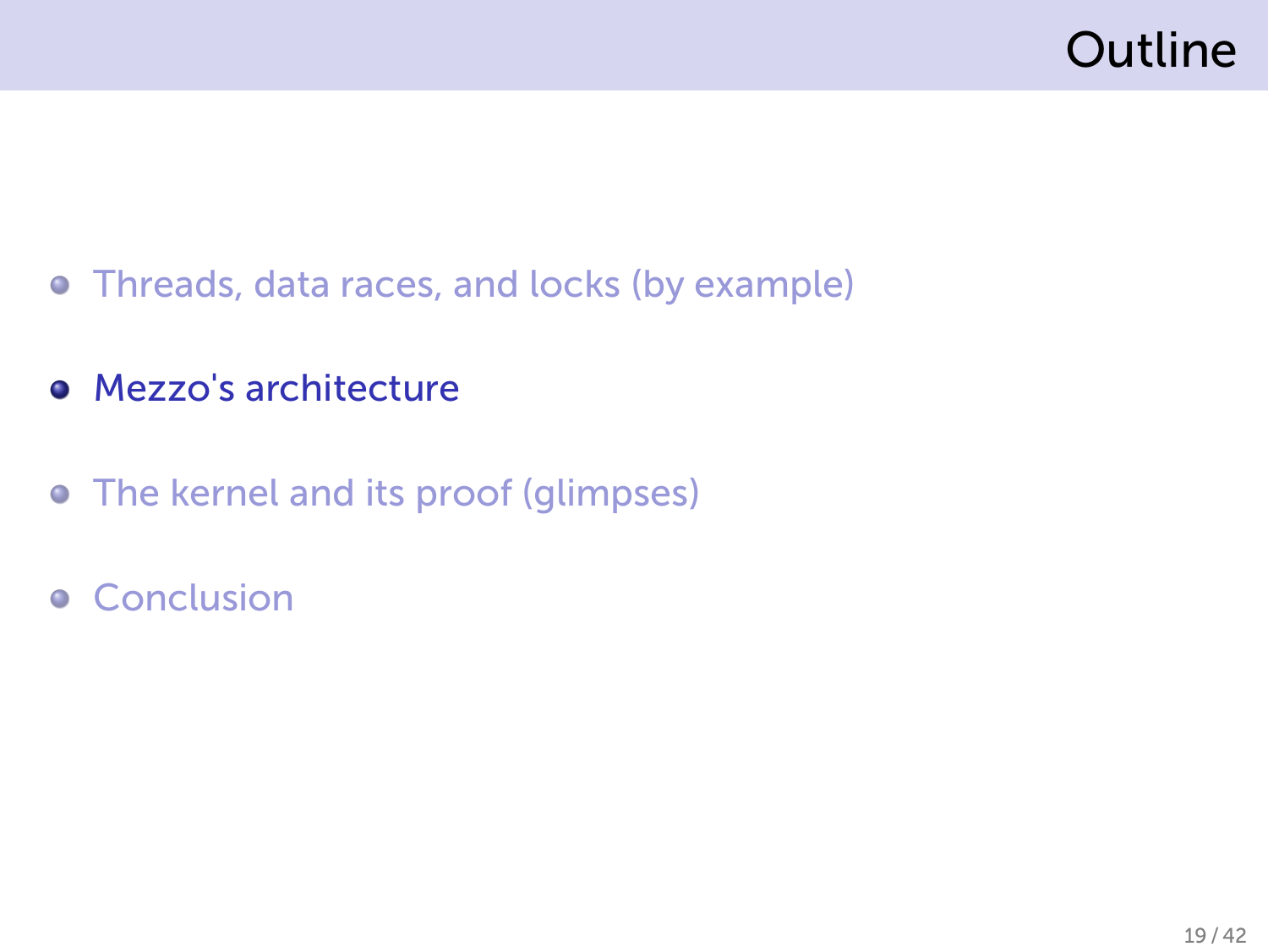### What is Mezzo?

#### A kernel:

- a *λ*-calculus with threads;
- affine, polymorphic, value-dependent, with type erasure.

Several extensions:

- mutable state: *references;*
- hidden state: *locks;*
- dynamic ownership control: *adoption and abandon.*

All *machine-checked* in Coq (14KLOC).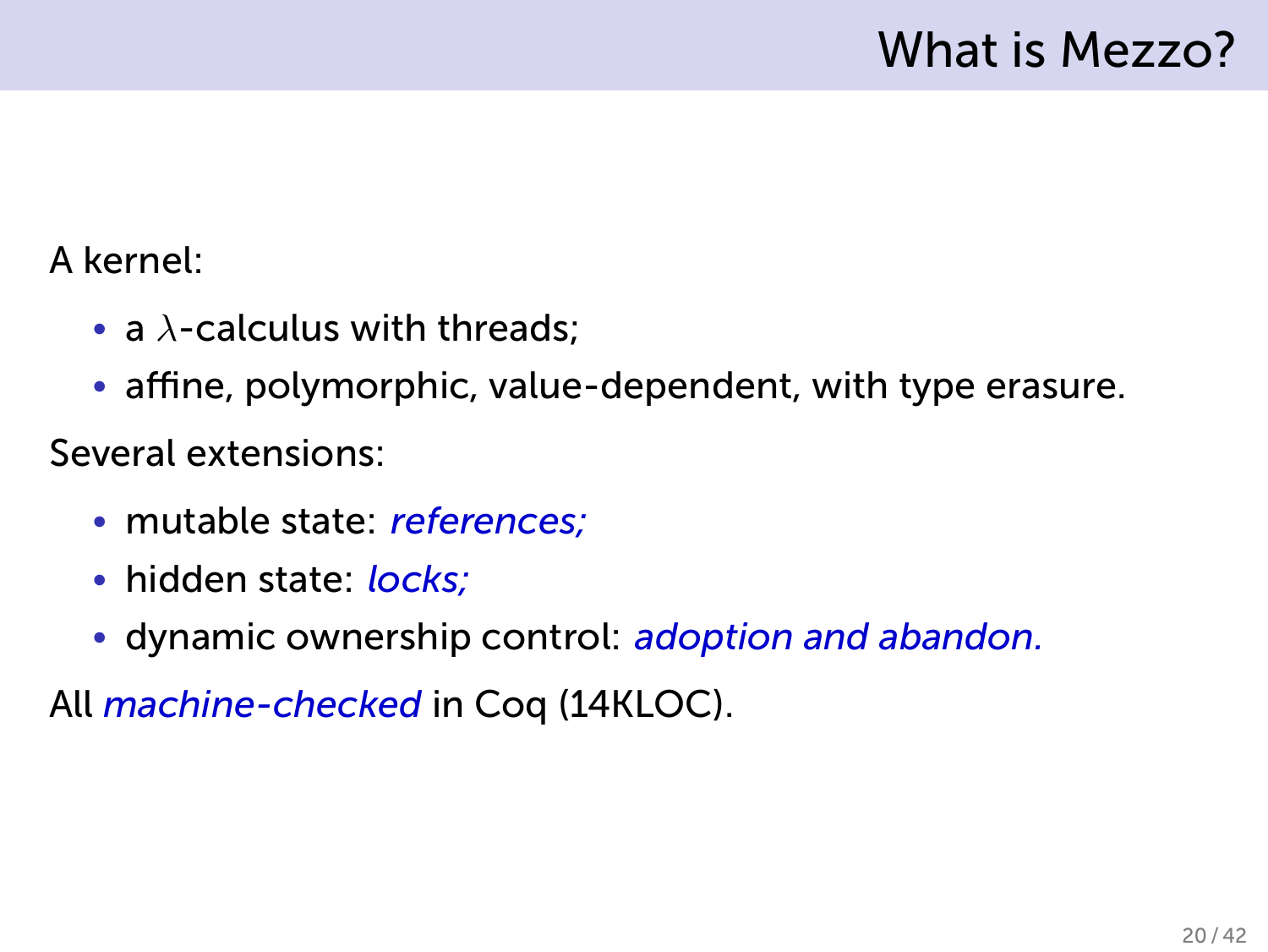We wish to prove that well-typed programs:

- *do not go wrong*;
- *are data-race free*.

This is trivial - true of *all* programs - in the kernel calculus! *Subject reduction* and *progress* are non-trivial results. We set up their proof so that it is *robust* in the face of extensions.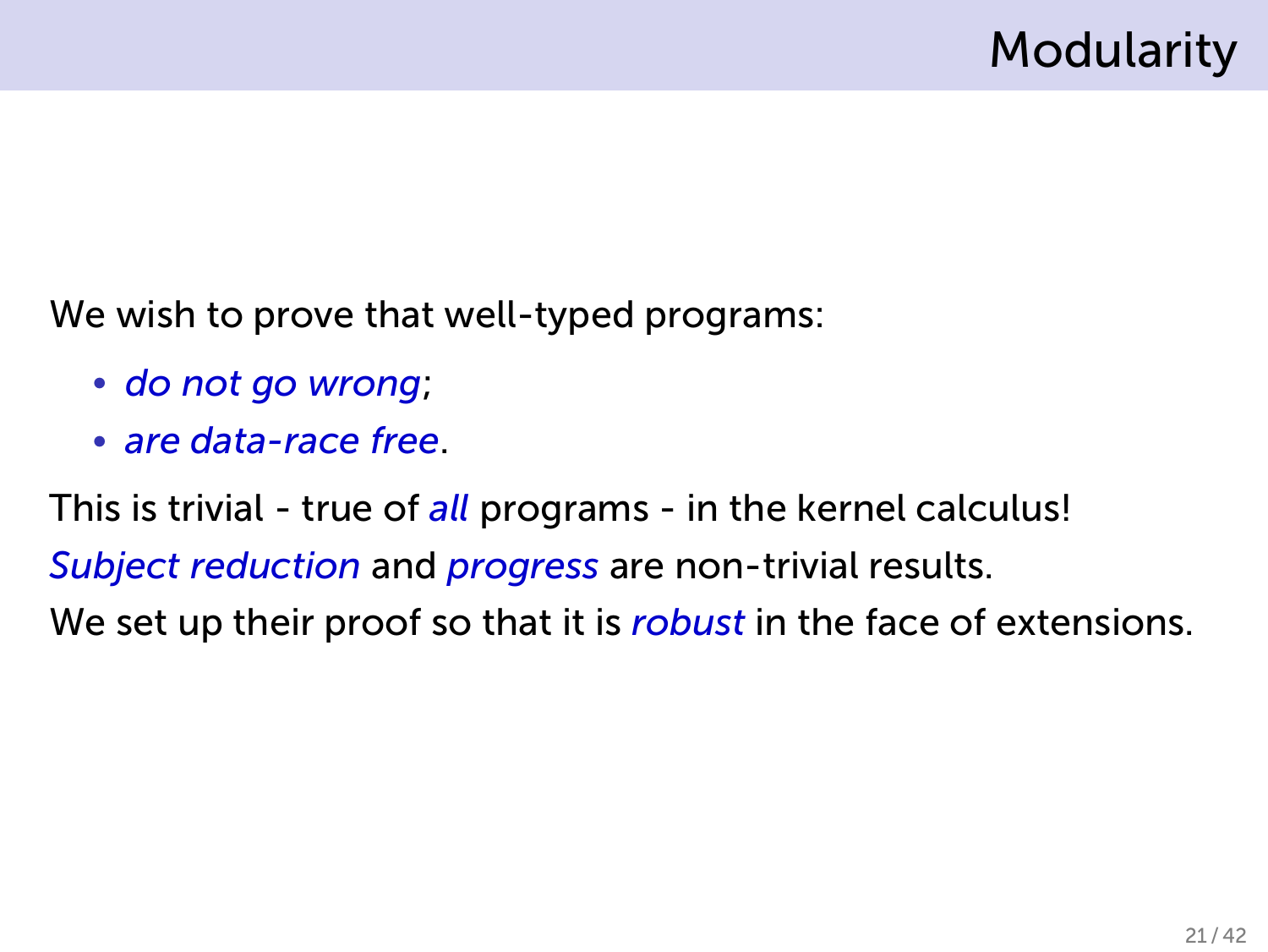We *parameterize* the kernel with:

- a type of *machine states s*;
- a type of *instrumented states R*, or *resources*;
	- which must form a *monotonic separation algebra;*
- a correspondence relation, *s ∼ R*.

Subject reduction and progress hold *for all* such parameters.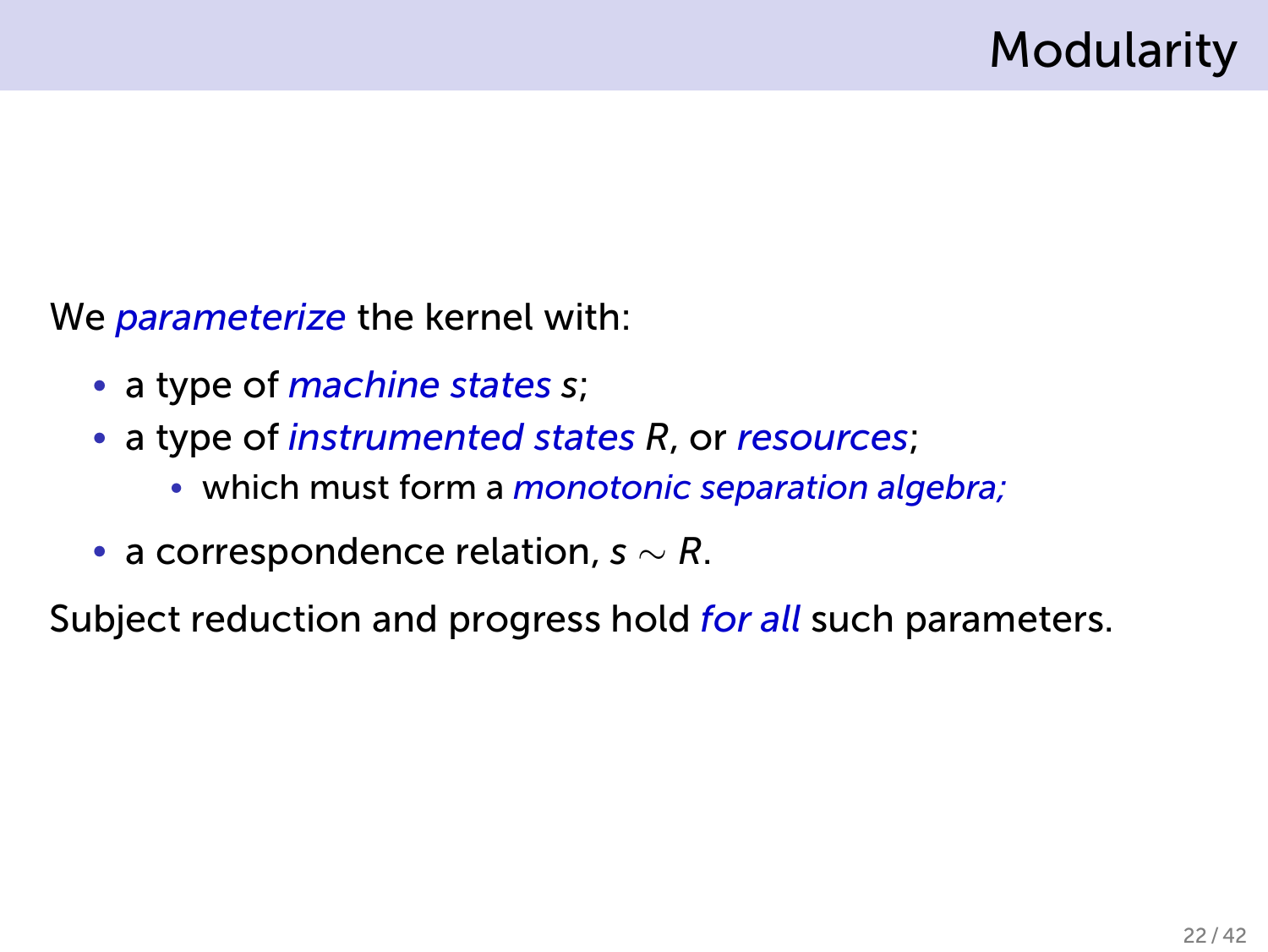The kernel is *not* parameterized w.r.t. the extensions. We add the extensions, one after another, on top of the kernel. So, the Coq code is *monolithic*. Fortunately,

- each extension is (morally) *independent* of the others;
- the key statements *do not change* with extensions;
- only new proof cases appear.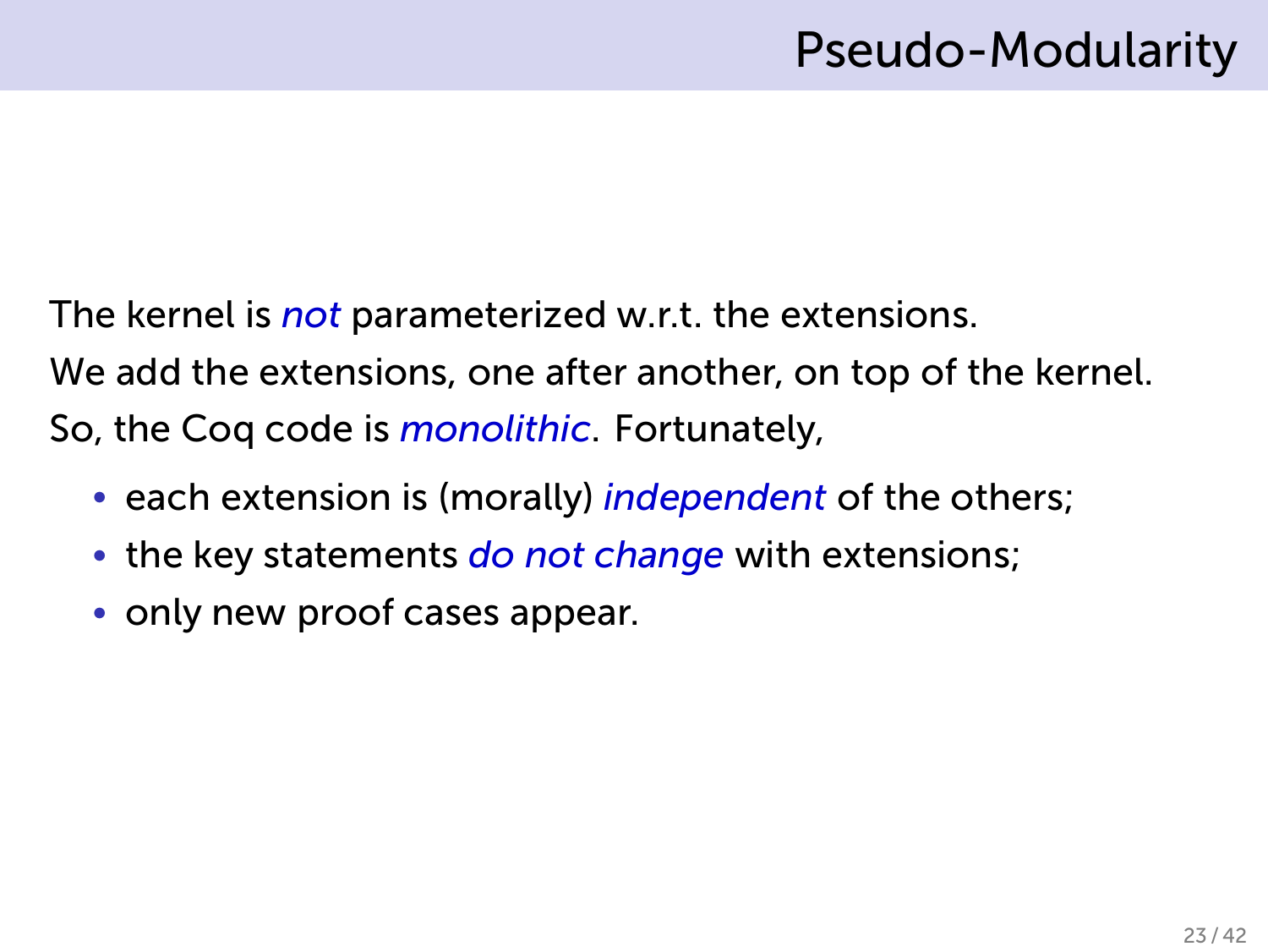# Outline

- Threads, data races, and locks (by example)
- **•** Mezzo's architecture
- The kernel and its proof (glimpses)
- **•** Conclusion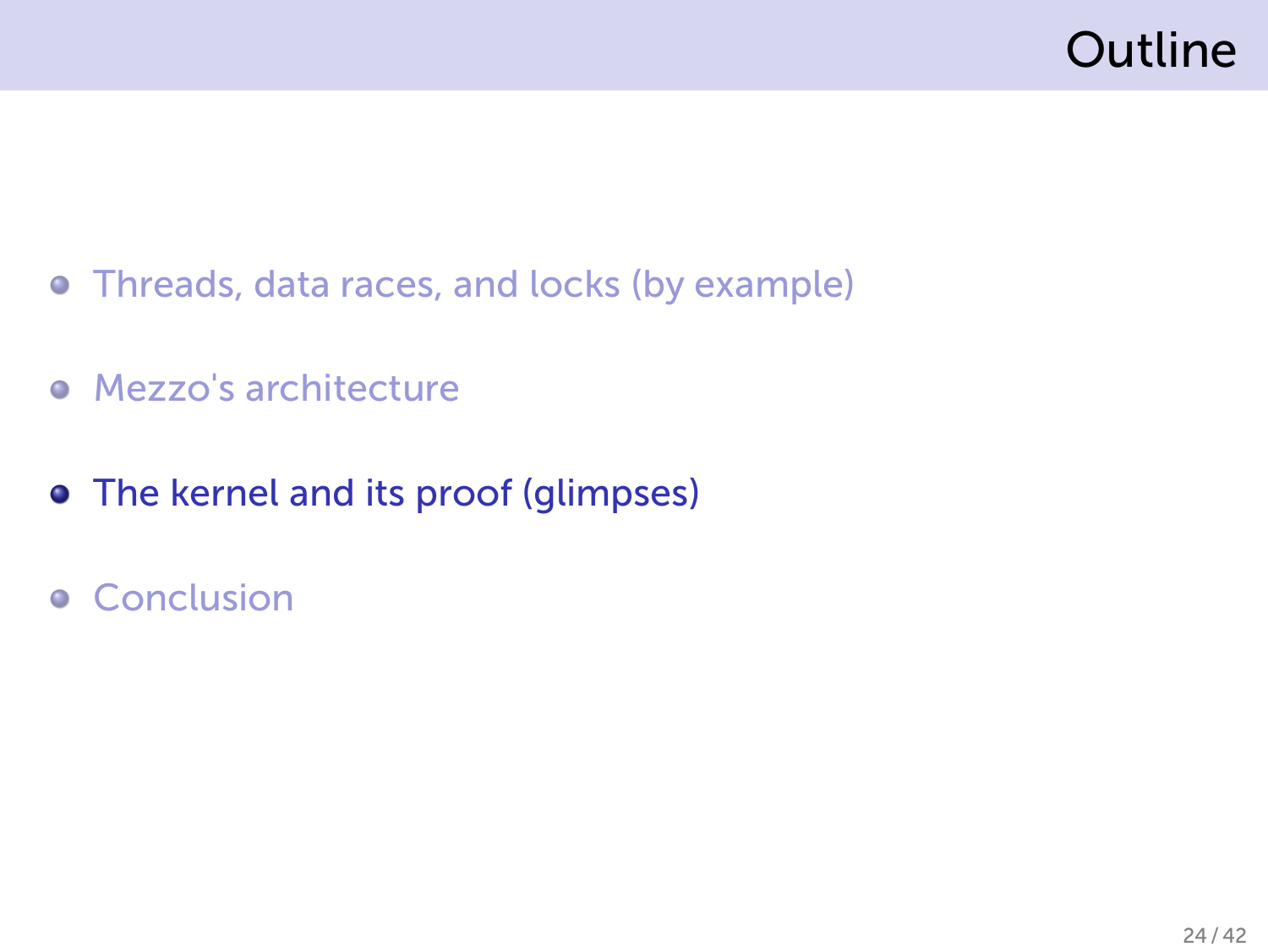#### A fairly unremarkable untyped *λ*-calculus with threads.

| $\kappa$ ::= value   term   soup   ... | (Kinds)  |
|----------------------------------------|----------|
| $\nu$ ::= $x   \lambda x.t$            | (Values) |
| $t$ ::= $v   vt  $ spam $v v$          | (Terms)  |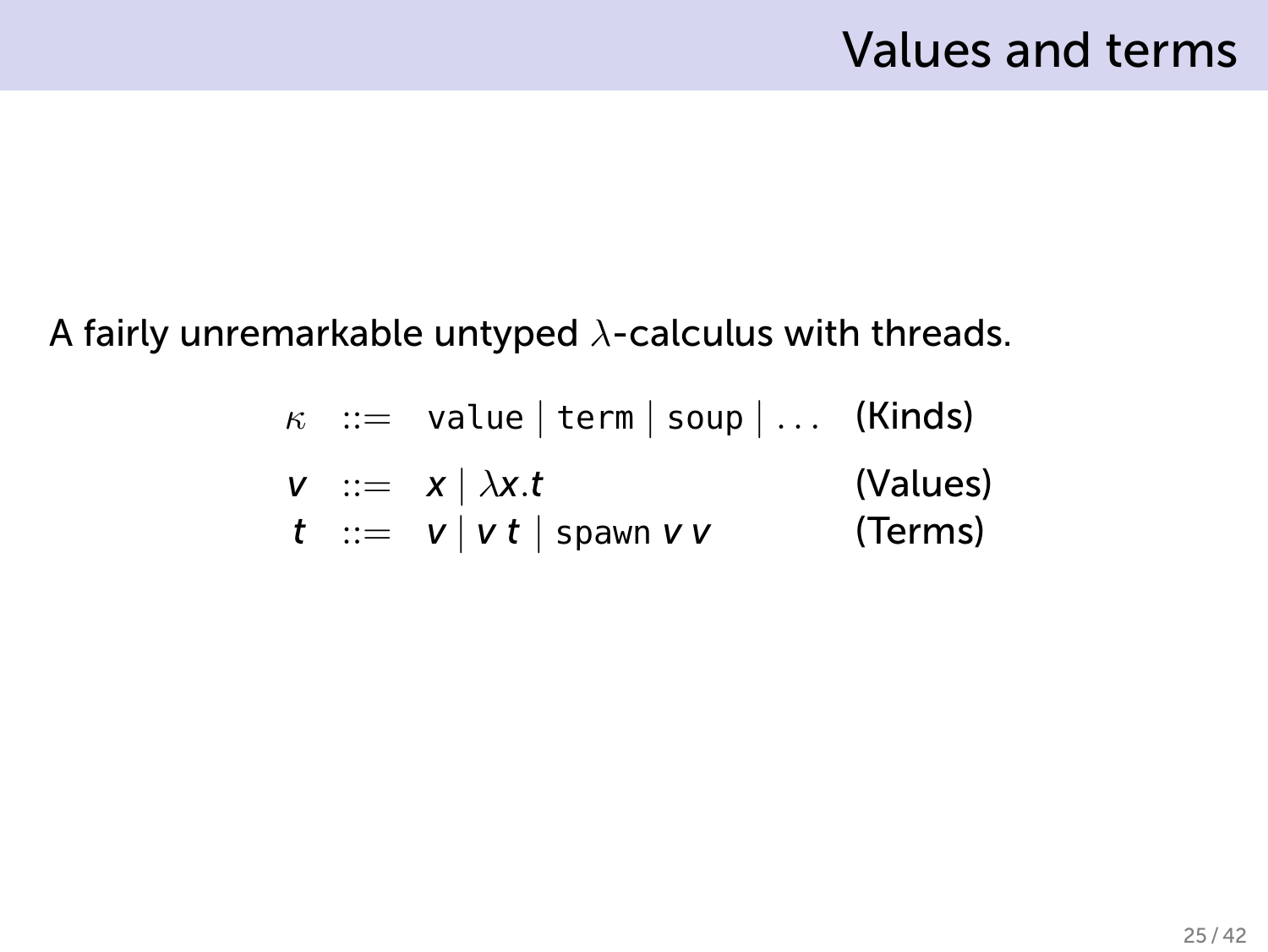### Operational semantics

| initial configuration<br>$s / (\lambda x.t) v$ | new configuration<br>$\longrightarrow$ s / $[v/x]$ t                                               |
|------------------------------------------------|----------------------------------------------------------------------------------------------------|
| s / E[t]                                       | $\longrightarrow$ s' / E[t']                                                                       |
| $s /$ thread $(t)$                             | if s / t $\longrightarrow$ s' / t'<br>$\longrightarrow$ s' / thread $(t')$                         |
|                                                | if s / t $\longrightarrow$ s' / t'                                                                 |
| $s / t_1 \parallel t_2$                        | $\longrightarrow$ s' / t' <sub>1</sub>    t <sub>2</sub><br>if s / $t_1 \longrightarrow s' / t'_1$ |
| $s / t_1 \parallel t_2$                        | $\longrightarrow$ s' / t <sub>1</sub>    t' <sub>2</sub>                                           |
|                                                | if s / $t_2 \rightarrow s'$ / $t'_2$                                                               |
|                                                | s / thread (D[spawn $v_1$ $v_2$ ]) $\longrightarrow$ s / thread (D[()])    thread ( $v_1$ $v_2$ )  |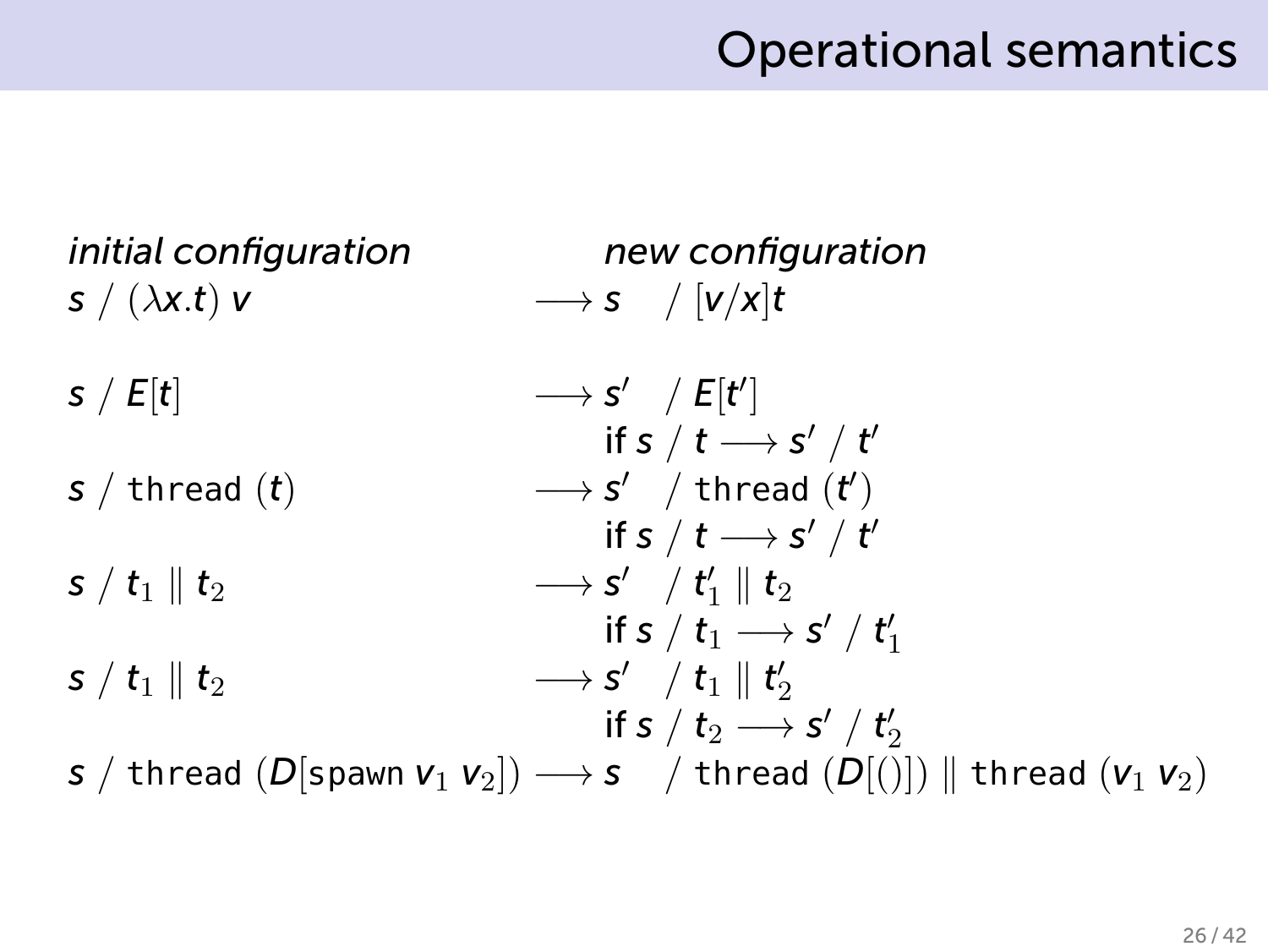### Operational semantics

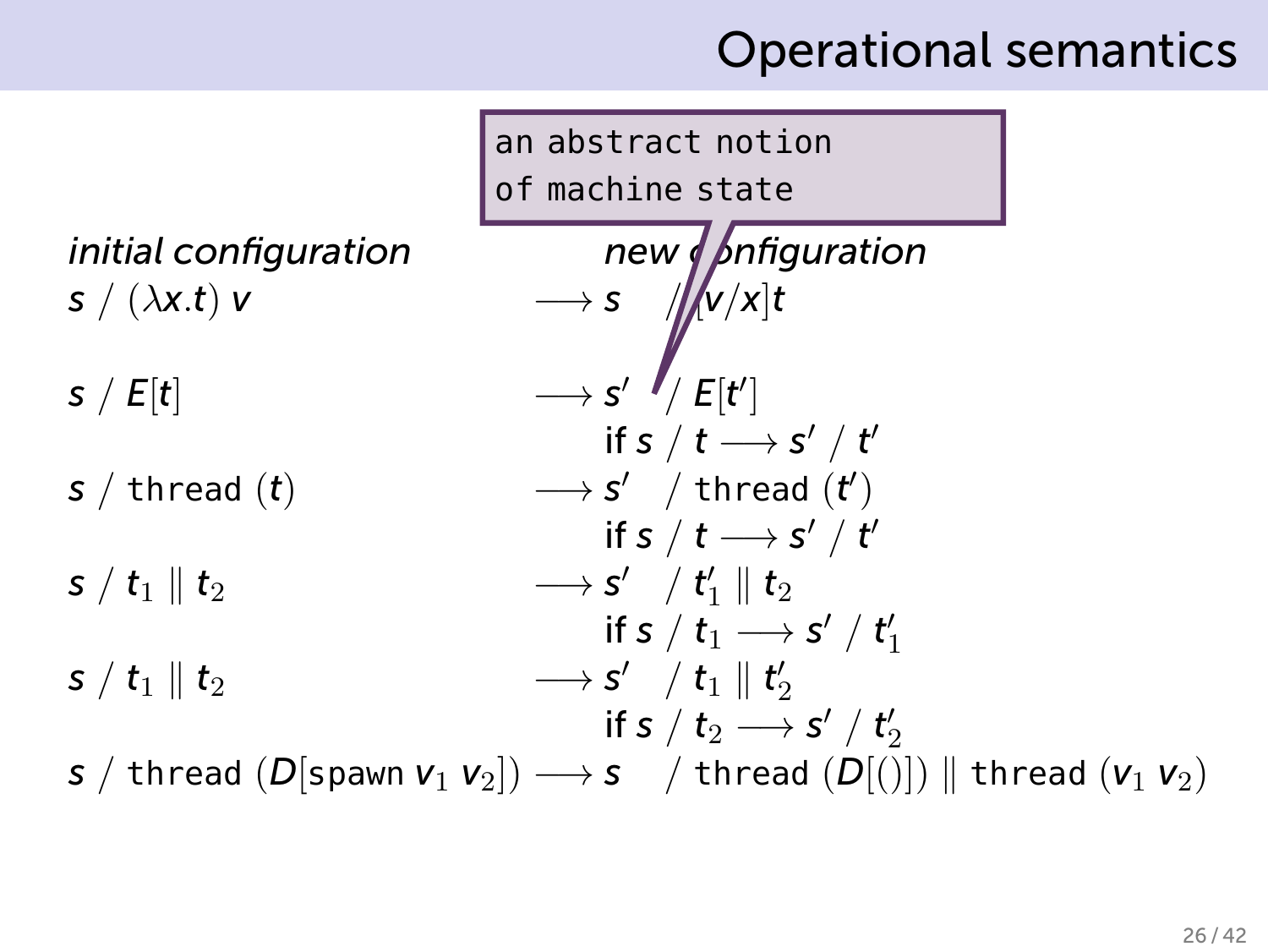### Types and permissions

$$
\kappa ::= ... | \text{ type} | \text{ perm} \qquad \text{(Kinds)}
$$
\n
$$
T, U ::= x | = v | T \rightarrow T | (T | P) \qquad \text{(Types)}
$$
\n
$$
\forall x : \kappa. T | \exists x : \kappa. T
$$
\n
$$
P, Q ::= x | v @ T | empty | P * P \qquad \text{(Permissions)}
$$
\n
$$
\forall x : \kappa. P | \exists x : \kappa. P
$$
\n
$$
\text{duplicable } \theta
$$

 $\theta$  ::=  $T | P$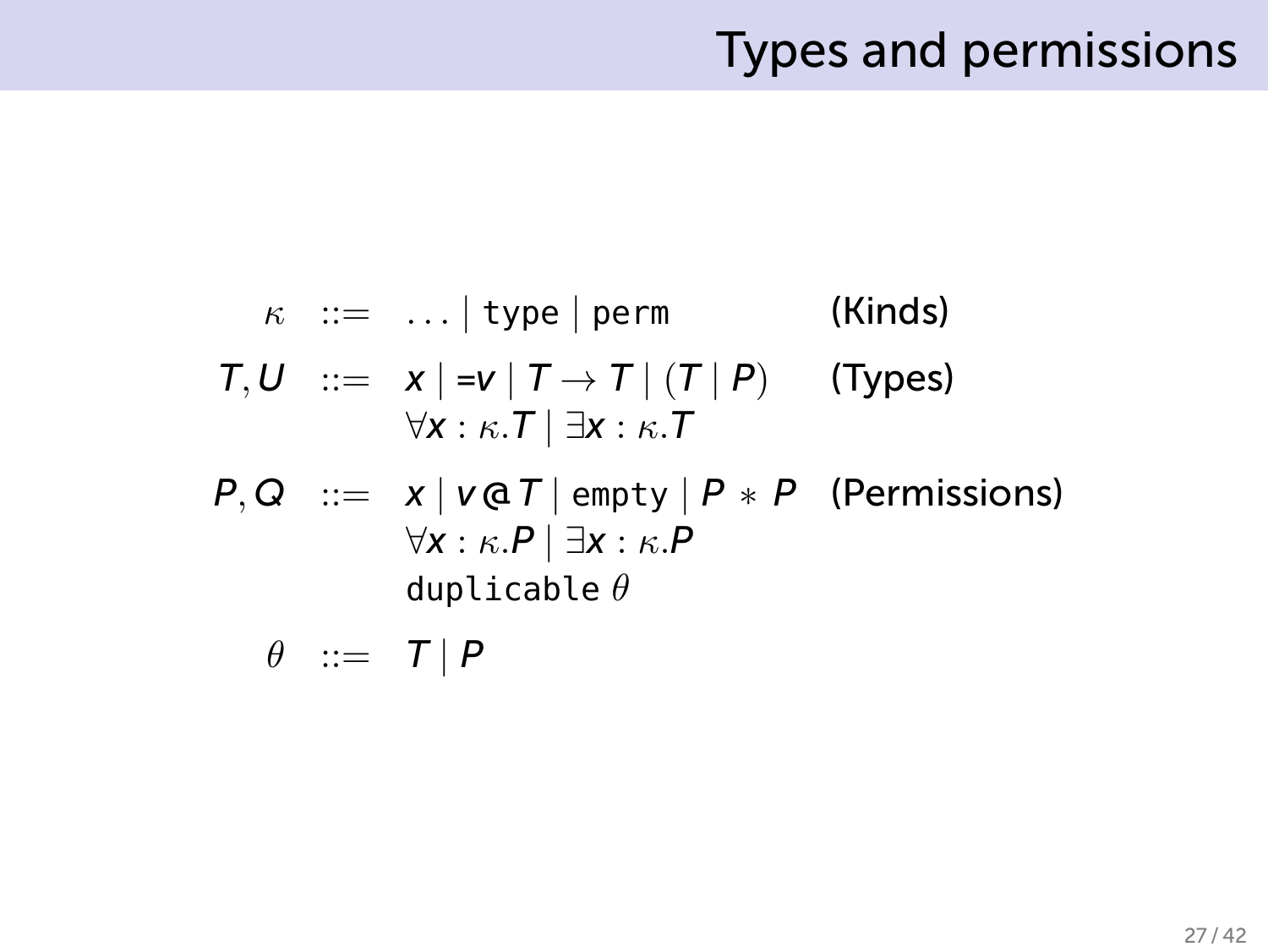### The typing judgement

#### A traditional type system uses a list Γ of *type assumptions*:

 $\Gamma \vdash t : T$ 

Mezzo splits it into a list *K* of *kind assumptions* and a *permission P*:

*K, P ⊢ t* : *T*

This can be read like a Hoare triple:  $K \vdash \{P\}$  *t*  $\{T\}$ .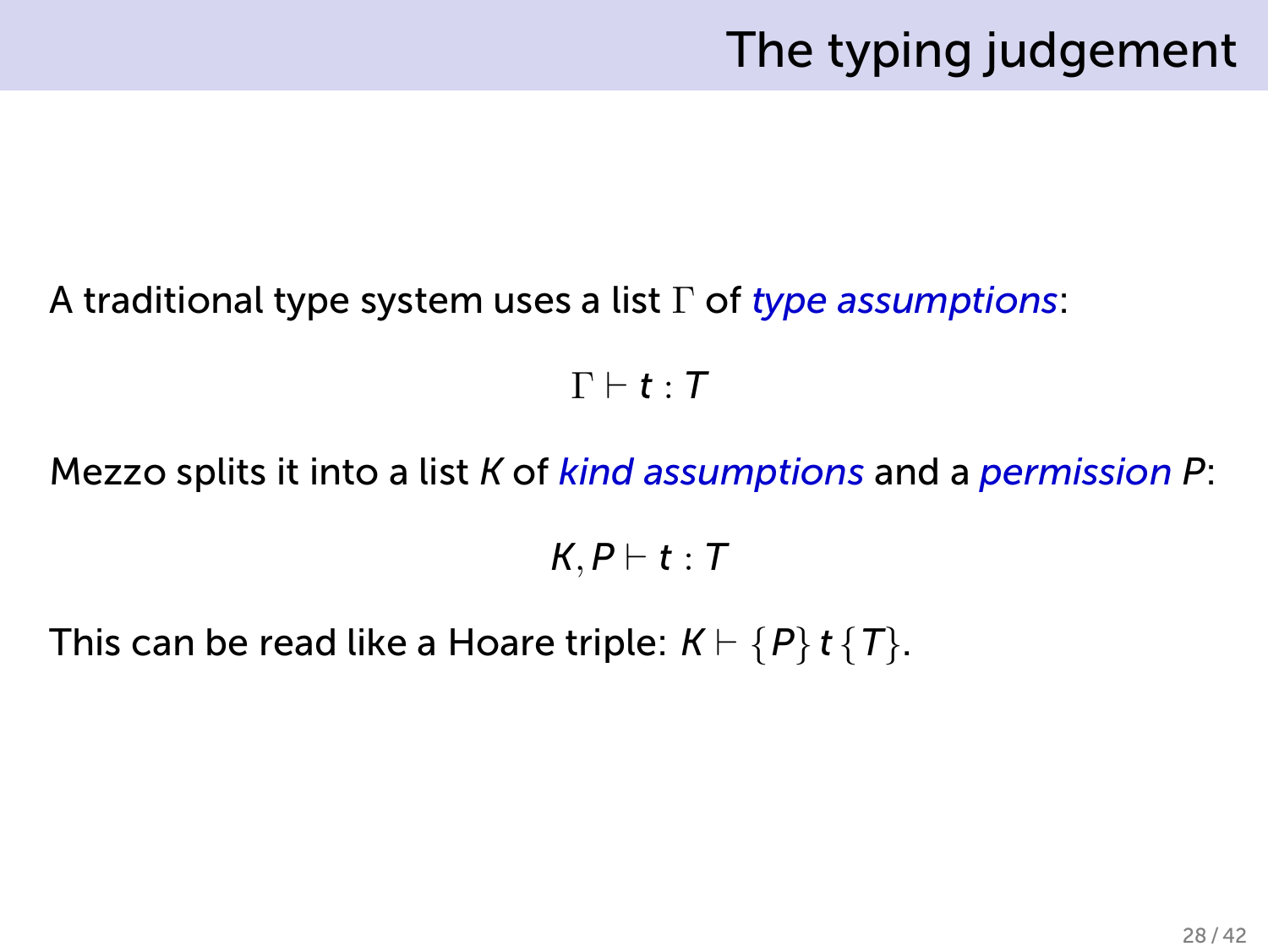### The typing judgement

A typing judgement about a *running* program (or thread) depends on a resource *R*:

*R, K, P ⊢ t* : *T*

*R* is the thread's *partial*, *instrumented view* of the machine state...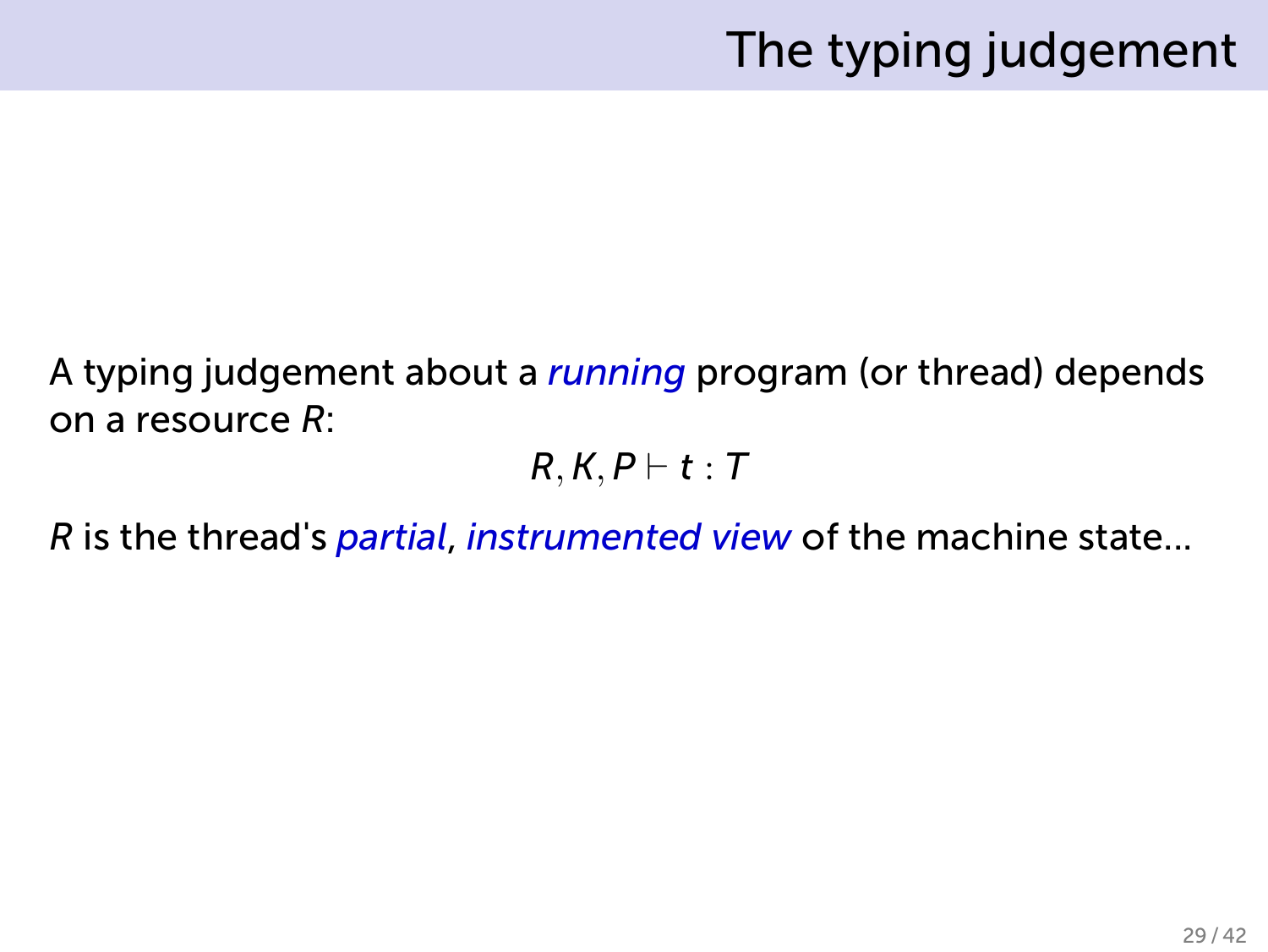A resource is:

- *partial*: a resource could be, say, a heap fragment;
- *instrumented:* a resource could record whether each location is mutable or immutable.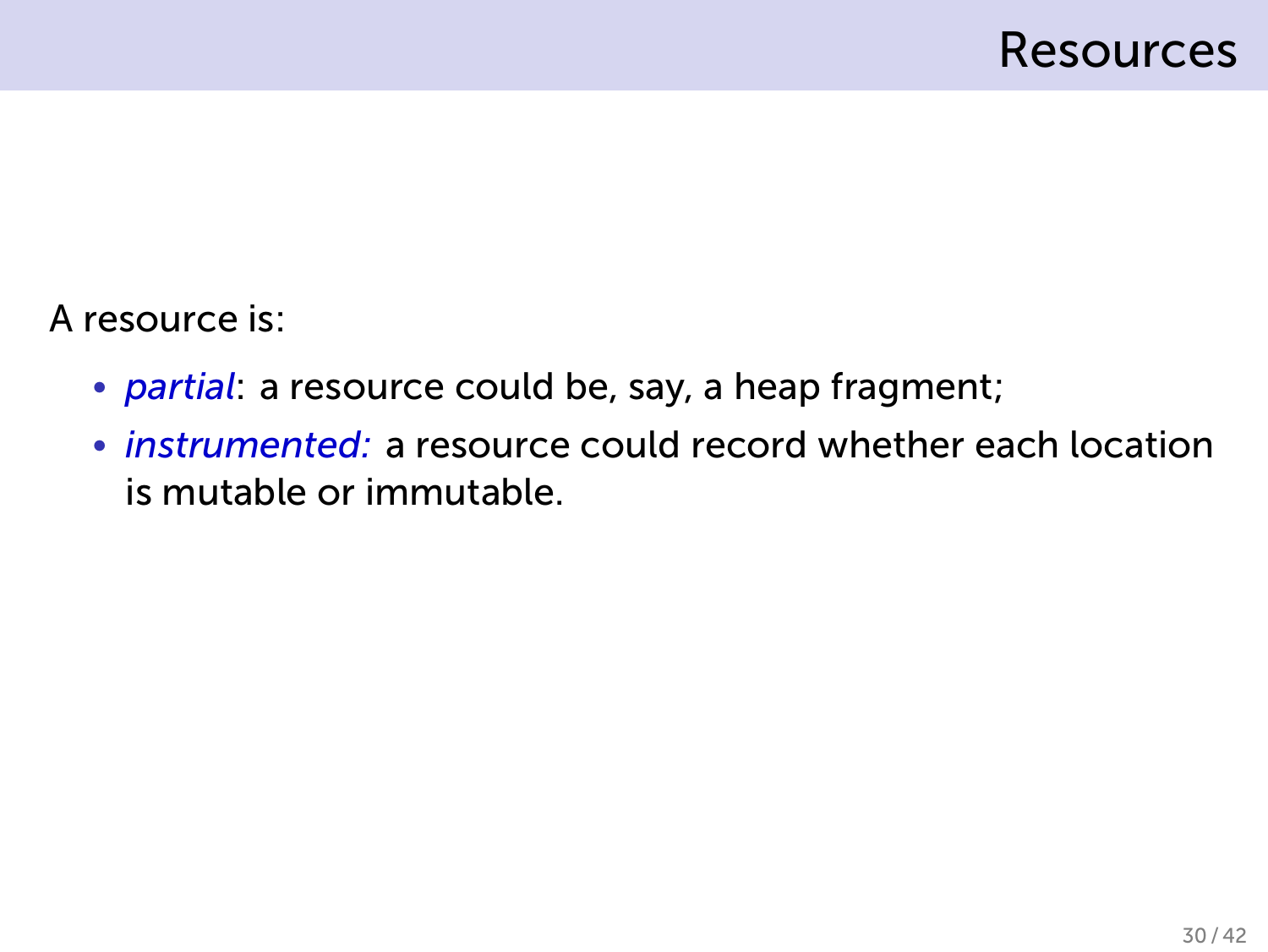A resource is:

- *partial*: a resource could be, say, a heap fragment;
- *instrumented:* a resource could record whether each location is mutable or immutable.

At this stage, though, resources are *abstract*.

What properties must we require of them?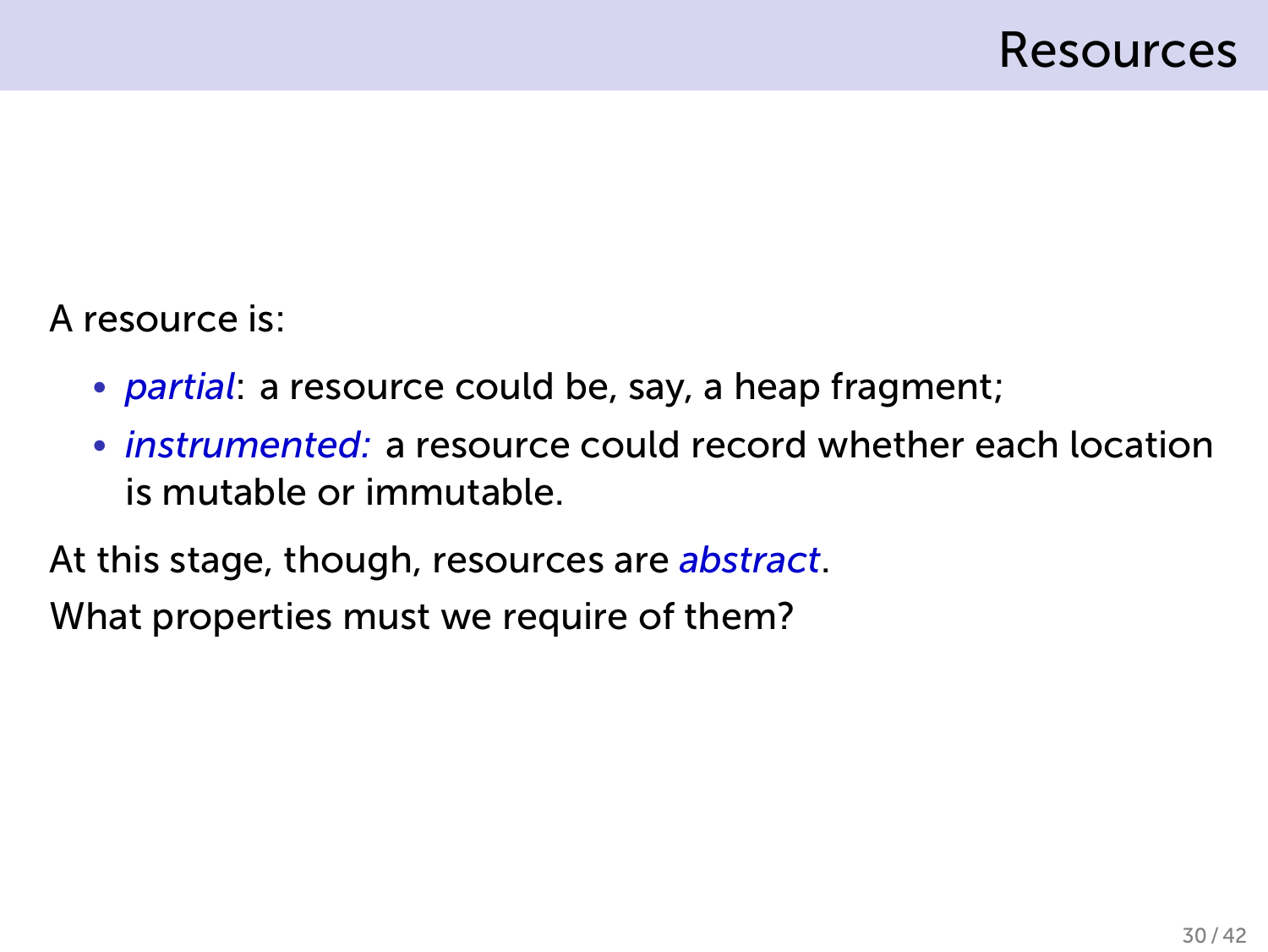### Monotonic separation algebra

#### *R resource e.g., an instrumented heap fragment maps every address to*  $\frac{1}{2}$ *, N, X v, or D v*  $R_1 \star R_2$  *conjunction e.g., requires separation at mutable addresses requires agreement at immutable addresses R*b *duplicable core e.g., throws away mutable addresses keeps immutable addresses*  $R_1 \triangleleft R_2$  *tolerable interference (rely) e.g., allows memory allocation*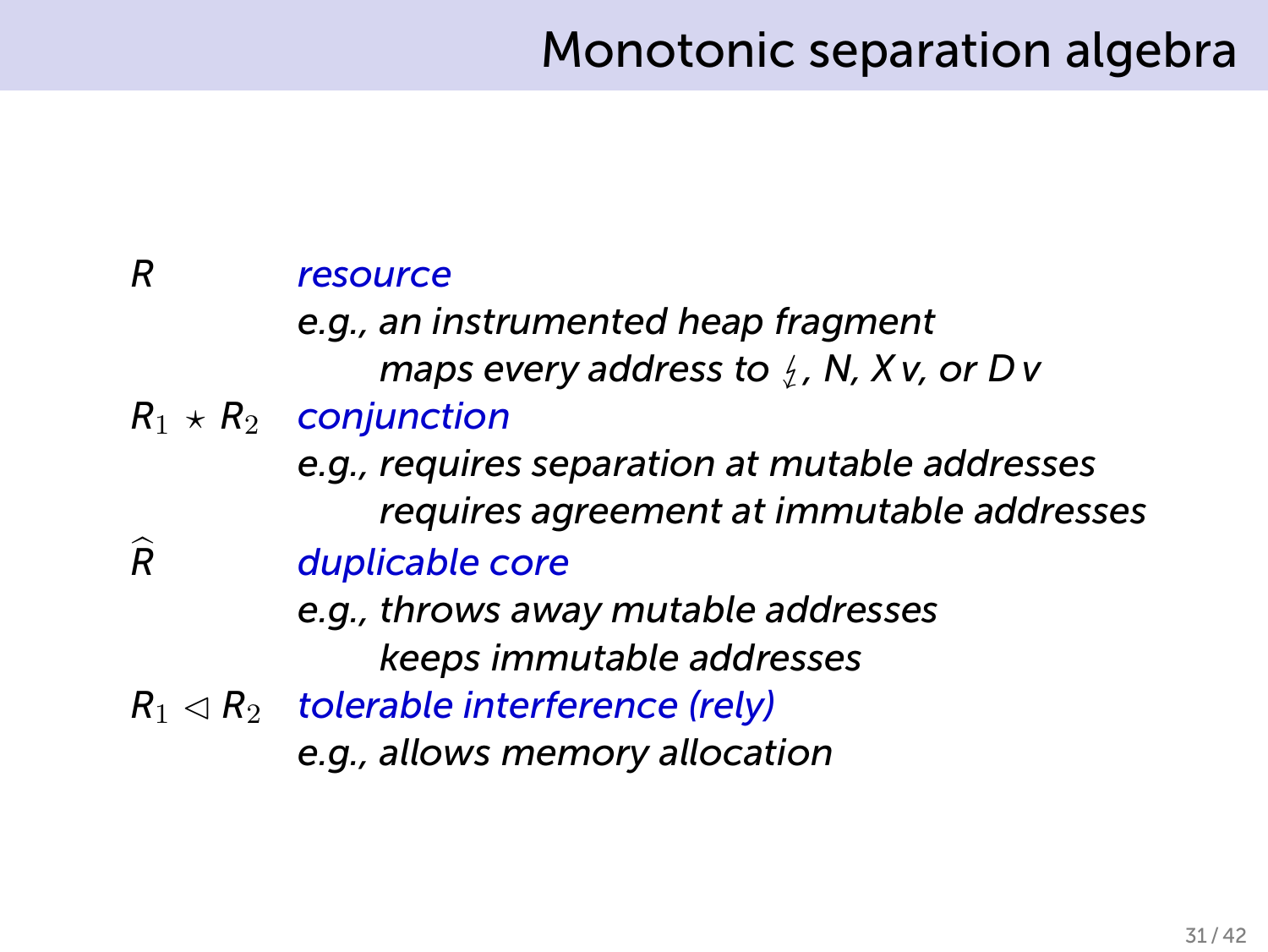### Working with abstract resources

- Star *⋆* is commutative and associative.
- $R_1 \star R_2$  *ok* implies  $R_1$  *ok*.
- $R + \widehat{R} = R$ .
- $R_1 \times R_2 = R$  and R ok imply  $\widehat{R_1} = \widehat{R_2}$ .
- $R \times R = R$  implies  $R = \widehat{R}$ .
- $\hat{R} + \hat{R} = \hat{R}$
- $R \triangleleft R$ .
- $R_1$  *ok* and  $R_1 \triangleleft R_2$  imply  $R_2$  *ok*.
- $R_1 \triangleleft R_2$  implies  $\widehat{R_1} \triangleleft \widehat{R_2}$ .
- rely preserves splits:

$$
\frac{R_1 \times R_2 \triangleleft R'}{\exists R'_1 R'_2, R'_1 \times R'_2 = R' \land R_1 \triangleleft R'_1 \land R_2 \triangleleft R'_2}
$$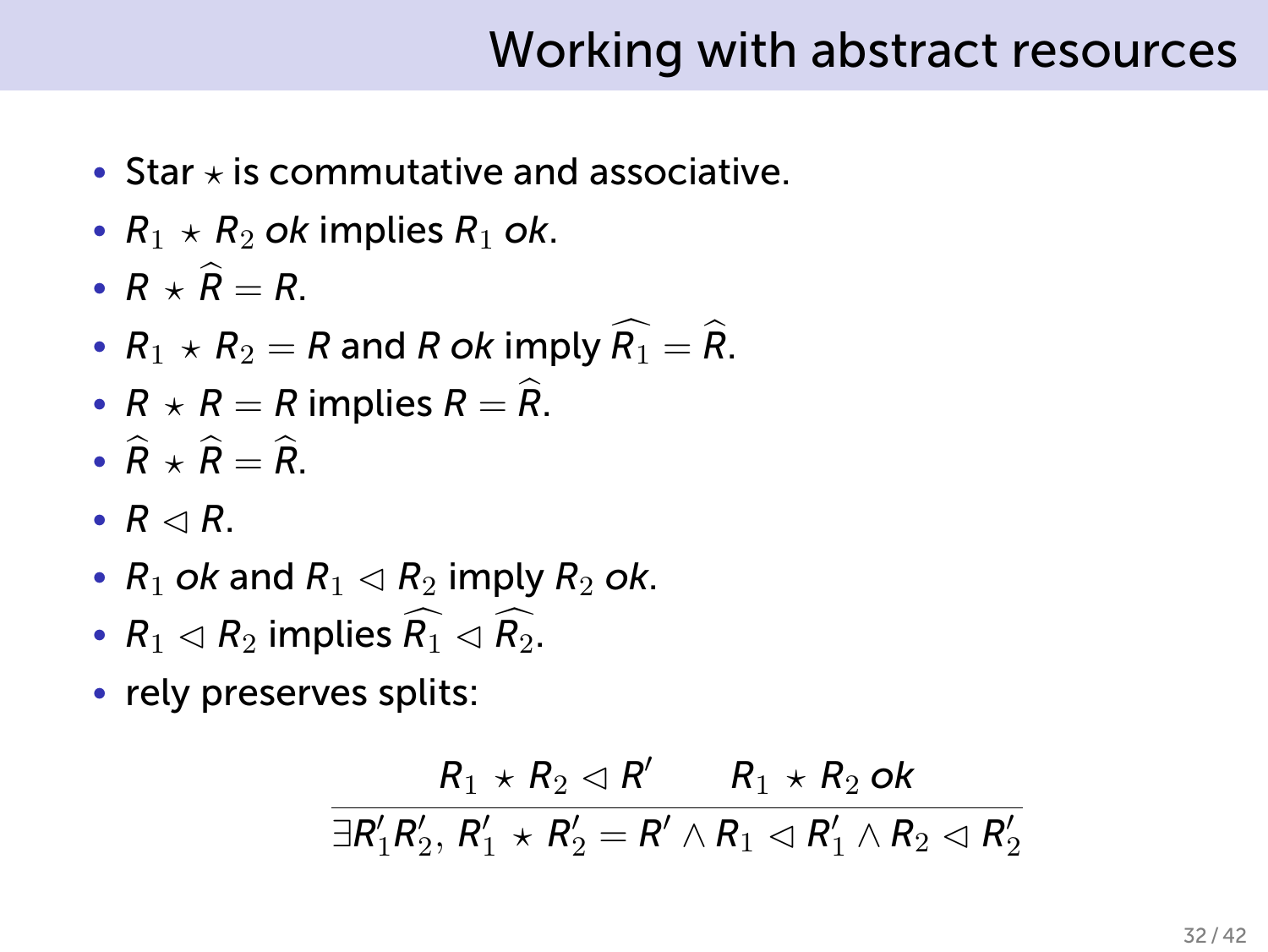### A small set of typing rules

| Singleton<br>$R: K: P \diamond v := v$                                                         | Frame<br>$R: K: P \diamond t: T$        |                                                  | Function | $\widehat{R}$ ; K, x : value; P * x @ T $\vdash t : U$                                    |                                           |  |
|------------------------------------------------------------------------------------------------|-----------------------------------------|--------------------------------------------------|----------|-------------------------------------------------------------------------------------------|-------------------------------------------|--|
|                                                                                                | $R: K: P \times Q \diamond t: T \mid Q$ |                                                  |          | $R; K;$ (duplicable P) $*$ P $\Diamond$ $\lambda x.t : T \rightarrow U$                   |                                           |  |
| ForallIntro<br>t is harmless<br>$R: K, x: \kappa: P \diamond t: T$                             |                                         | ExistsIntro<br>$R; K; P \diamond v : [U/x]T$     |          | Cut<br>$R_2$ ; K; P <sub>1</sub> * P <sub>2</sub> $\Diamond$ t : T<br>$R_1: K \Vdash P_1$ |                                           |  |
| $R: K: \forall x: \kappa.P \diamond t: \forall x: \kappa.T$                                    |                                         | $R; K; P \diamond v: \exists x: \kappa. T$       |          |                                                                                           | $R_1 \star R_2$ ; $K; P_2 \diamond t$ : T |  |
| ExistsElim<br>$R; K, x: \kappa; P \vdash t: T$                                                 | SubLeft                                 | $K \vdash P_1 \leq P_2$ $R; K; P_2 \vdash t : T$ |          | SubRight<br>$R: K: P \vdash t: T_1 \quad K \vdash T_1 \leq T_2$                           |                                           |  |
| $R; K; \exists x : \kappa.P \vdash t : T$                                                      |                                         | $R: K: P_1 \vdash t: T$                          |          | $R; K; P \vdash t : T_2$                                                                  |                                           |  |
| Application<br>$R; K; Q \vdash t : T$<br>$R; K; (v \oplus T \rightarrow U) * Q \vdash v t : U$ |                                         | Spawn                                            |          | $R: K: (v_1 \oplus T \rightarrow U) * (v_2 \oplus T) \vdash$ spawn $v_1$ $v_2 : T$        |                                           |  |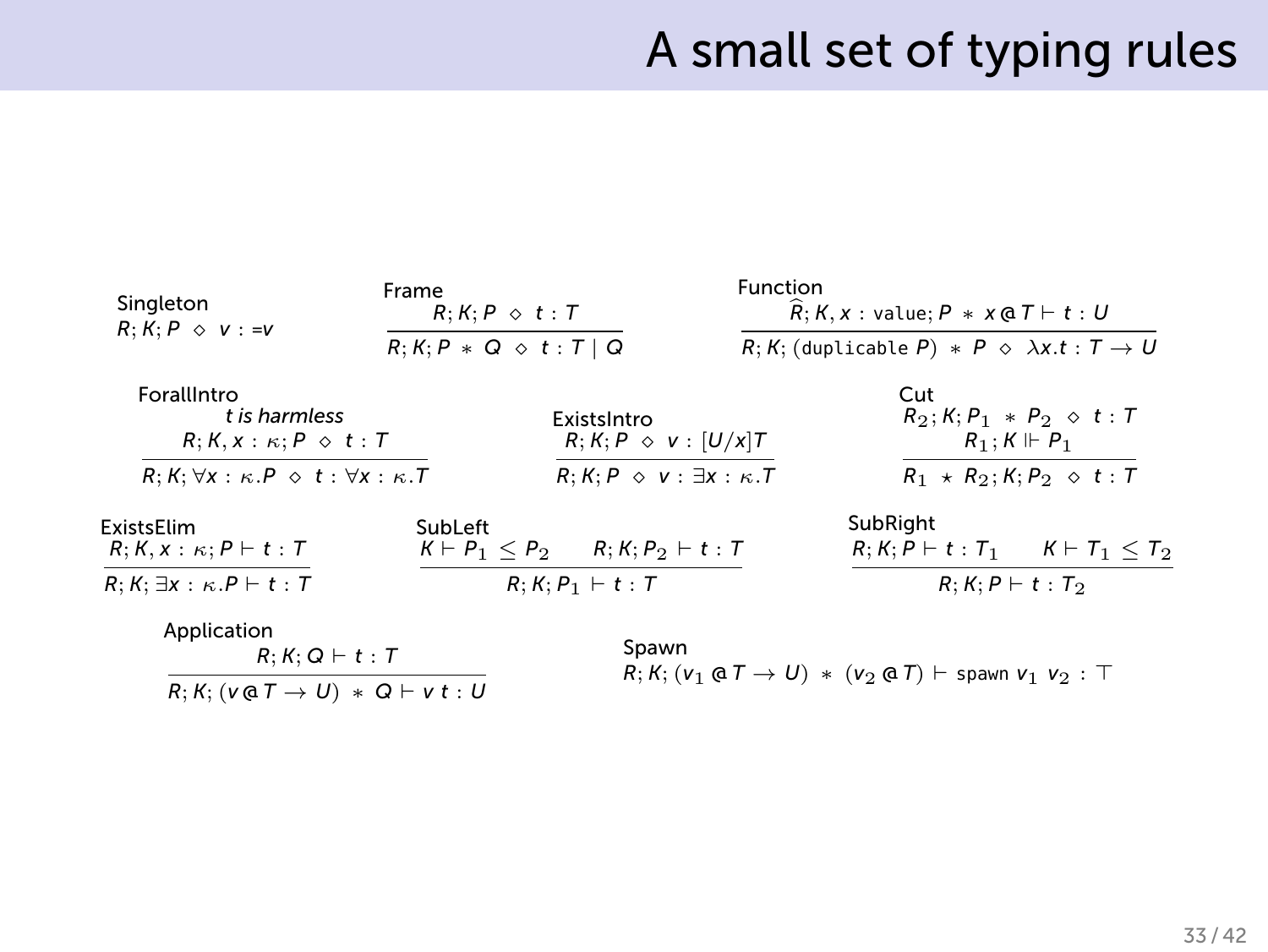The kernel typing rules manipulate *R* abstractly.

$$
\frac{\widehat{R}_{2}; K, P_{1} * P_{2} \vdash t : T}{R; K; (duplicable P) * P \vdash \lambda x.t : T \rightarrow U} \qquad \begin{array}{c} R_{2}; K, P_{1} * P_{2} \vdash t : T \\ R_{1}; K \Vdash P_{1} \\ \hline R_{1} \star R_{2}; K, P_{2} \vdash t : T \end{array}
$$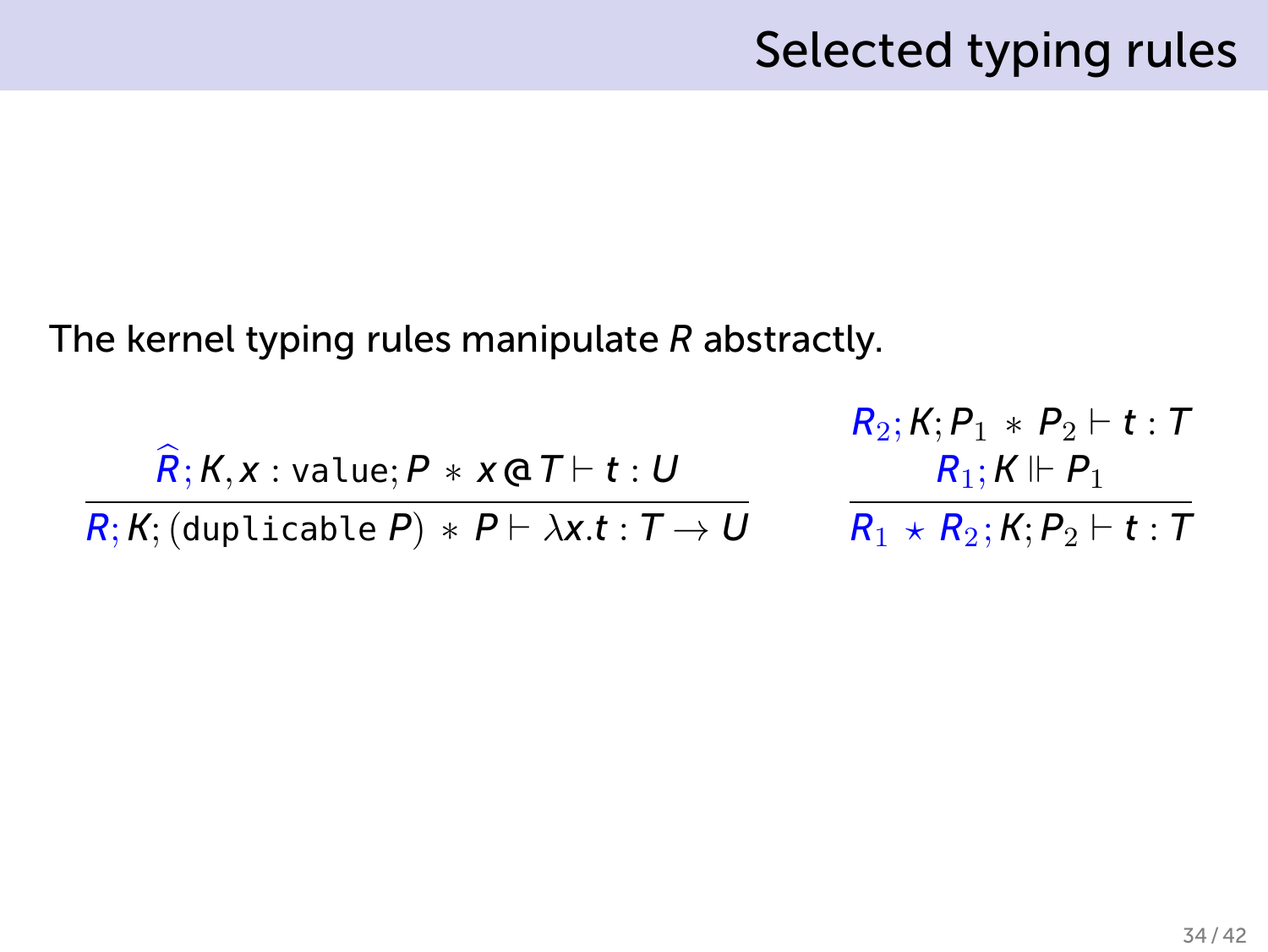The kernel typing rules manipulate *R* abstractly.

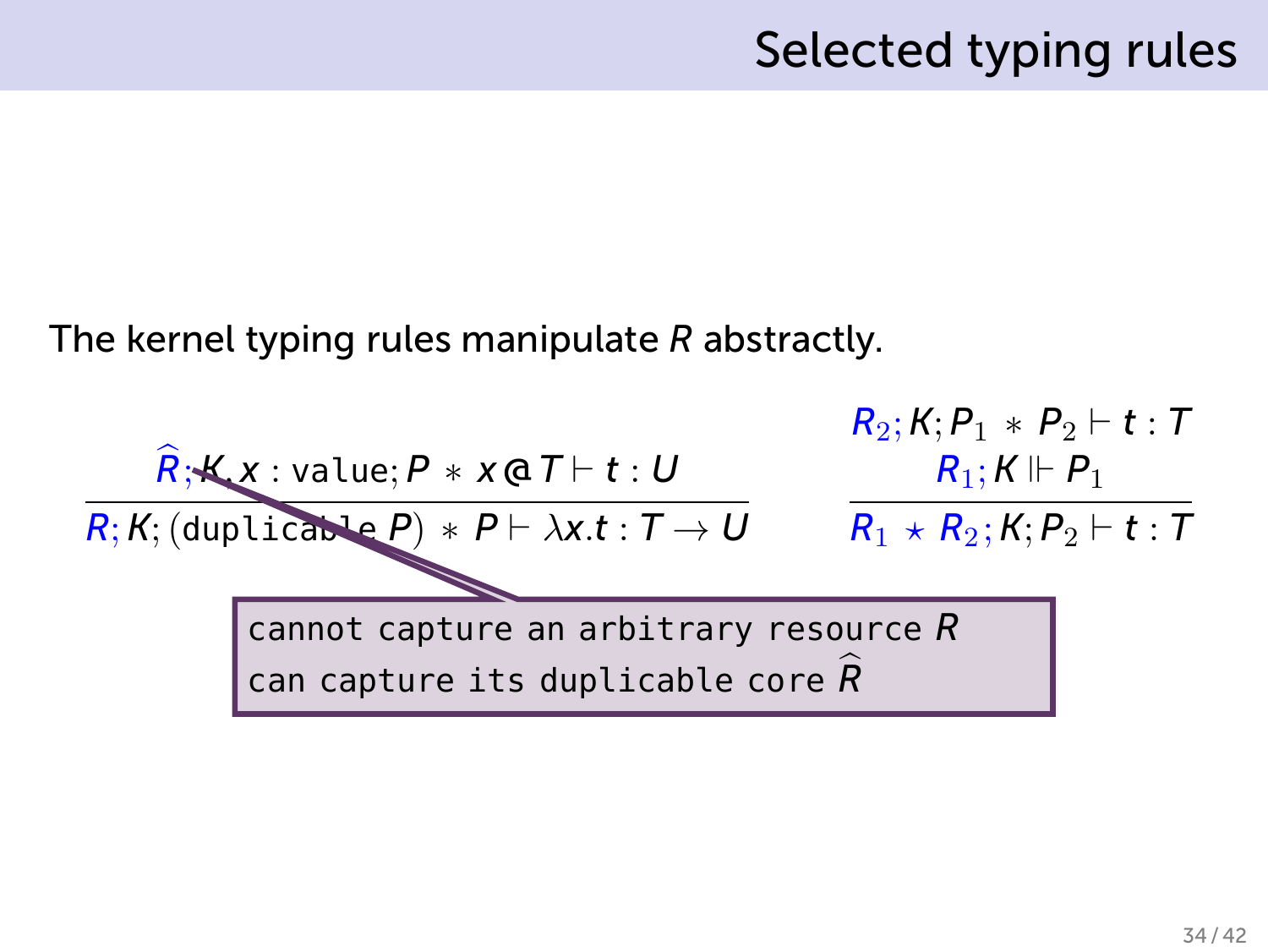The kernel typing rules manipulate *R* abstractly.

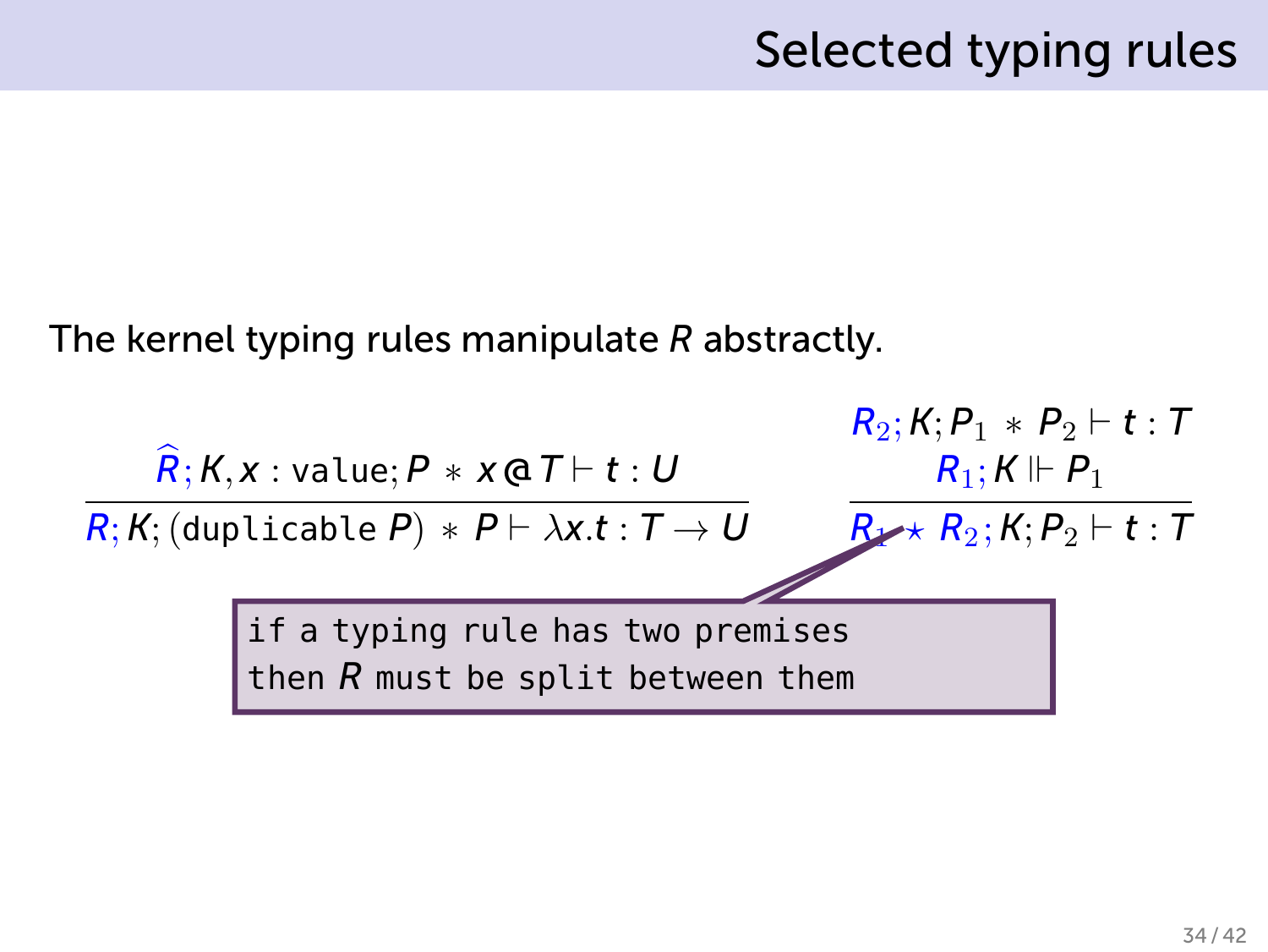### Subject reduction

#### Lemma (S.R., preliminary form)

$$
\begin{matrix} \mathsf{s}_1 \ / \ \mathsf{t}_1 \longrightarrow \mathsf{s}_2 \ / \ \mathsf{t}_2 \\ \mathsf{s}_1 \sim \mathsf{R}_1 \ \star \ \mathsf{R}_1' \\ \mathsf{R}_1 ; \varnothing ; \mathsf{empty} \vdash \mathsf{t}_1 : \mathcal{T} \\ \hline \exists \mathsf{R}_2 \mathsf{R}_2' \left\{ \begin{array}{l} \mathsf{s}_2 \sim \mathsf{R}_2 \ \star \ \mathsf{R}_2' \\ \mathsf{R}_2 ; \varnothing ; \mathsf{empty} \vdash \mathsf{t}_2 : \mathcal{T} \\ \mathsf{R}_1' \vartriangleleft \mathsf{R}_2' \end{array} \right. \end{matrix}
$$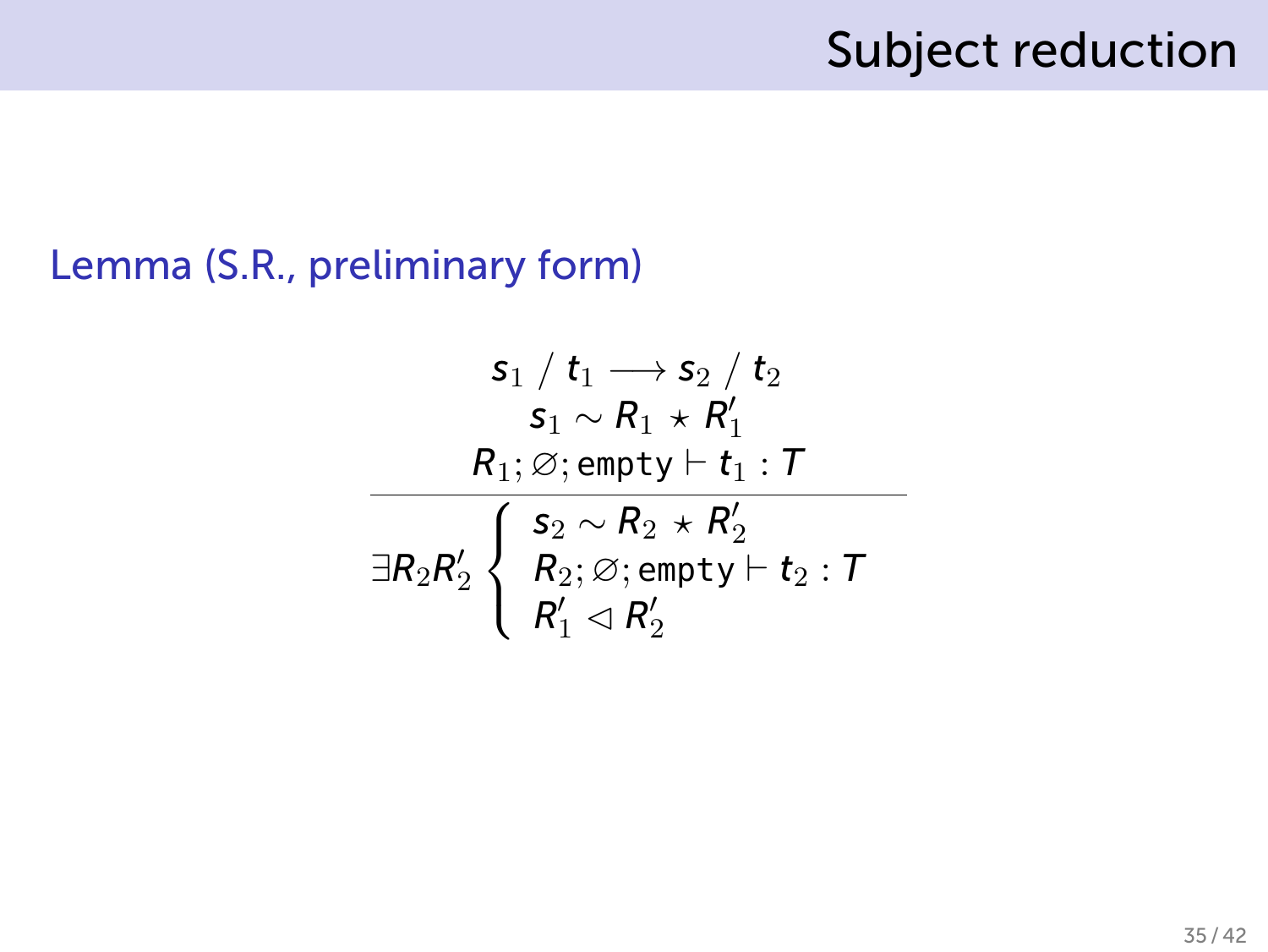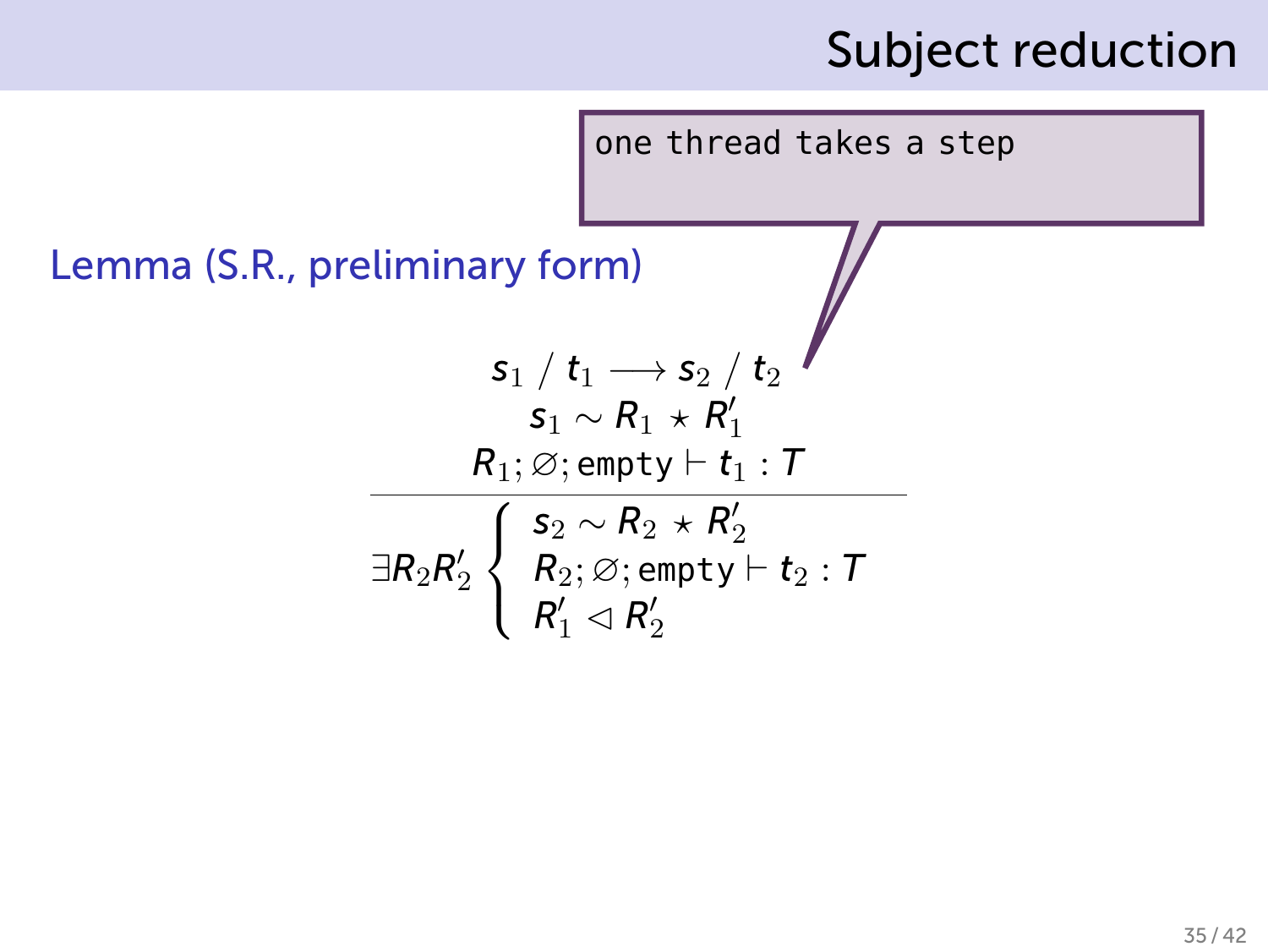this thread's view is *R*<sup>1</sup> the other threads' view is  $R'_1$ 

$$
\begin{matrix} \mathsf{s}_1 \ / \ t_1 \longrightarrow \mathsf{s}_2 \ / \ \mathsf{t}_2 \\ \mathsf{s}_1 \sim \mathsf{R}_1 \ \star \ \mathsf{R}_1' \\ \mathsf{R}_1 ; \varnothing ; \mathsf{empty} \vdash \mathsf{t}_1 : \mathsf{T} \\ \hline \exists \mathsf{R}_2 \mathsf{R}_2' \left\{ \begin{array}{l} \mathsf{s}_2 \sim \mathsf{R}_2 \ \star \ \mathsf{R}_2' \\ \mathsf{R}_2 ; \varnothing ; \mathsf{empty} \vdash \mathsf{t}_2 : \mathsf{T} \\ \mathsf{R}_1' \lhd \mathsf{R}_2' \end{array} \right. \end{matrix}
$$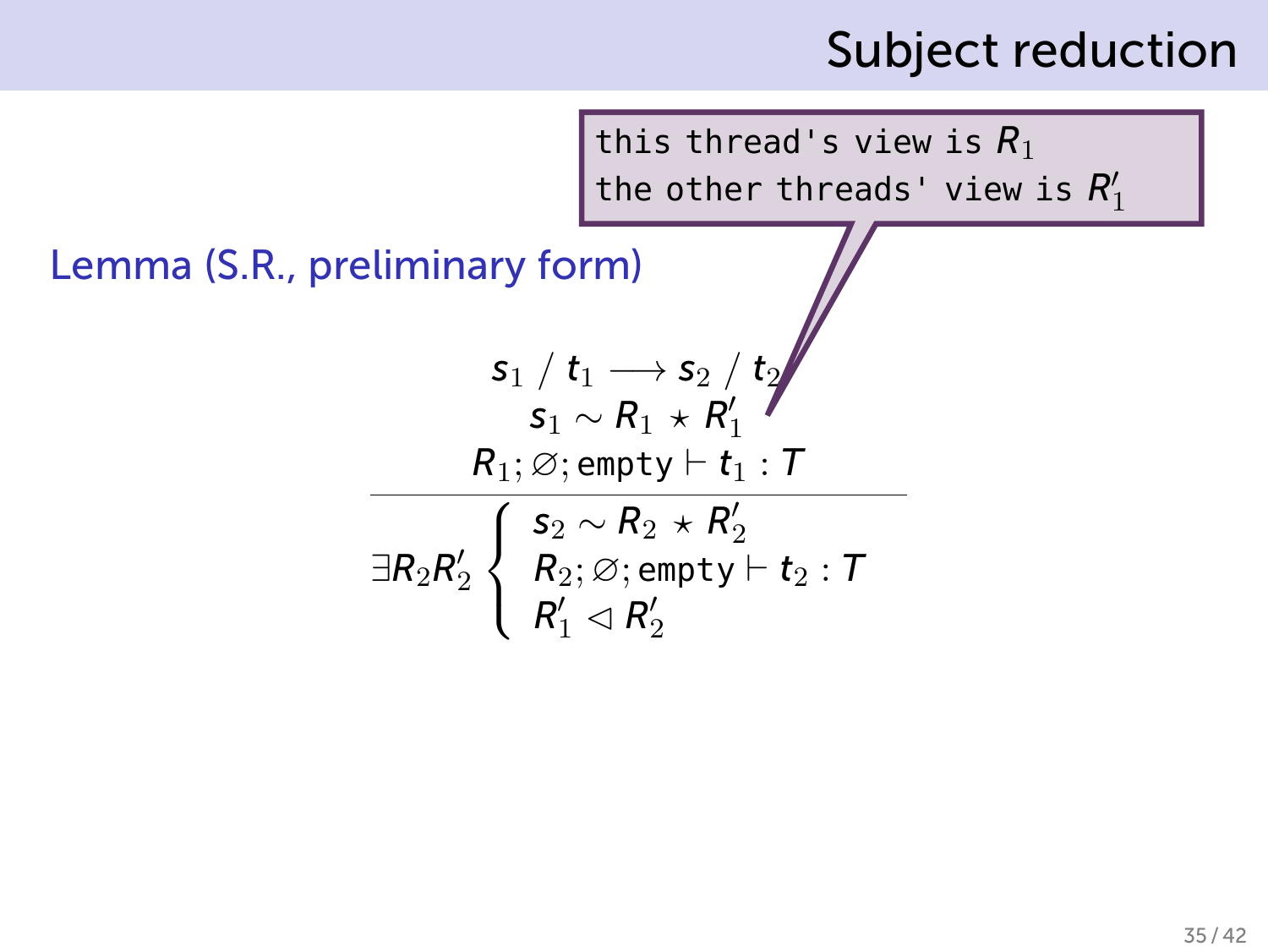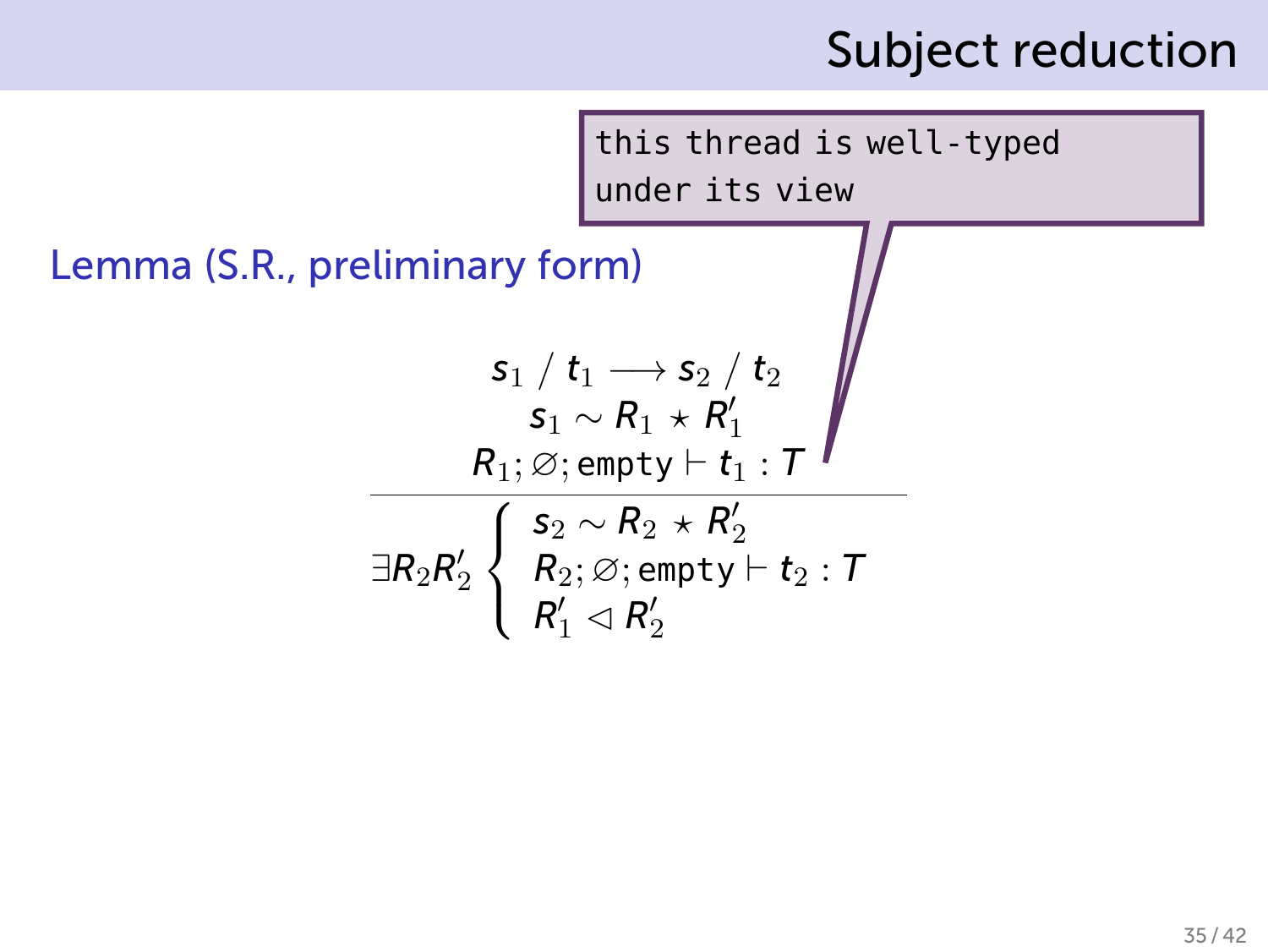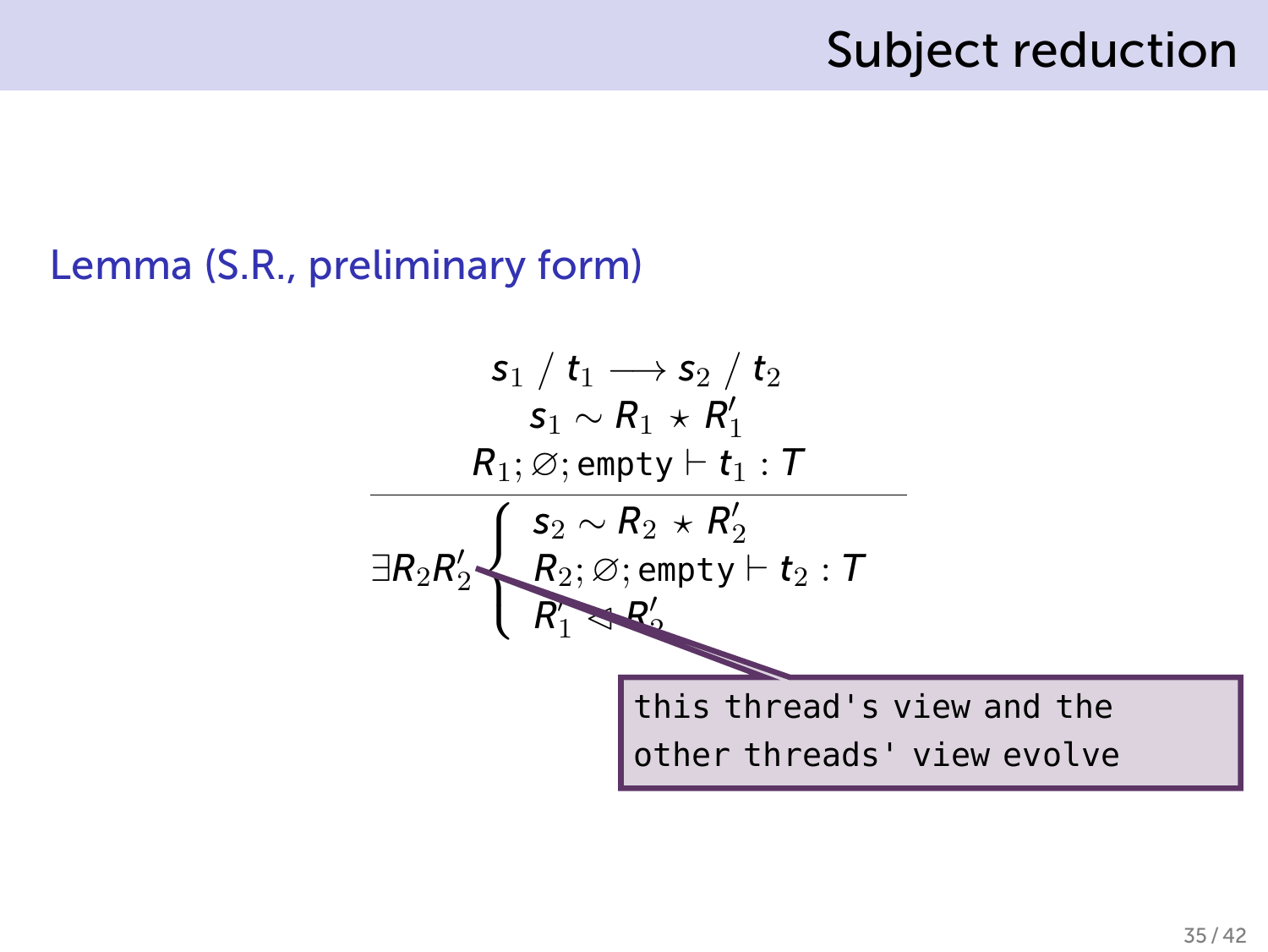$$
\begin{array}{c|l} s_1 \ / \ t_1 \longrightarrow s_2 \ / \ t_2 \\ \hline s_1 \sim R_1 \star R_1' \\ \hline R_1; \varnothing; \mathsf{empty} \vdash t_1 : \mathcal{T} \\ \hline \exists R_2 R_2' \left\{ \begin{array}{l} s_2 \sim R_2 \star R_2' \\ R_2; \varnothing; \mathsf{empty} \vdash t_2 \\ \hline R_1' \lhd R_2' \end{array} \right. \\ \hline \begin{array}{c} \hline \end{array} \end{array}
$$
the new machine state agrees with the new views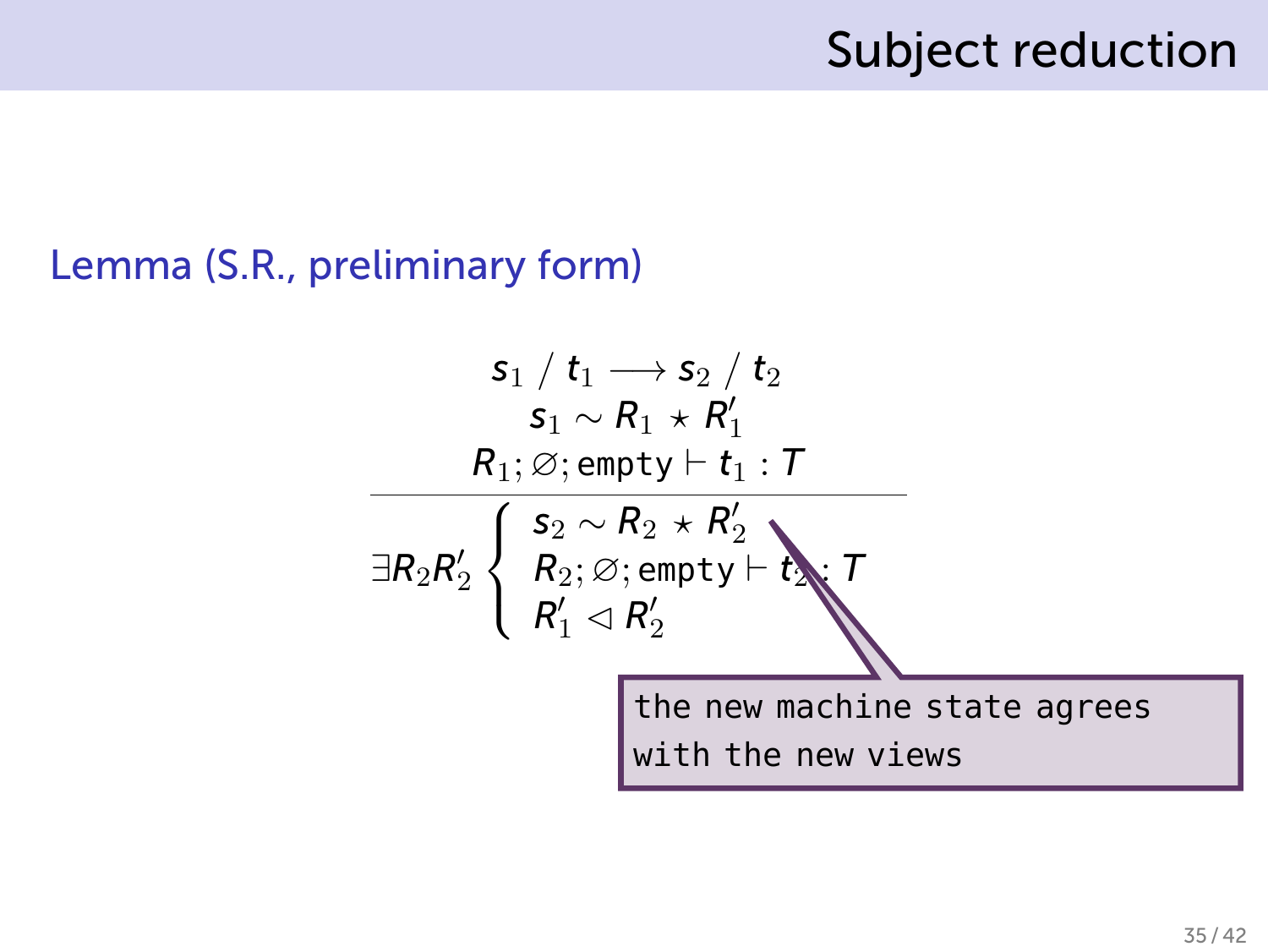$$
\begin{array}{c}\n s_1 \ / \ t_1 \longrightarrow s_2 \ / \ t_2 \\
 s_1 \sim R_1 \ \star \ R'_1 \\
 R_1; \varnothing; \mathsf{empty} \vdash t_1 : \mathcal{T} \\
 \hline\n \overline{\exists R_2 R'_2} \left\{ \begin{array}{l} s_2 \sim R_2 \ \star \ R'_2 \\ R_2; \varnothing; \mathsf{empty} \vdash t_2 : \mathcal{T} \\ R'_1 \lhd R'_2 \end{array} \right. \\
 \text{the thread remains well-typed under its view}\n\end{array}
$$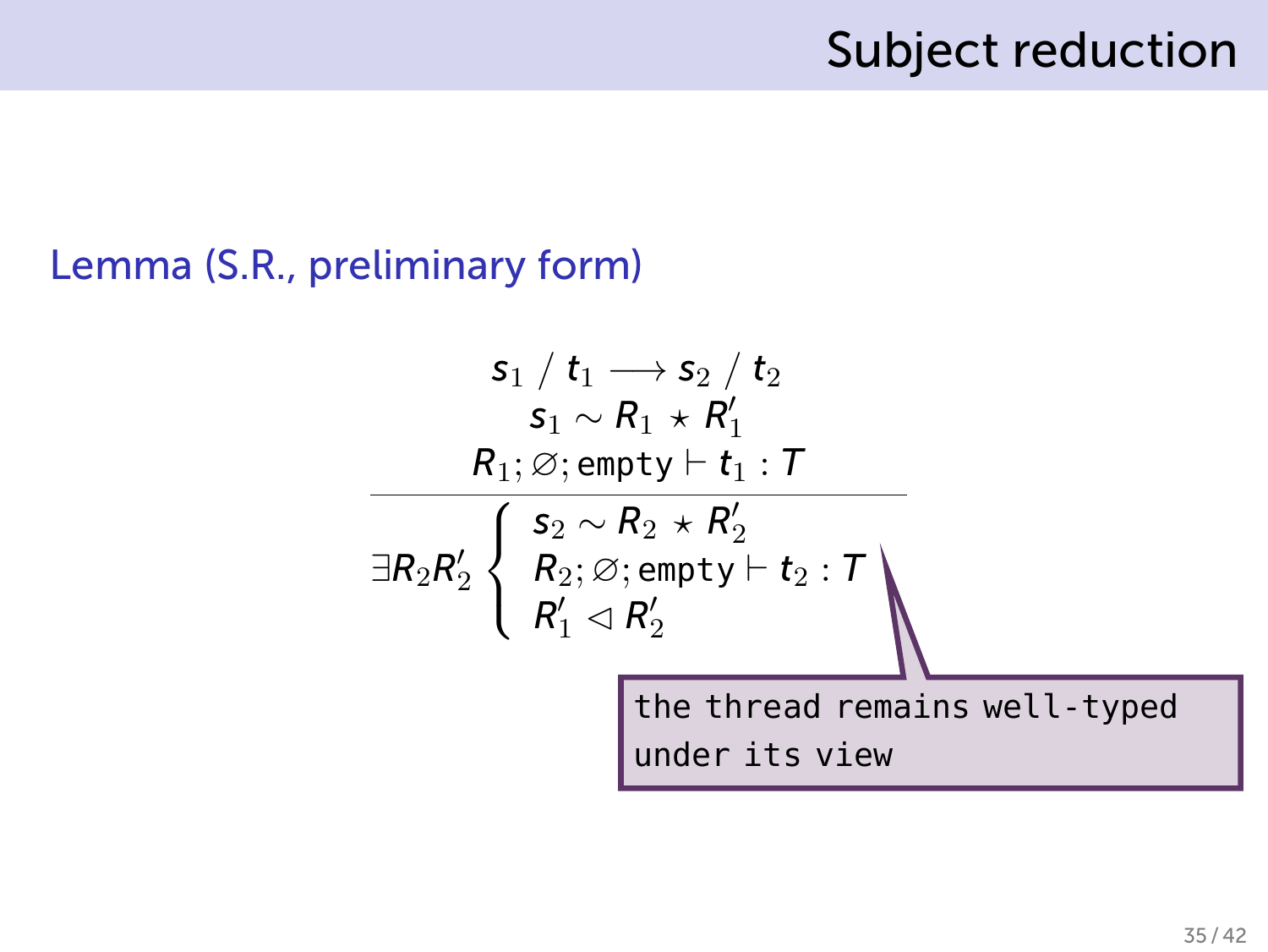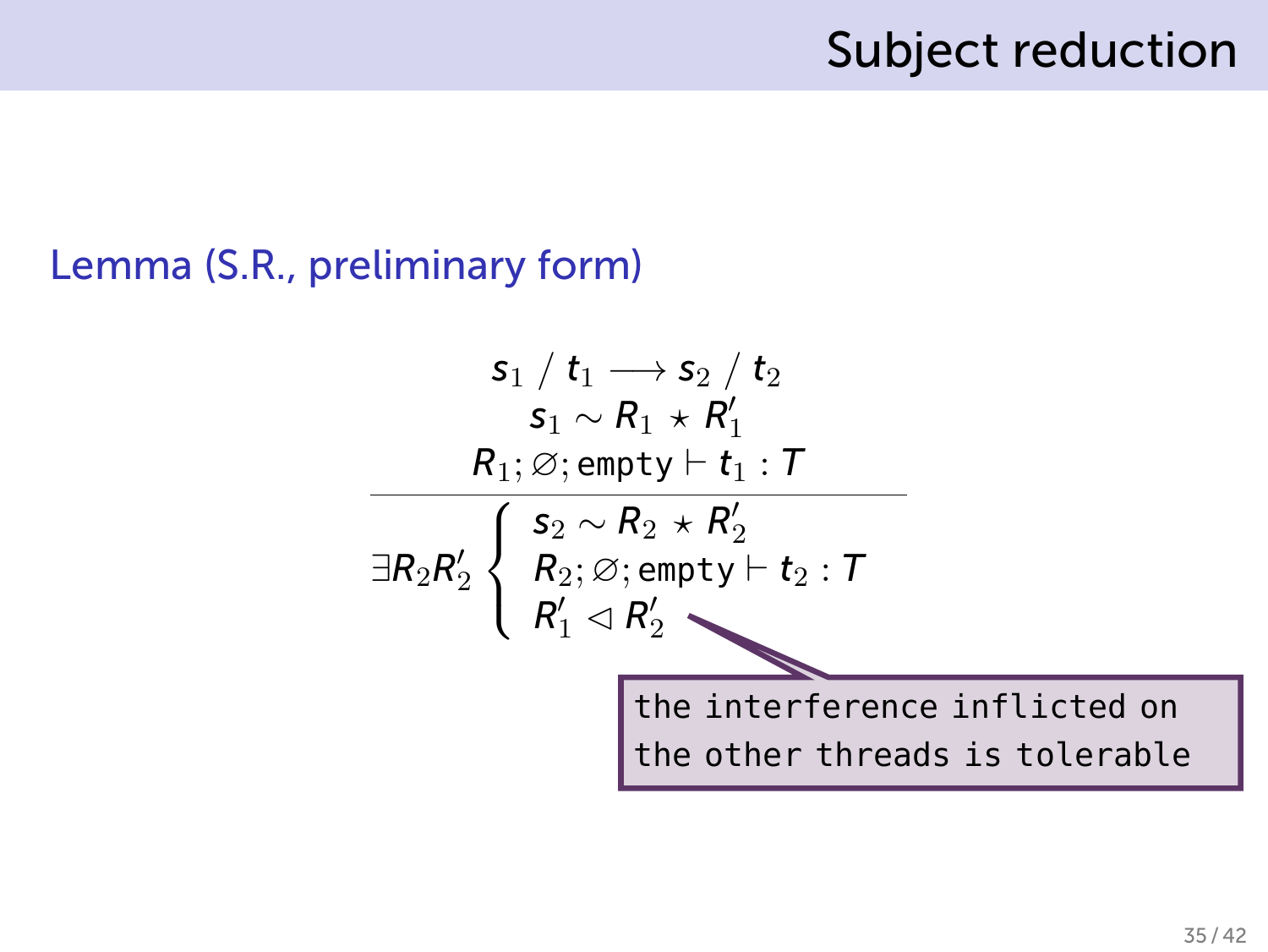#### Theorem (Subject Reduction)

*Reduction preserves well-typedness.*

$$
\frac{\mathsf{c}_1 \longrightarrow \mathsf{c}_2 \qquad \vdash \mathsf{c}_1}{\vdash \mathsf{c}_2}
$$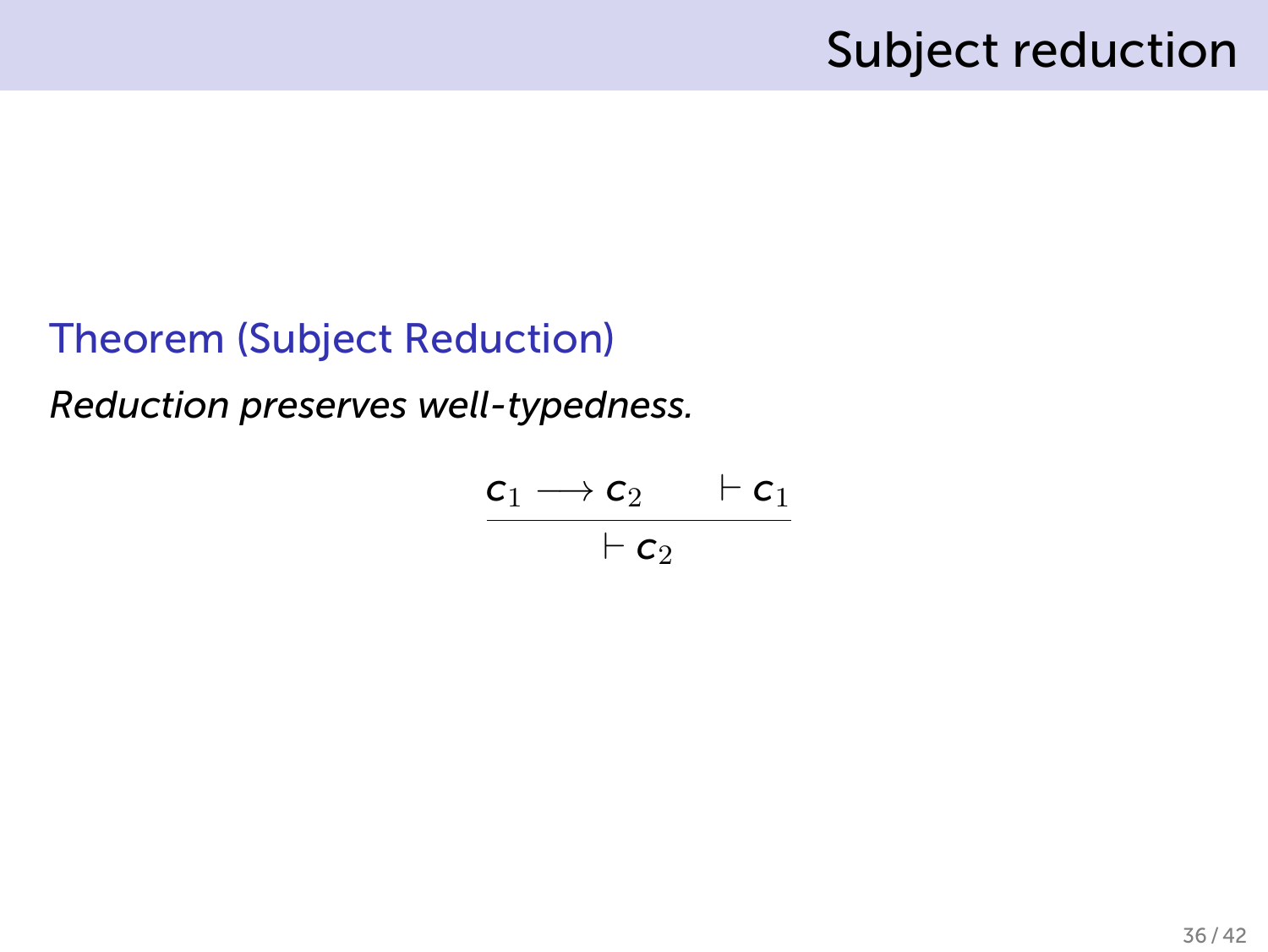A configuration *c* is *acceptable* if every thread:

- has reached an answer; or
- is able to make one step; or
- (after introducing locks) is waiting on a locked lock.

#### Theorem (Progress)

*Every well-typed configuration is acceptable.*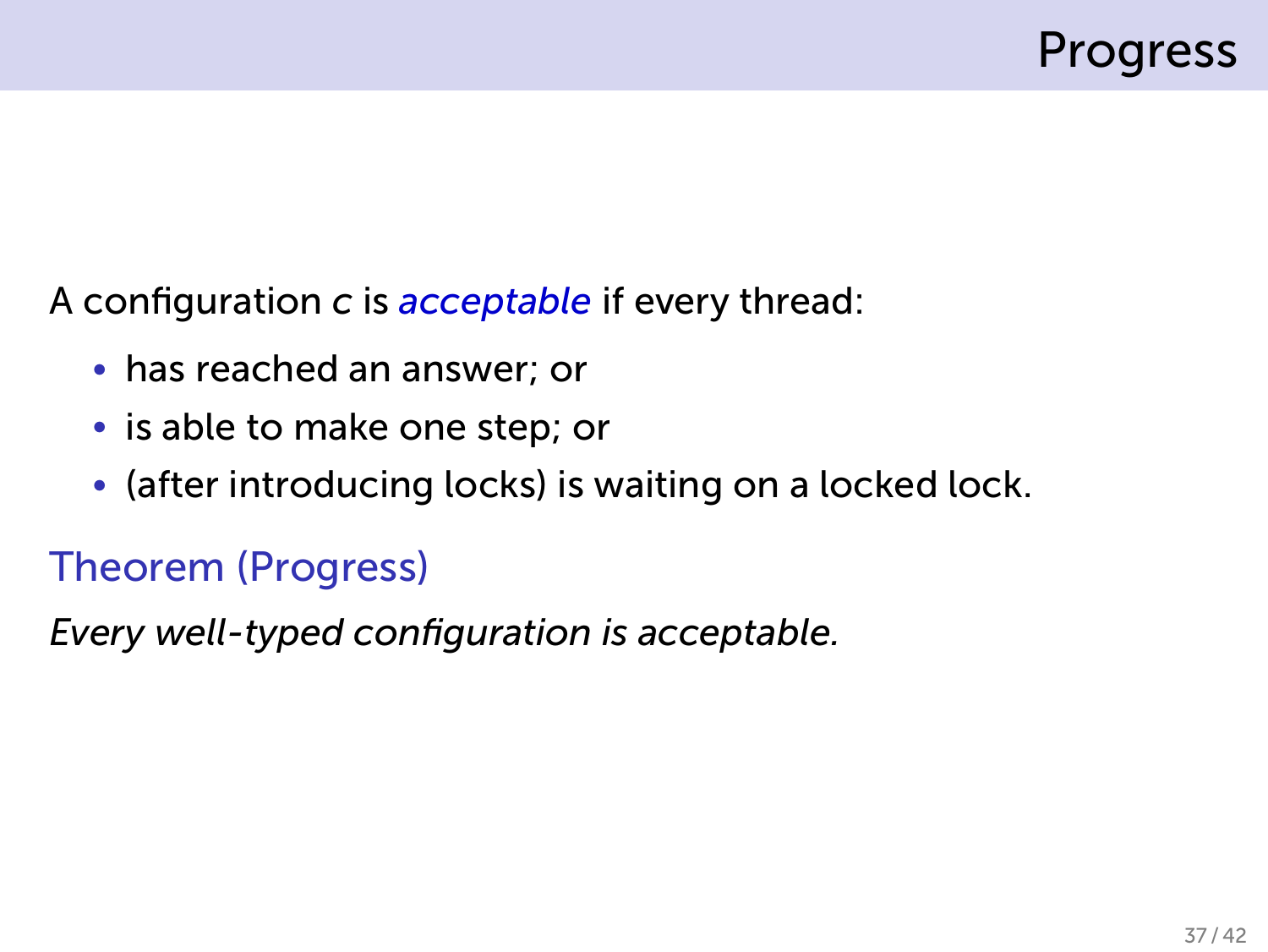Cannot be stated for the kernel. We introduce references first. There, writing requires an exclusive access right. Hence, it is easy to prove that:

#### Theorem

*A well-typed program cannot exhibit a data race.*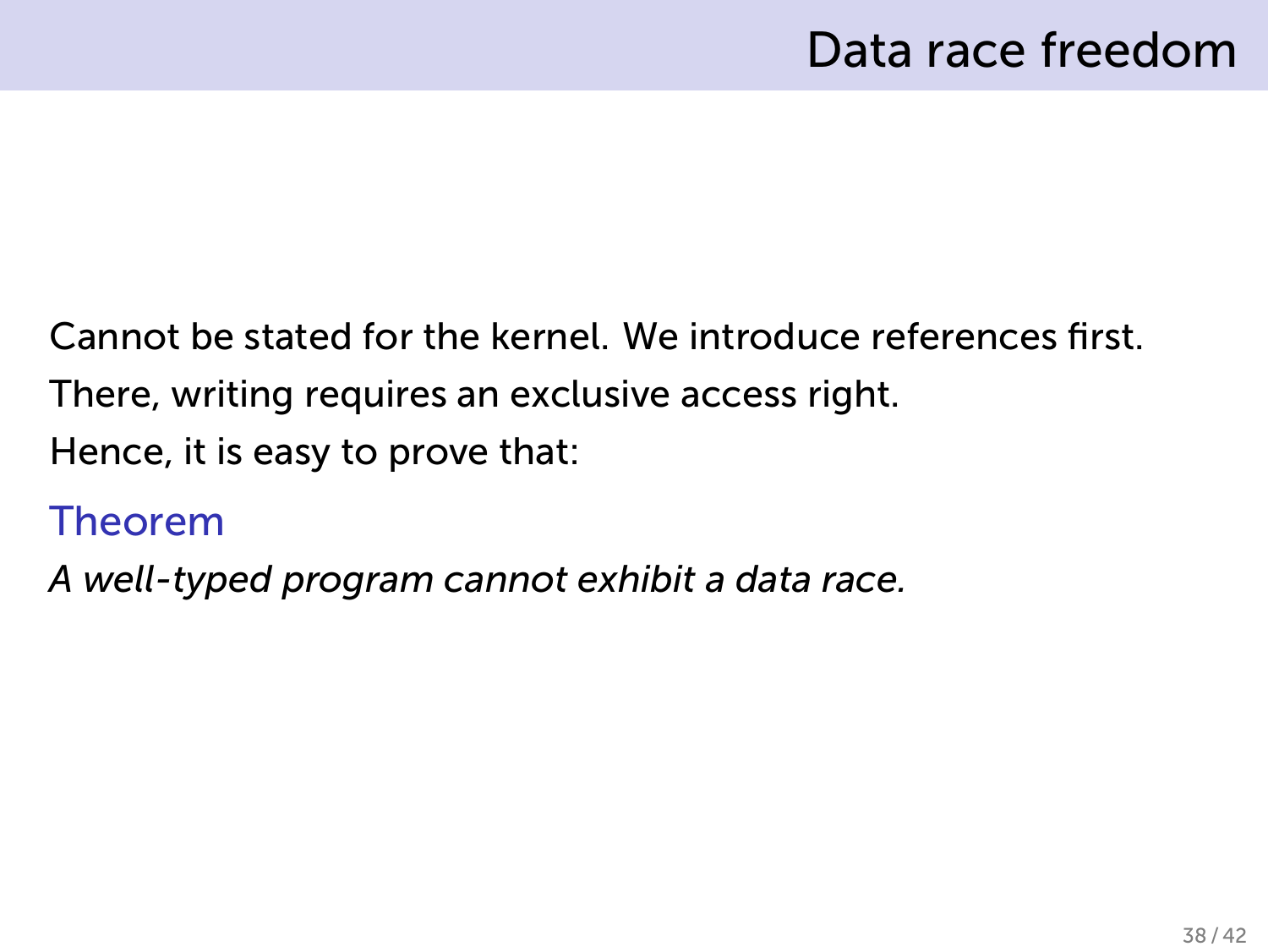# Outline

- Threads, data races, and locks (by example)
- **•** Mezzo's architecture
- The kernel and its proof (glimpses)
- **•** Conclusion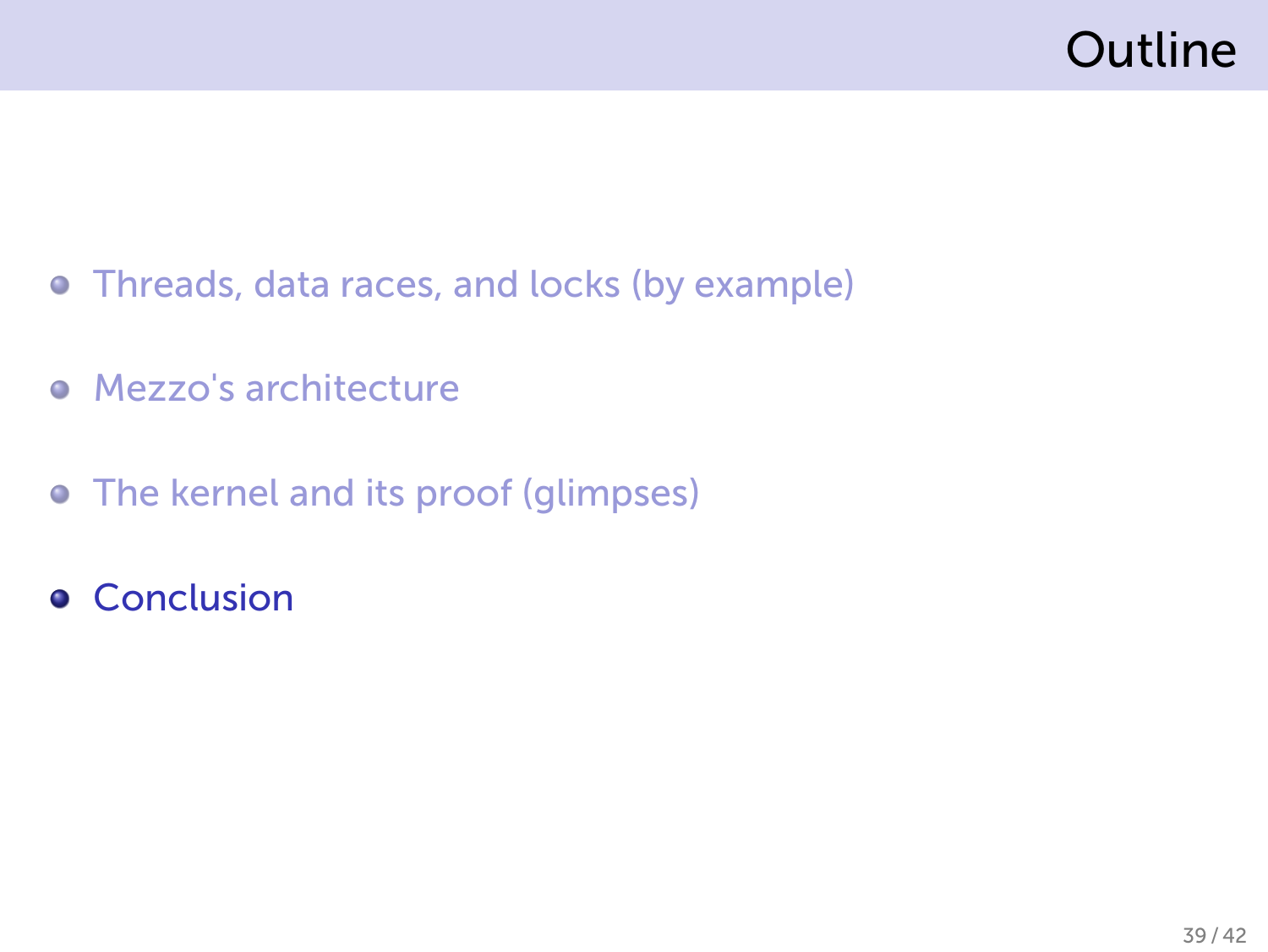Alias Types. Separation Logic. *L* 3 . (And a lot more.) *Views* (Dinsdale-Young *et al.*, 2013) are particularly relevant.

- extensible framework;
- monolithic machine state, composable views, agreement;
- while-language instead of a *λ*-calculus.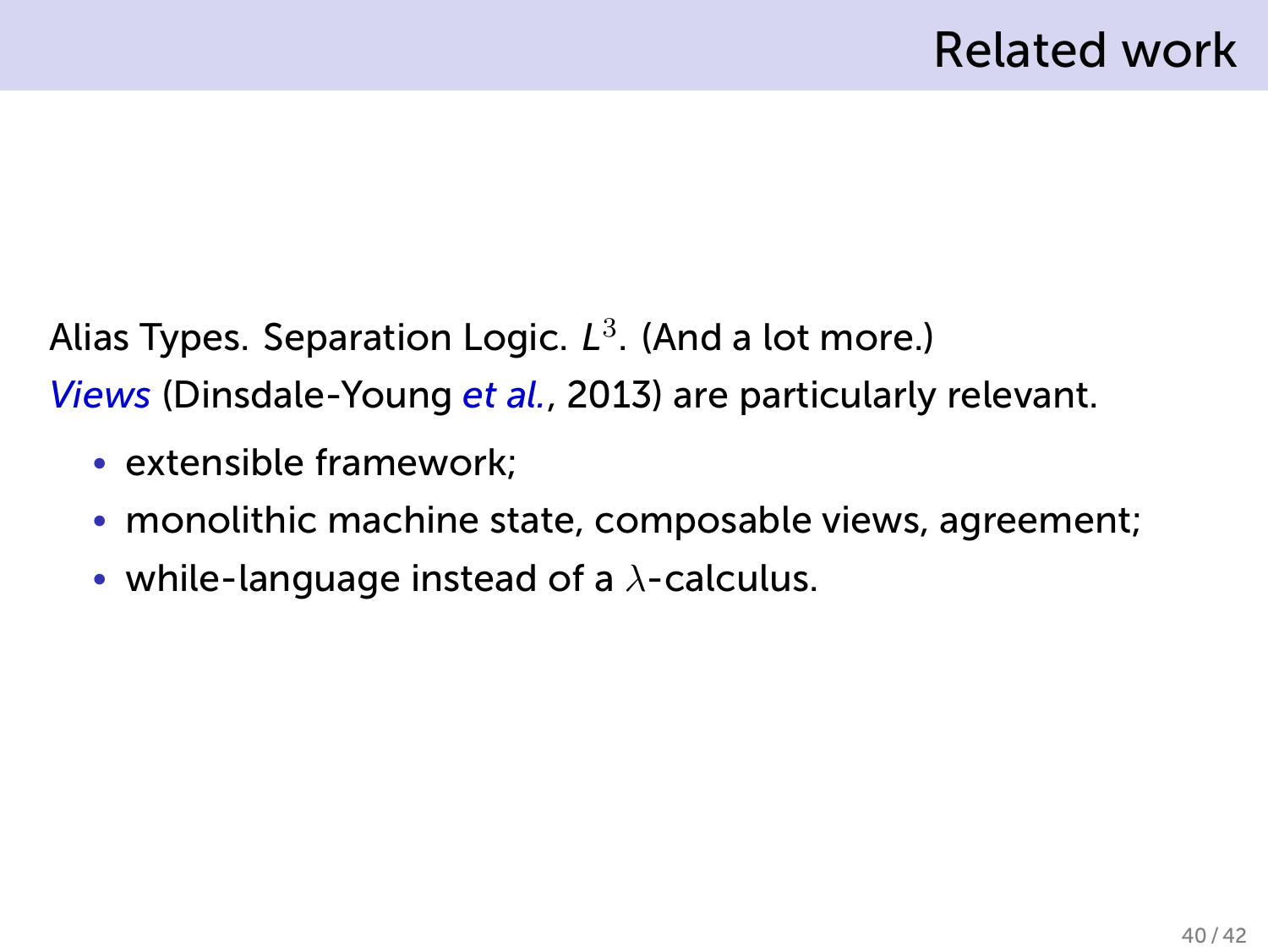- The good old *syntactic approach* to type soundness works.
- Formalization *helps* clarify and simplify. *A lot.*
- In the end, it is "just" affine *λ*-calculus.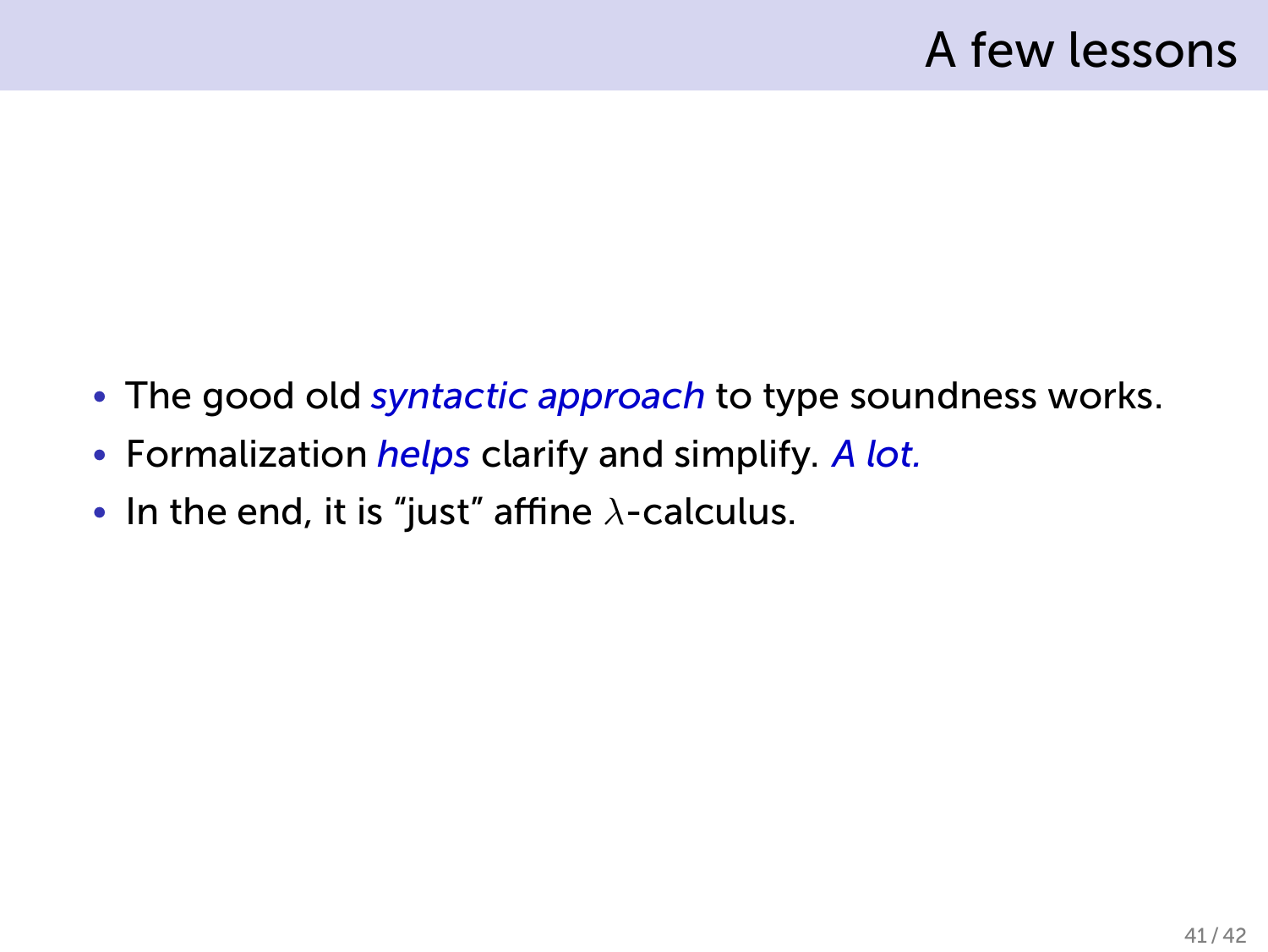# Thank you

More information in the paper and online: http://gallium.inria.fr/~protzenk/mezzo-lang/

Try it out!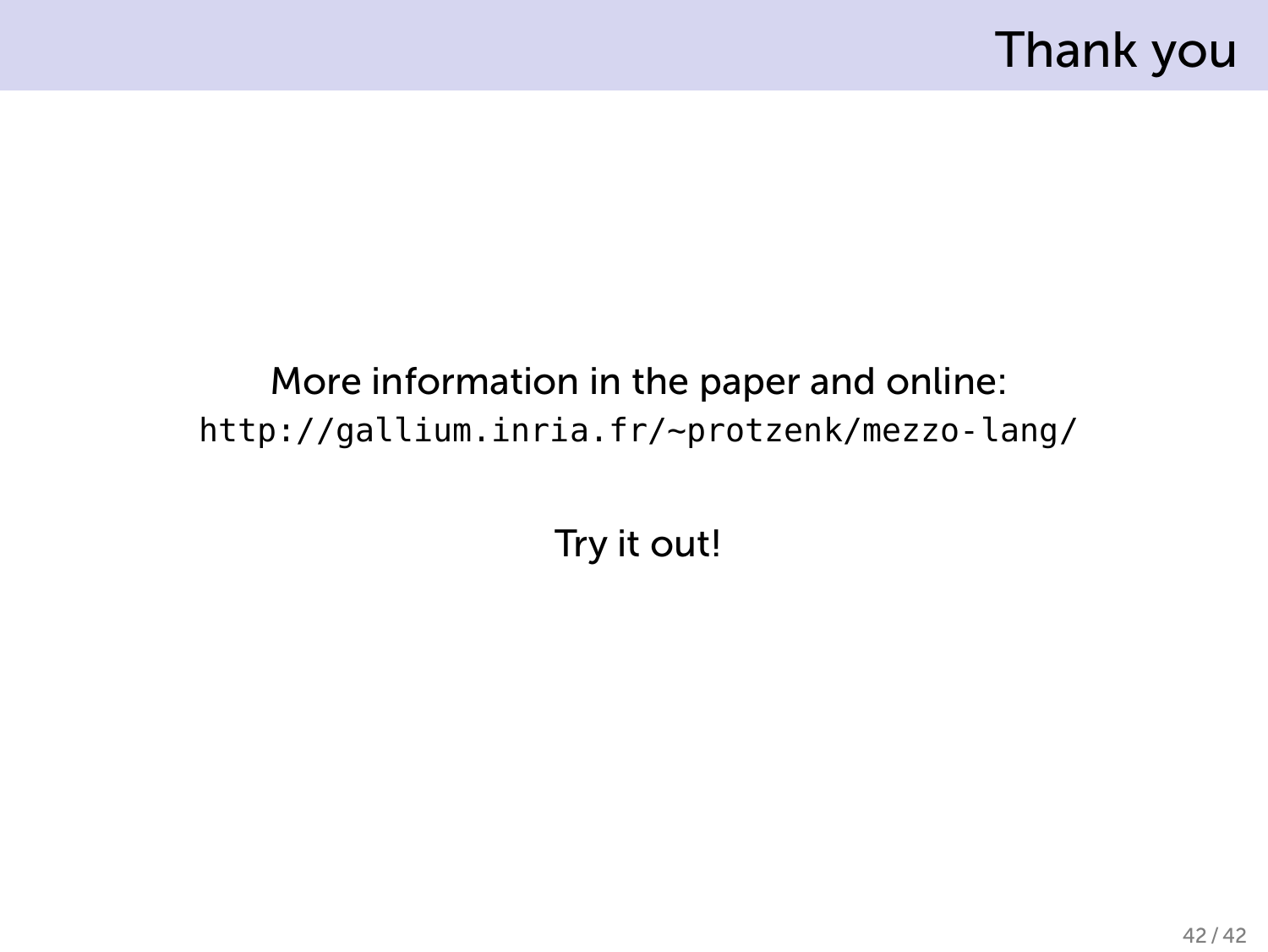# Road map

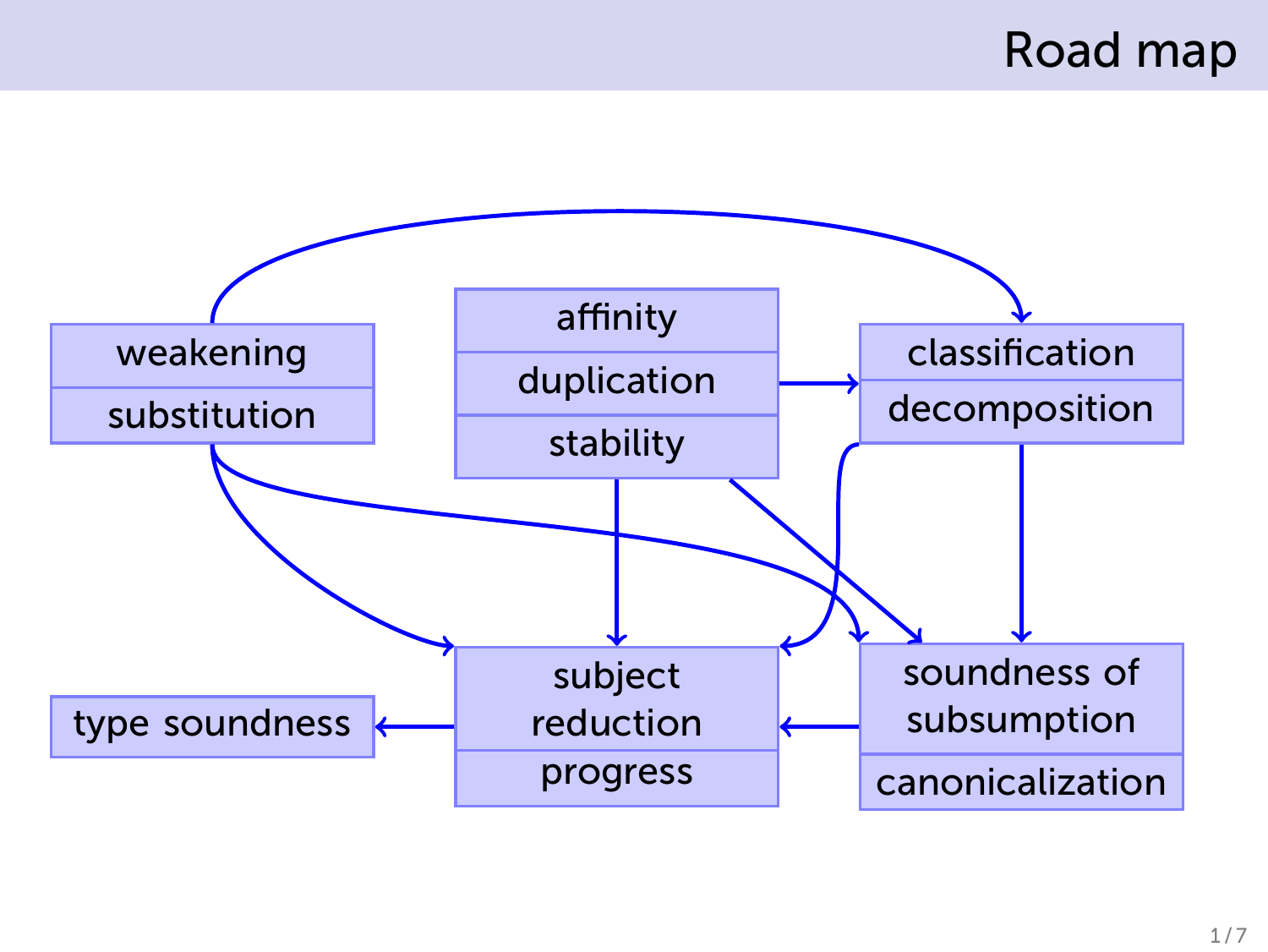# Dealing with binding

In Coq, we use only *one syntactic category*.

Well-kindedness distinguishes values, terms, types, etc.

- avoids a quadratic number of substitution functions!
- makes it easy to deal with dependency.

Binding encoded via de Bruijn indices.

Re-usable library, dblib.

The main hygiene lemmas have >90 cases and 4-line proofs.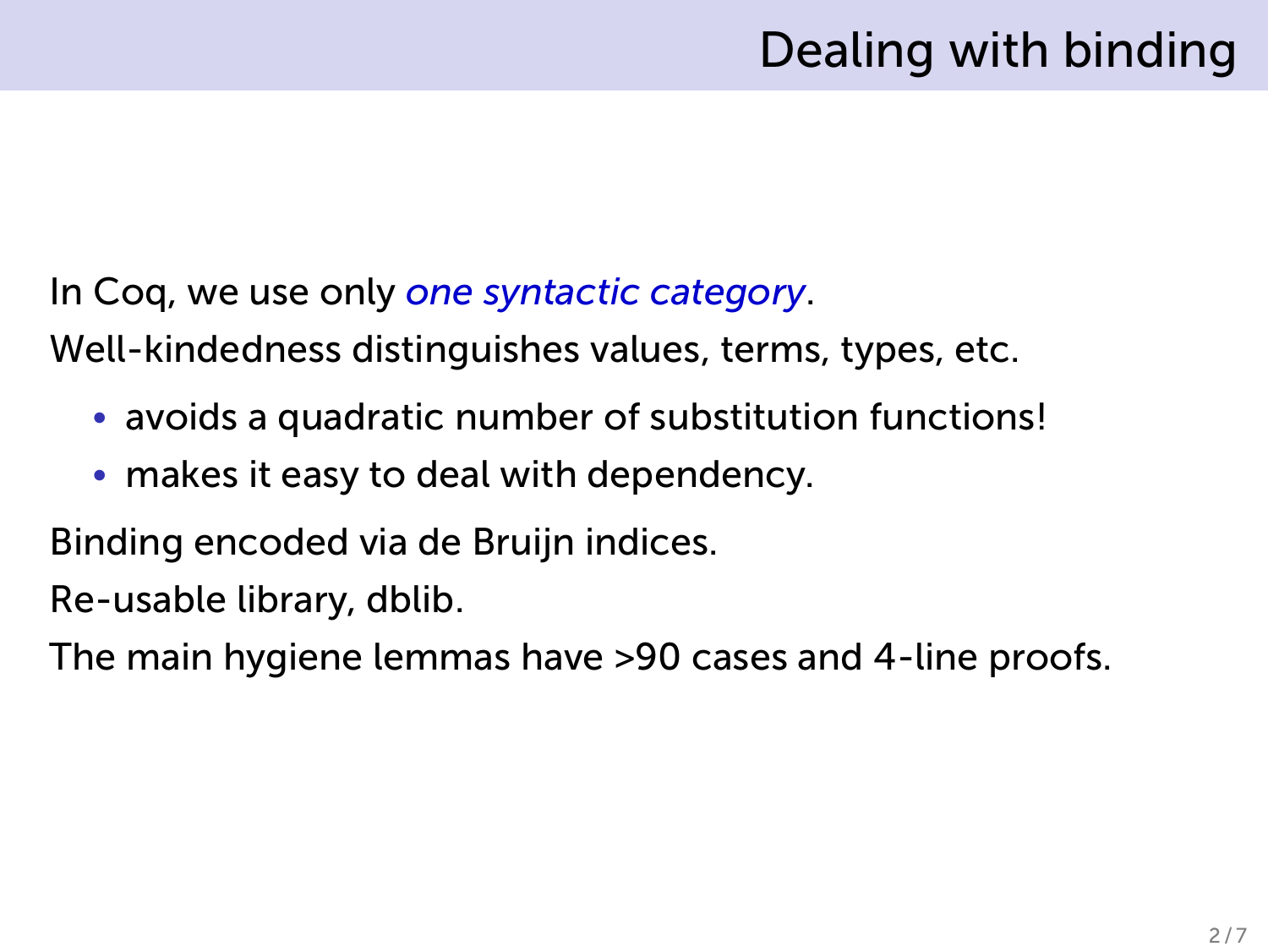# Algebraic data types

```
data list a =
  | Nil
  | Cons { head: a; tail: list a }
data mutable mlist a =
  | MNil
  | MCons { head: a; tail: mlist a }
```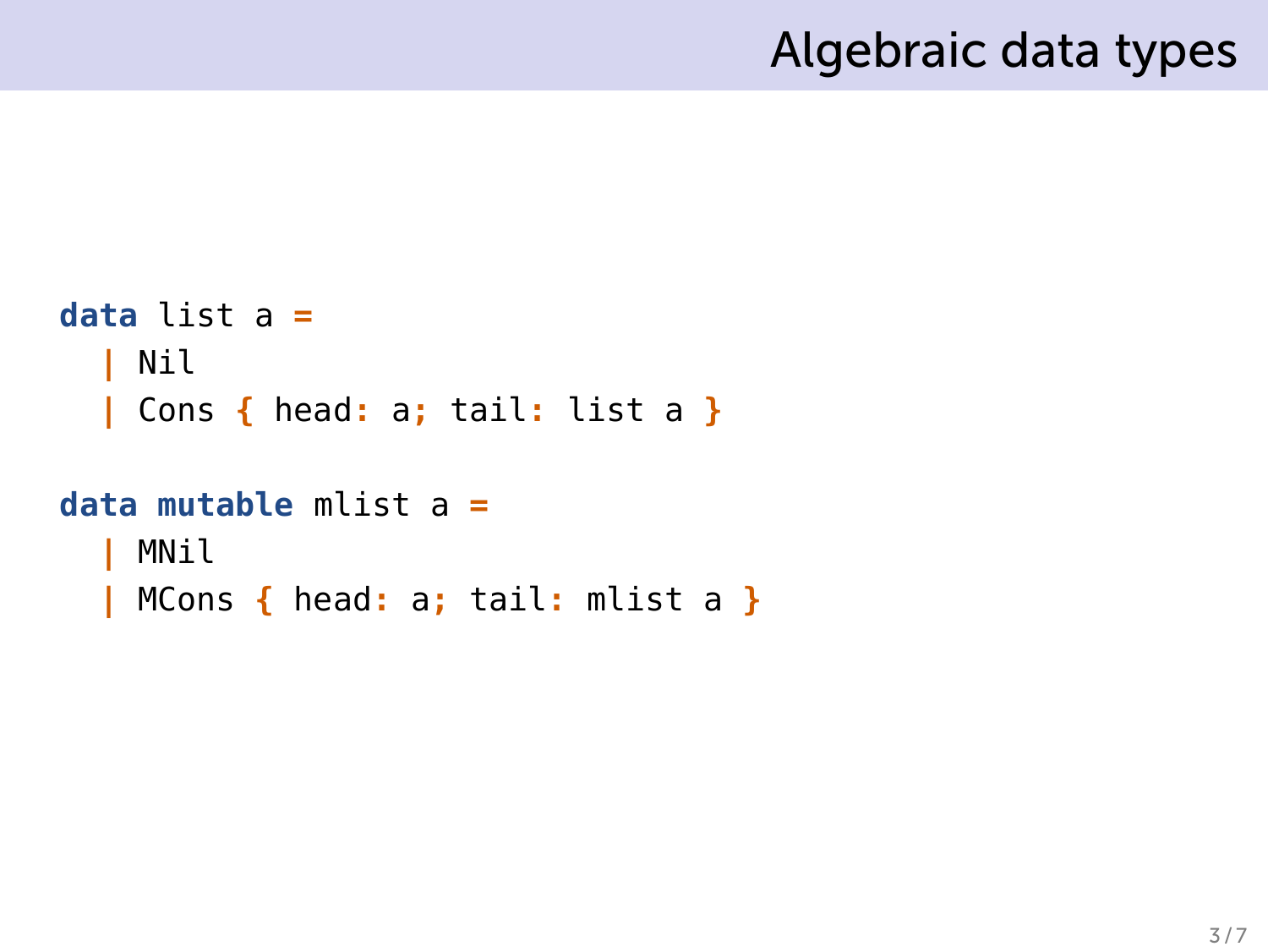# Melding mutable lists

```
val rec meld_aux [a]
  (xs: MCons { head: a; tail: mlist a },
   consumes ys: mlist a) : () =
  match xs.tail with
  | MNil ->
      xs.tail <- ys
  | MCons ->
      meld_aux (xs.tail, ys)
  end
```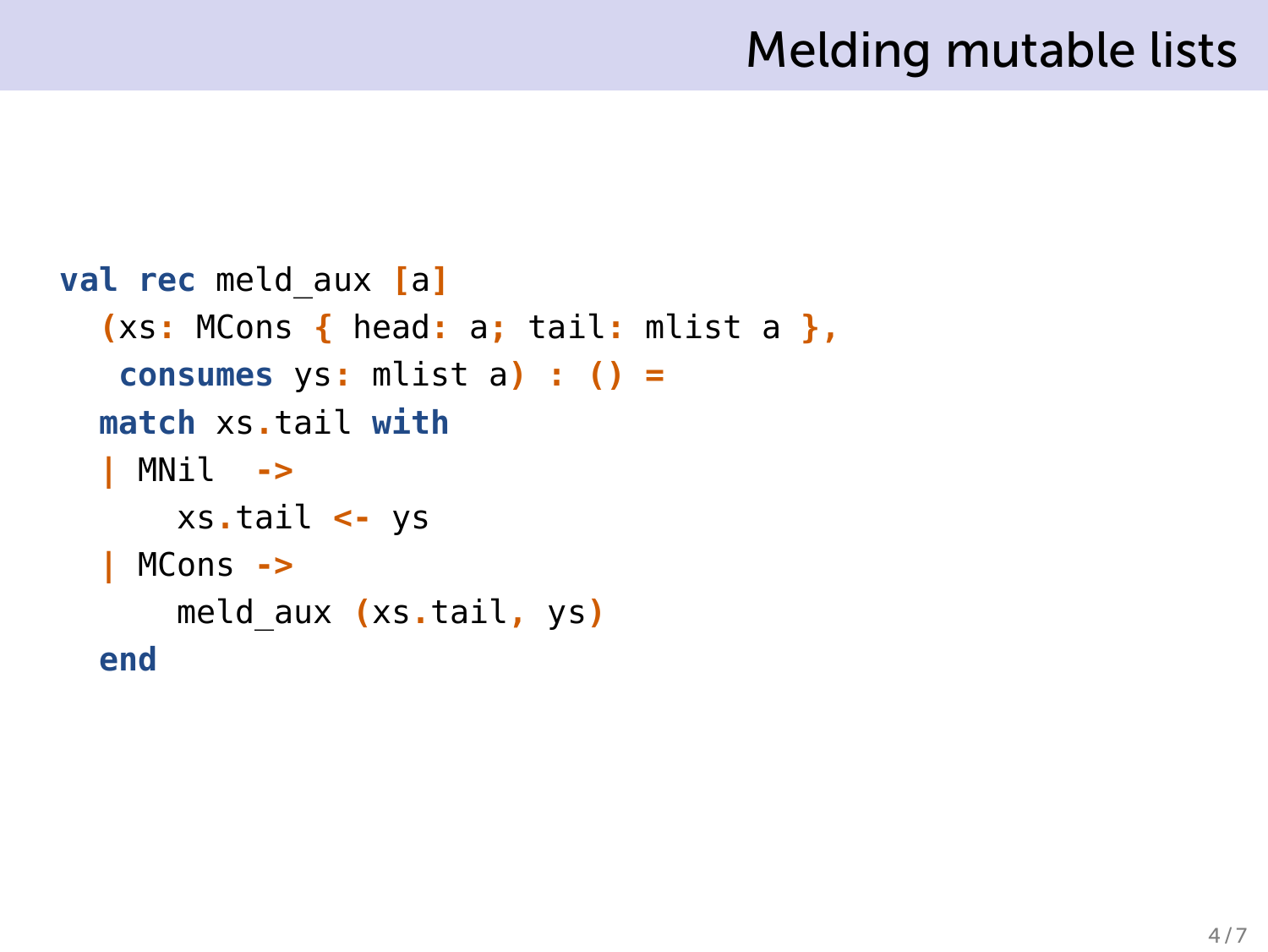# Concatenating immutable lists

```
val rec append_aux [a] (consumes (
  dst: MCons { head: a; tail: () },
  xs: list a, ys: list a
)) : (| dst @ list a) =
  match xs with
  | Cons ->
      let dst' = MCons { head = xs.head; tail = () } in
      dst.tail <- dst';
      tag of dst <- Cons;
      append_aux (dst', xs.tail, ys)
  | Nil ->
      dst.tail <- ys;
      tag of dst <- Cons
  end
```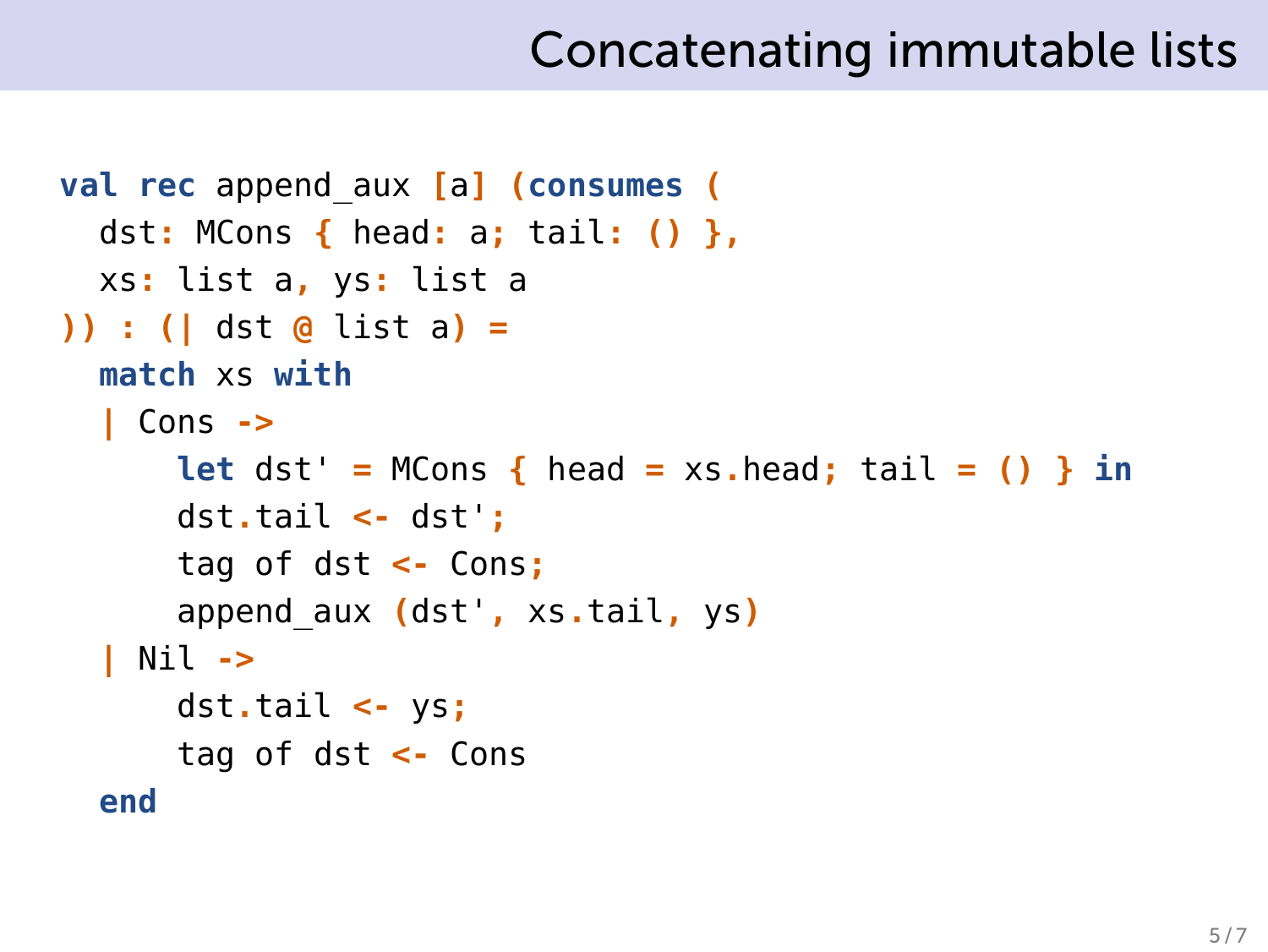# Regions

```
abstract region
val newregion: () -> region
abstract rref (rho : value) a
fact duplicable (rref rho a)
val newrref: (consumes x: a | rho @ region) -> rref rho a
val get: (r: rref rho a | duplicable a | rho @ region) -> a
val set: (r: rref rho a, consumes x: a | rho @ region) -> ()
```